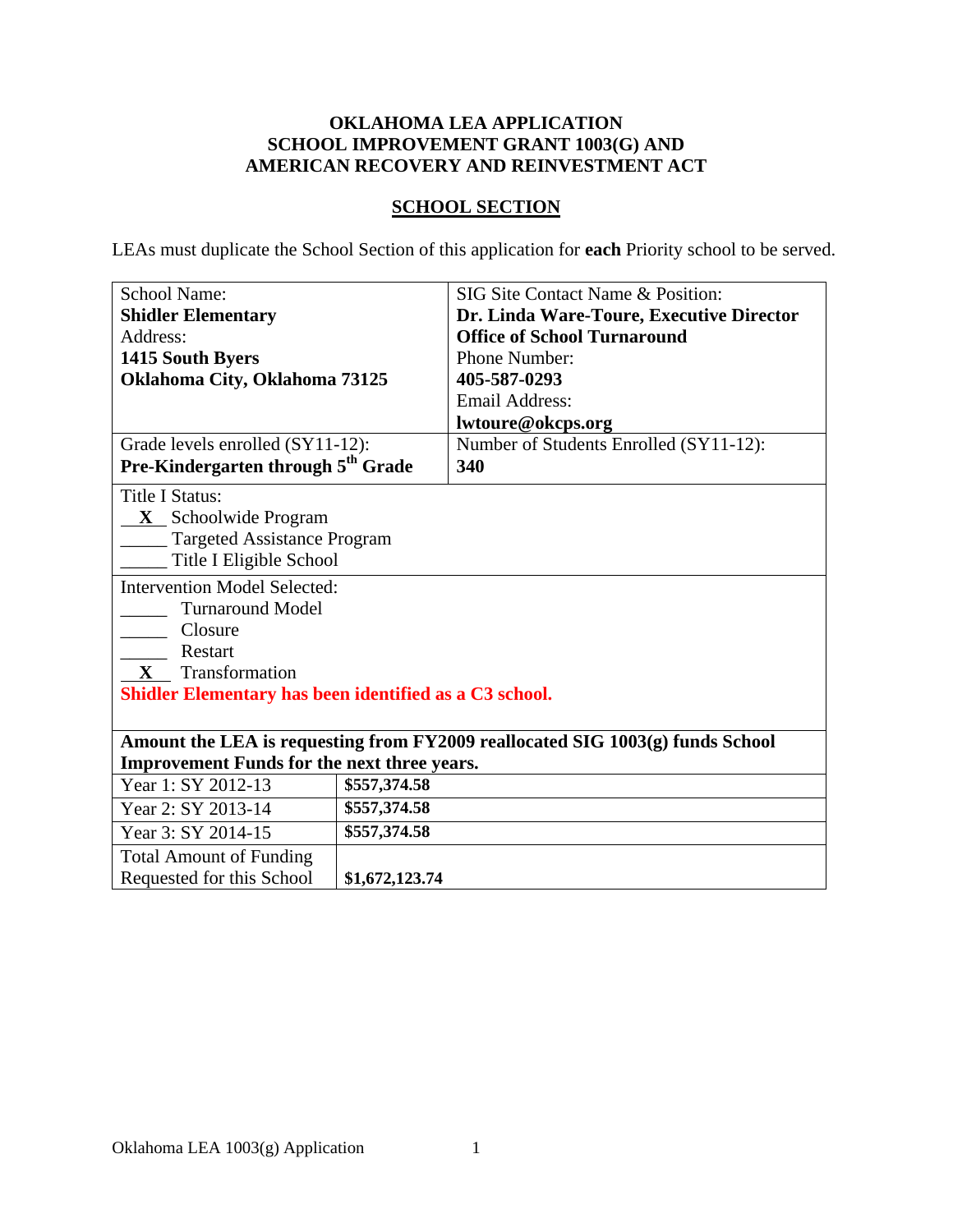## **SCHOOL NEEDS ASSESSMENT**

Describe how the LEA has consulted with relevant stakeholders regarding the LEA's application and implementation of school improvement models in its Priority schools.

In November 2011, as a part of the Oklahoma State Department of Education's (OSDE) Elementary and Secondary Education Act (ESEA) Flexibility Request Shidler Elementary was identified as a Priority School. In January 2012, as part of the District/School Capacity Determination (DCD) Application process requested under the OSDE's ESEA Flexibility Request, Shidler Elementary conducted a comprehensive needs assessment.

In addition to the above mentioned needs assessment Shidler Elementary is continuously assessing the needs of the teachers and students through quarterly data reviews and the annual needs assessment conducted in the spring of each year for the following school year. The leadership team at Shidler Elementary is currently assessing the latest data available and will be using the WISE Planning Tool. The leadership team consisted of Mr. Steve Johnson, principal, several staff members, and a parent. The leadership team has assessed the needs of the school according to Oklahoma's Nine Essential Elements and is entering those assessments into the WISE Planning Tool. Additionally, the team analyzed multiple forms of data including OCCT scores for the past two years, 2011-2012 benchmark scores, 2011-2012 Dynamic Indicators of Basic Early Literacy Skills (DIBELS) scores, WIDA scores, demographic information, attendance rates, mobility rates, free/reduced lunch count, and School Support Team reports.

At the beginning of the 2011-2012 school year Shidler Elementary was identified in Year 2 of school improvement. The leadership team at Shidler reviewed the Adequate Yearly Progress (AYP) status of previous years into consideration when determining action steps for the model. According to the 2011 Oklahoma School Accountability Data Report dated October 20, 2011, Shidler Elementary had a total Academic Performance Index (API) of 722 and the school did not make AYP in mathematics or reading for several subgroups.

Currently, the school is conducting its annual review of the WISE Plan and the school improvement efforts. The team will meet several times in the months of March through May to perform a final review of the 2011-2012 data and the WISE Plan and make revisions and updates to meet the goals for the 2012-2013 school year.

The results of the district and school needs assessments informed all aspects of the SIG application from choosing a model to creating specific action steps.

Complete the chart below showing the data sources used as part of the comprehensive needs assessment. Rows may be added as needed.

| <b>Student Achievement Data</b>   | <b>Perception Data</b>                    | <b>Demographic Data</b>                |
|-----------------------------------|-------------------------------------------|----------------------------------------|
| (OCCT, Benchmarks, District       | (Staff/Student/Parent Surveys,            | (Attendance, Truancy, Ethnicity,       |
| <b>Assessments, Report Cards)</b> | <b>Self-Assessments, Meeting Minutes)</b> | <b>Low-Income, Special Education</b> ) |
| 2011-2012 Quarterly Benchmark     | <b>WISE Planning Tool</b>                 | Attendance                             |
| Assessments (November,            |                                           |                                        |
| January, April)                   |                                           |                                        |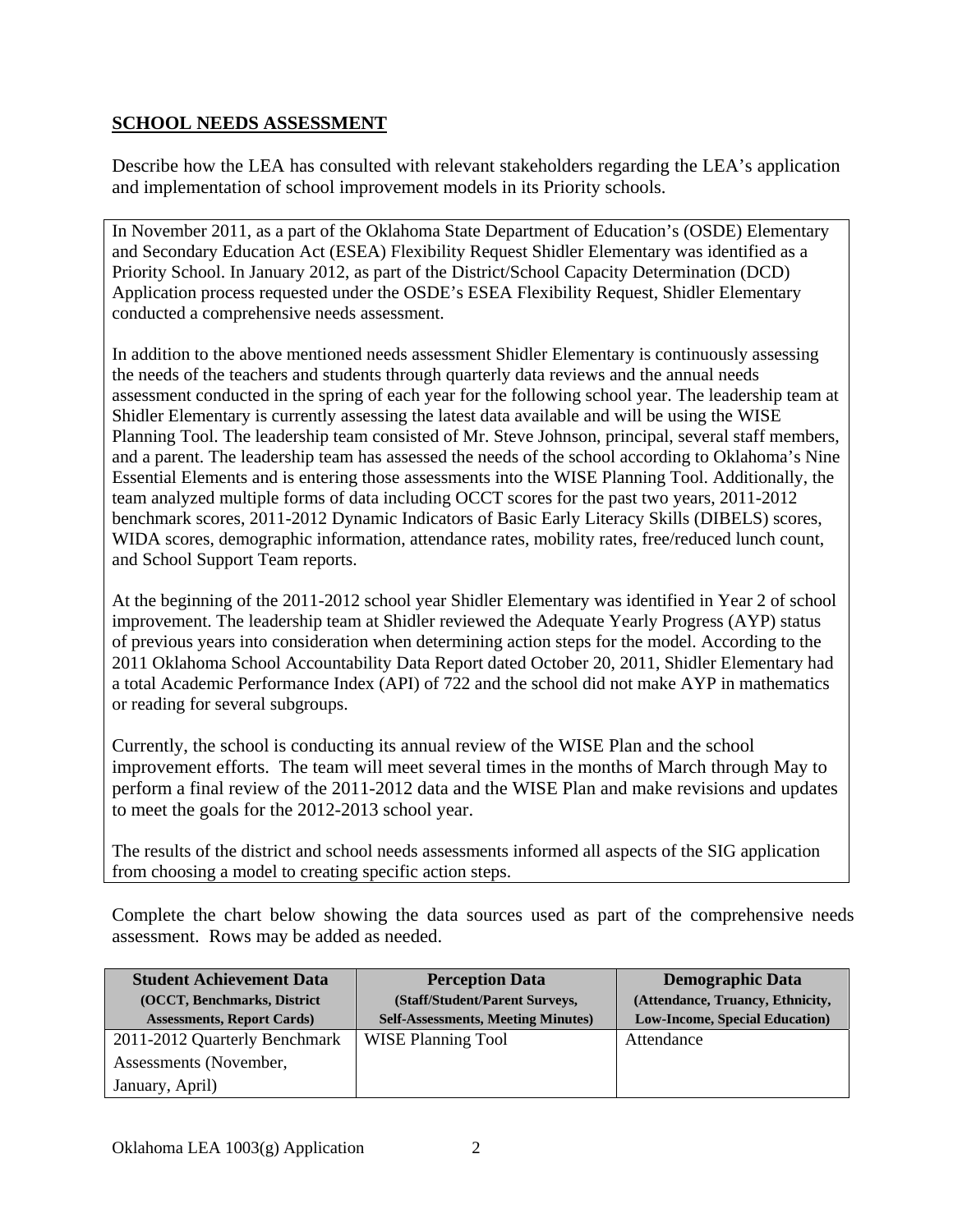| 2011-2012 DIBELS Assessments   | Organizational Health Inventory | Free/Reduced Lunch Count             |
|--------------------------------|---------------------------------|--------------------------------------|
| 2011-2012 WIDA Assessments     | 2011-2012 School Support Team   | English Language Learner             |
|                                | Reports                         | (ELL) Information                    |
| 2010-2011 OCCT Scores for      | Focus Walks and Classroom       | <b>Special Education</b>             |
| Reading and Mathematics        | <b>Observations</b>             | Participation                        |
| 2009-2010 OCCT Scores for      | <b>Staff Meeting Minutes</b>    | <b>OKCPS</b> Statistical Profile for |
| Reading and Mathematics        |                                 | 2010-2011                            |
| 2009-2010 No Child Left Behind |                                 | School and Teacher                   |
| <b>Report Card</b>             |                                 | Attendance, Mobility, and            |
|                                |                                 | <b>Attrition Rates</b>               |
| 2008-2009 No Child Left Behind |                                 | Enrollment counts and                |
| <b>Report Card</b>             |                                 | subgroup percentages                 |

Complete the chart below by providing a list of the stakeholders involved in the needs assessment process.

| <b>Name</b>           | <b>Title</b>                                   | <b>Stakeholder Group</b> |
|-----------------------|------------------------------------------------|--------------------------|
| Mr. Steve Johnson     | Principal                                      | Shidler Leadership Team  |
| Ms. Chelsea Anzures   | Teacher                                        |                          |
| Ms. Da'Ce Beaty       | Teacher                                        |                          |
| Ms. Tonya Brackeen    | <b>Instructional Facilitator</b>               |                          |
| Ms. Belinda Carrasco  | Teacher                                        |                          |
| Ms. Lori Gallo        | Teacher                                        |                          |
| Ms. Becky Gilbert     | Teacher                                        |                          |
| Ms. Angelica Ortega   | <b>Financial Secretary</b>                     |                          |
| Ms. Rosa Reyes        | Parent                                         |                          |
| Ms. Katherine Pearson | Teacher                                        |                          |
| Mr. Karl Springer     | District Superintendent                        | District Leadership Team |
| Ms. Sandra Park       | Deputy Superintendent                          |                          |
| Ms. Cindy Schmidt     | <b>Chief Academic Officer</b>                  |                          |
| Ms. DeAnn Davis       | <b>Executive Director of Elementary</b>        |                          |
| Ms. Pat Watson-Hunt   | <b>Associate Director of Elementary Reform</b> |                          |
| Mr. Chuck Tompkins    | Interim Executive Director of Human Capital    |                          |
| Ms. Terry Fraley      | <b>Executive Director of Federal Programs</b>  |                          |
| Dr. George Kimball    | <b>Chief Information Officer</b>               |                          |
| Mr. Teri Bell         | <b>Executive Director of Student Services</b>  |                          |
| Mr. Chris Berry       | Director of Language and Cultural Services     |                          |
| Dr. Linda Ware-Toure  | <b>Executive Director of School Turnaround</b> |                          |
| Mr. Ed Allen          | President                                      | American Federation of   |
| Ms. Jana Flanikew     | <b>Field Representative</b>                    | Teachers - Oklahoma      |
|                       |                                                | City (AFT)               |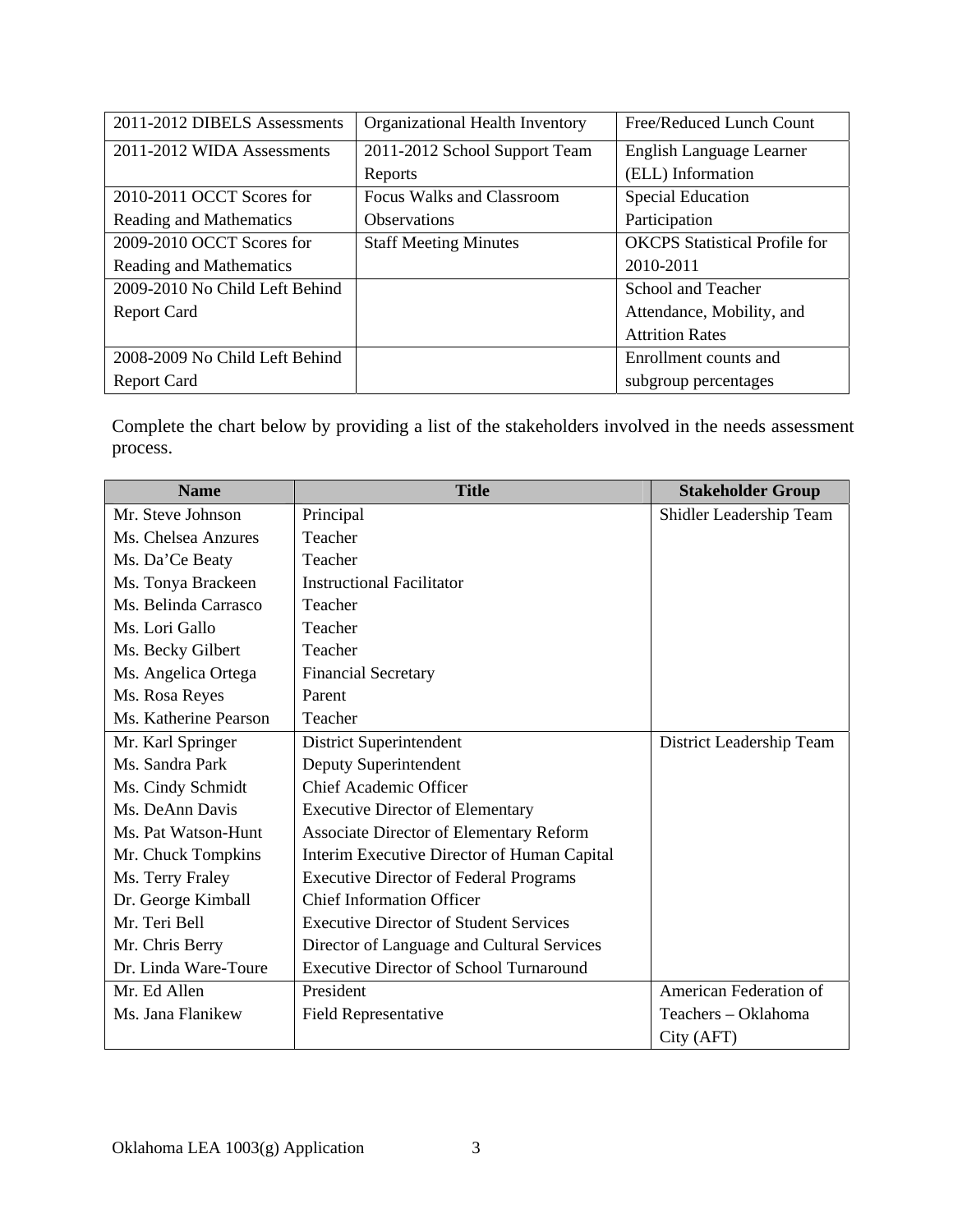Provide in the space below a narrative describing the needs assessment **process** the LEA used to collect, analyze, and report data.

OKCPS began the needs assessment process for the current SIG competition in January 2012 as a part of the DCD application process. In January, OKCPS held a series of meetings with various stakeholder groups to share information, solicit feedback, and provide intensive technical assistance and support. OKCPS and Shidler Elementary began the SIG application upon announcement of the competition on March 27, 2012. These meetings that were held are listed in the chart below.

| <b>Meeting Date</b> | <b>Meeting Title</b>                        | <b>Stakeholders Represented</b> |
|---------------------|---------------------------------------------|---------------------------------|
| January 11, 2012    | <b>General Principals' Meeting</b>          | District Representatives,       |
|                     |                                             | Principals                      |
| January 18, 2012    | <b>Priority Schools Meeting</b>             | District Representatives,       |
|                     |                                             | Principals, AFT                 |
|                     |                                             | Representatives                 |
| January 18-25,      | School Leadership Team Meetings             | Principal, School Staff,        |
| 2012                |                                             | Parents, Community              |
|                     |                                             | <b>Members</b>                  |
| January 25, 2012    | <b>DCD</b> Workshop for Secondary Priority  | District Representatives,       |
|                     | Schools                                     | Principals                      |
| January 26, 2012    | <b>DCD</b> Workshop for Elementary Priority | District Representatives,       |
|                     | Schools                                     | Principals                      |
| January 26-         | <b>Individualized DCD Technical</b>         | District Representatives,       |
| February 3, 2012    | <b>Assistance for Priority Schools</b>      | Principals, School Staff,       |
|                     |                                             | Parents,                        |
| March 28, 2012      | Principals Meeting                          | District Representatives,       |
|                     |                                             | Principals                      |
| April 12, 2012      | <b>Public Forum</b>                         | Principal, School Staff,        |
|                     |                                             | Parents, Community              |
|                     |                                             | <b>Members</b>                  |
| April 16, 2012      | <b>Shidler Staff Meeting</b>                | Principal, School Staff, AFT    |
|                     |                                             | Representatives                 |

OKCPS used data provided by the Planning Research and Evaluation (PRE) department to conduct a comprehensive needs assessment for the district and Shidler Elementary. Data used in this assessment included OCCT data for three years, Manpower Staffing Reports, NCLB Report Cards, Organizational Health Inventories, attendance data, mobility data, OKCPS strategic plan initiatives, school and community feedback, and demographics. OKCPS began the needs assessment process for the FY2011 SIG competition in January 2012. During this month, OKCPS held a series of meetings with various stakeholder groups to share information, solicit feedback, and provide intensive technical assistance and support.

District and school personnel collaborated using the information from the DCD as well as the WISE Planning Tool and the district quarterly reports to conduct a comprehensive needs assessment that identified the strengths, weaknesses, and areas of critical need. The summary of the results of this needs assessment are provided in the chart below.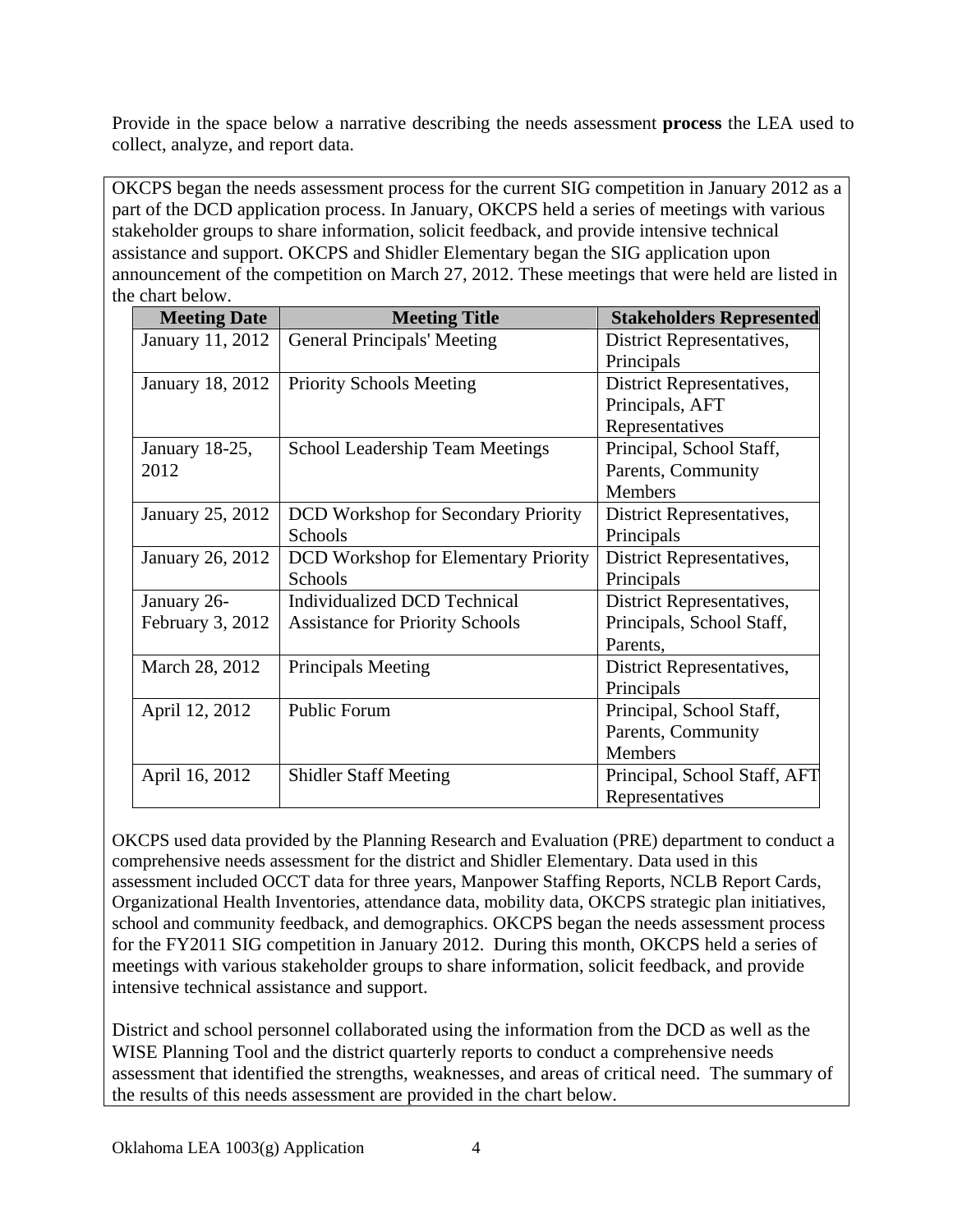Provide in the chart below a **summary of the results** of the comprehensive needs assessment including strengths, weaknesses and areas of critical need as indicated by the data.

| <b>Areas to be considered</b> | Summary of analysis of each of the areas considered as part of                                                                                    |
|-------------------------------|---------------------------------------------------------------------------------------------------------------------------------------------------|
| as part of the                | the comprehensive needs assessment.                                                                                                               |
| comprehensive needs           |                                                                                                                                                   |
| assessment.                   |                                                                                                                                                   |
| <b>School Profile:</b>        | Demographics                                                                                                                                      |
| Includes student and          | The school profile shows that the student population at Shidler                                                                                   |
| staff data.                   | Elementary is predominantly Hispanic. The composition is 90%<br>Hispanic, 6% African American, 2% Caucasian, and 2% Native                        |
|                               | American. According to the October 2011 report, the free/reduced lunch                                                                            |
|                               | percentage for Shidler Elementary is 100%. According to the 2011<br>Oklahoma School Accountability Data Report the attendance rate is             |
|                               | 95%. According to the 2010-2011 Statistical Profile, 65% of students at<br>Shidler are English Language Learners (ELLs). The staff at Shidler     |
|                               | Elementary is 100% highly qualified, and according to the 2009-2010                                                                               |
|                               | NCLB Report Card 33% of staff possess an advanced degree. Shidler<br>Elementary was identified as a Year 2 School Improvement site earlier        |
|                               | in the 2011-2012 school year and is currently listed as a Priority School.                                                                        |
|                               | Enrollment<br>Enrollment at Shidler Elementary increased from 2007-2008 to 2009-                                                                  |
|                               | 2010 then decreased in 2010-2011 and 2011-2012. In 2007-2008, there                                                                               |
|                               | were 280 students enrolled. That number increased to 305 in 2008-<br>2009, 348 in 2009-2010. Enrollment decreased to 328 in 2010-2011 and         |
|                               | then increased slightly to 337 in 2011-2012. The Hispanic subgroup has                                                                            |
|                               | increased from 77.9% (2007-2008) to 89.9% (2010-2011). The White,<br>African American and Native American subgroups have decreased,               |
|                               | while the Multi-Racial subgroup has increased slightly. The number of<br>students identified as ELL has remained steady while the number of       |
|                               | students on an IEP decreased. The number of students receiving free and                                                                           |
|                               | reduced lunch has increased since 2006-2007.                                                                                                      |
|                               | Attendance                                                                                                                                        |
|                               | The attendance rate for Shidler Elementary has increased overall since<br>2006. In 2006, the attendance rate was 92.6% and by 2009, that number   |
|                               | had grown to 95%. In the years of 2010 and 2011, the attendance rate has                                                                          |
|                               | increased from $94.1\%$ (2010) to 95% (2011). The attendance rate for<br>Shidler Elementary has been above district average since 2006.           |
|                               | Behavior<br>At Shidler Elementary, the number of suspensions has fluctuated since the                                                             |
|                               | 2006-2007 school year. In that year, the suspension rate was 24 students or                                                                       |
|                               | 8.2% of the population. In 2009-2010 the school reported 19 suspensions.<br>By 2010-2011 the number of suspensions had risen to 27 or 8.2% of the |
|                               | population.                                                                                                                                       |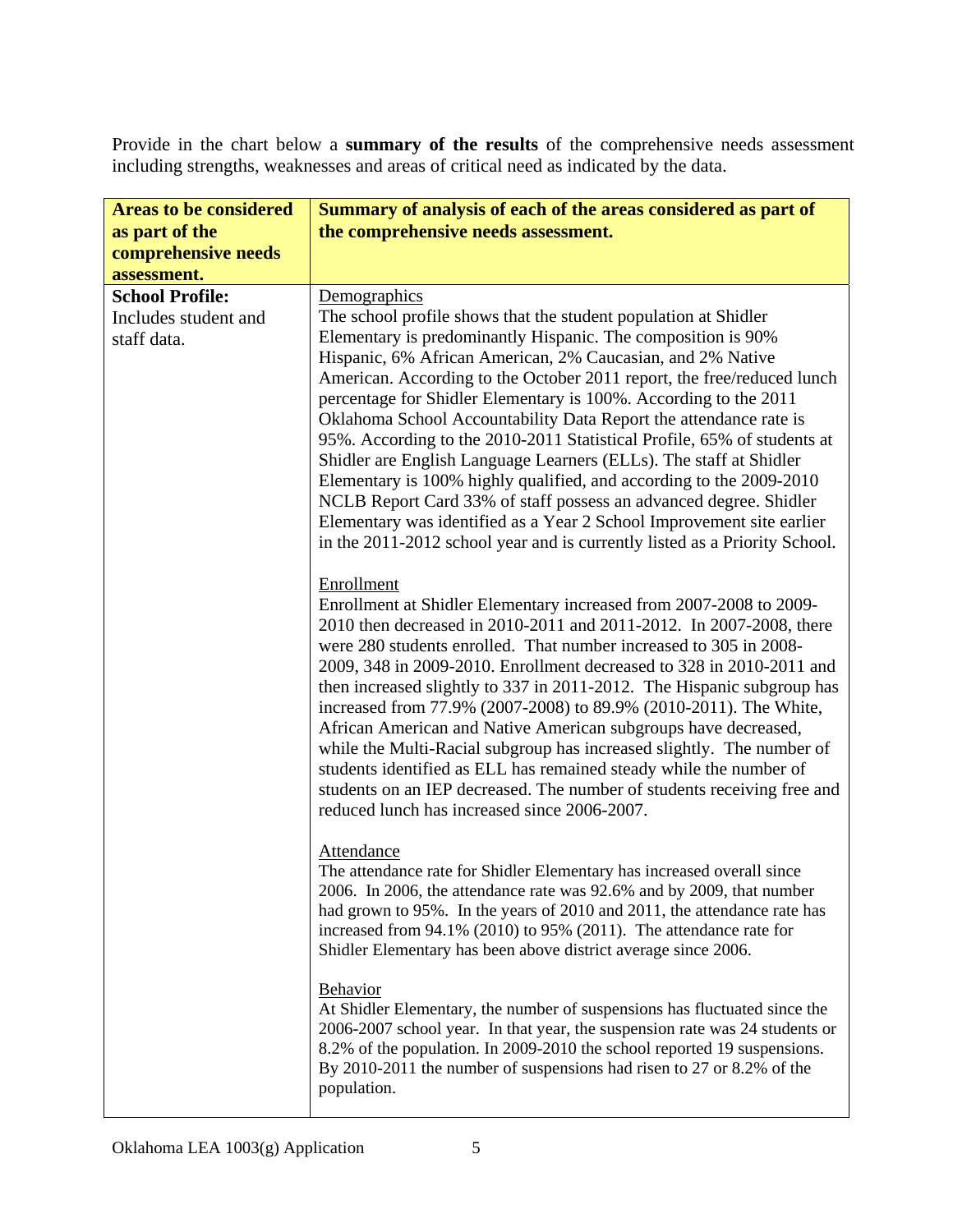|                                                                                                                                                  | Mobility<br>At Shidler Elementary, the mobility rate has decreased in the last several<br>years with a high of 45.5% in the 2007-2008 school year and a low of<br>28.6% in the 2010-2011 school year. From 2007-2009 the mobility rate for<br>Shidler Elementary was higher than the district average mobility for<br>elementary schools which has been between 35.3% (2006-2007) and 35.7%<br>(2010-2011). Since 2010 the mobility rate for Shidler Elementary has<br>dropped below the district average.<br>Achievement<br>According to the 2011 Oklahoma School Accountability Data Report<br>the total API for Shidler Elementary is 722.<br><b>Reading</b><br>The API for reading/language arts at Shidler Elementary increased from<br>2006-2008 and decreased overall from 2009 to 2011. Prior to 2009 the API<br>was 198 (2006), 333 (2007), and 637 (2008). In 2009, the API peaked at<br>1027. The API decreased to 862 in 2010 after scores were reset by the<br>State Department of Education. The API for 2011 decreased to 748.<br><b>Mathematics</b><br>The API for mathematics at Shidler Elementary increased from 2006-2008,<br>but decreased in 2009. Prior to 2009 the API was 604 (2006), 697 (2007),<br>and 997 (2008). The score peaked at 1132 in 2009 and decreased to 1006<br>in 2010 after scores were reset by the State Department of Education. The<br>API for 2011 decreased to 952. |
|--------------------------------------------------------------------------------------------------------------------------------------------------|---------------------------------------------------------------------------------------------------------------------------------------------------------------------------------------------------------------------------------------------------------------------------------------------------------------------------------------------------------------------------------------------------------------------------------------------------------------------------------------------------------------------------------------------------------------------------------------------------------------------------------------------------------------------------------------------------------------------------------------------------------------------------------------------------------------------------------------------------------------------------------------------------------------------------------------------------------------------------------------------------------------------------------------------------------------------------------------------------------------------------------------------------------------------------------------------------------------------------------------------------------------------------------------------------------------------------------------------------------------------------------------------------------------------|
| <b>Curriculum:</b><br>Includes academic<br>expectations, alignment<br>to PASS, and the process<br>to monitor, evaluate and<br>review curriculum. | Shidler Elementary aligns the curriculum with the Oklahoma C3<br>Standards (formally the Priority Academic Student Skills (PASS). In<br>addition to the Oklahoma C3 Standards, Shidler utilizes the district's<br>curriculum pacing guide. Curriculum development and elimination of<br>gaps and overlaps occurs in the vertical and horizontal team meetings.<br>Additionally, all teachers use the Core Knowledge program to provide<br>students with the foundational knowledge necessary for success.<br>Administrators and teachers have received training in the Great<br>Expectations program. The focus of the Great Expectations program is<br>on the overall learning climate. The principal, instructional facilitator<br>and the site leadership team ensure that the classroom instruction is<br>aligned to district curriculum expectations. The principal and<br>instructional facilitator monitors all classroom instruction through<br>classroom walkthroughs, classroom formative observations, grade level<br>team meetings and site leadership team meetings. Also, teachers are<br>required to post the learning objectives in their classrooms and to<br>include the objectives in their weekly lesson plans.                                                                                                                                                                                 |
| <b>Classroom</b><br><b>Evaluation/Assessment:</b><br>Includes classroom<br>assessments, alignment<br>to PASS, and use of<br>assessment data.     | In accordance with OKCPS policy the staff at Shidler Elementary<br>administers benchmark assessments quarterly. In addition to the<br>benchmark assessments, Shidler also administers the DIBELS<br>assessments (nine times per year) and the Gates-MacGinite (once in the<br>Fall and once in the Spring). Staff at Shidler Elementary work closely<br>with the instructional facilitator to disaggregate data after the                                                                                                                                                                                                                                                                                                                                                                                                                                                                                                                                                                                                                                                                                                                                                                                                                                                                                                                                                                                           |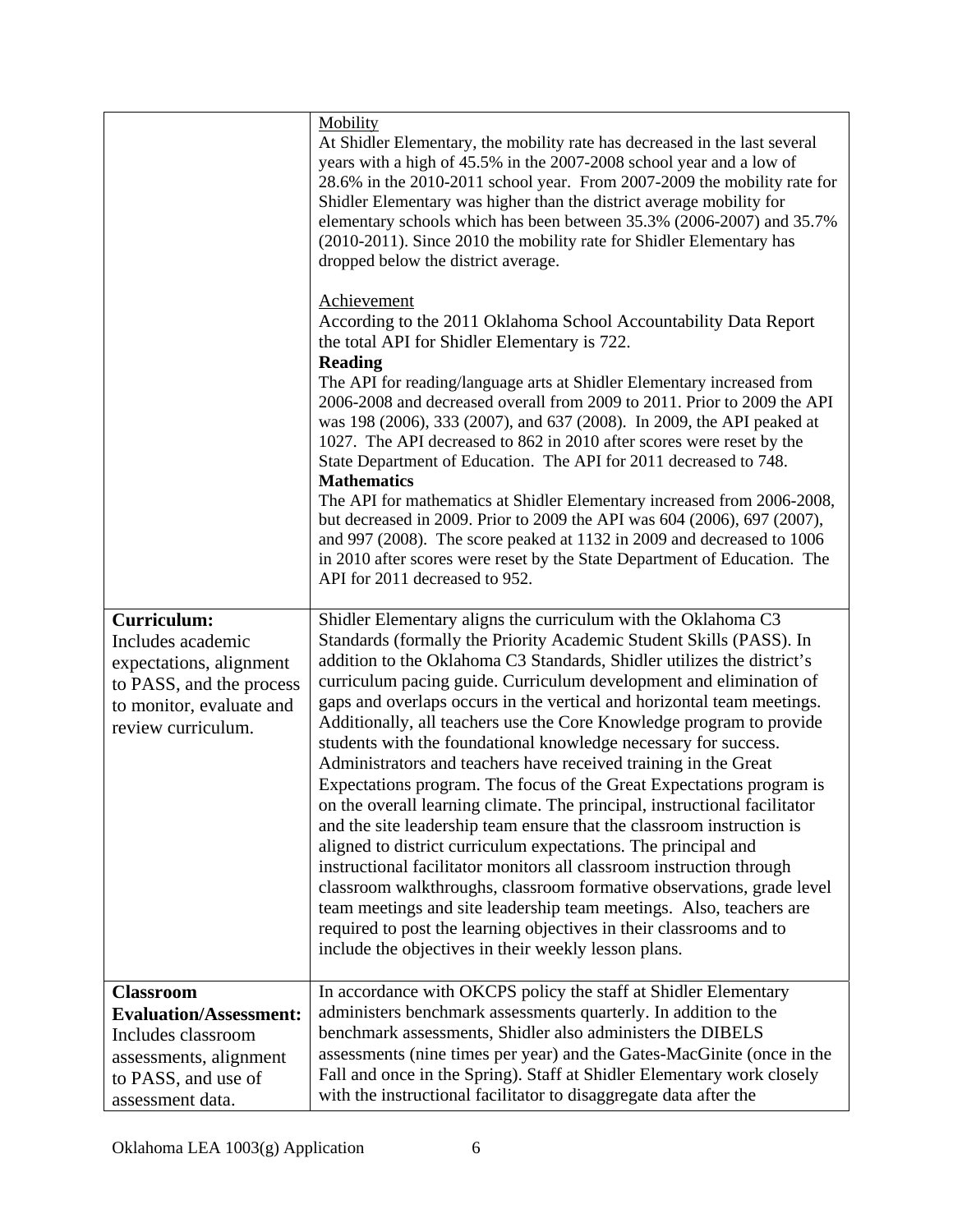|                                                                                                                                                | benchmarks and identify students that did not meet proficiency and<br>skills that were not mastered by a majority of students. Remediation and<br>re-teaching occur based on these results. Teachers at Shidler also<br>administer pre and post common classroom mini-assessments on a<br>weekly basis. Once the staff has analyzed the data the following<br>interventions are available –<br>Remedial Specialist – works with small groups of students on specific areas<br>that require re-teaching or remediation.<br>Intersession Classes – will be provided to students who need targeted<br>assistance in reading and mathematics.<br>After School Tutoring – will be provided to students who need targeted<br>assistance in reading and mathematics. |
|------------------------------------------------------------------------------------------------------------------------------------------------|---------------------------------------------------------------------------------------------------------------------------------------------------------------------------------------------------------------------------------------------------------------------------------------------------------------------------------------------------------------------------------------------------------------------------------------------------------------------------------------------------------------------------------------------------------------------------------------------------------------------------------------------------------------------------------------------------------------------------------------------------------------|
|                                                                                                                                                | Peer Tutoring – students assisting other students in classroom group<br>activities.                                                                                                                                                                                                                                                                                                                                                                                                                                                                                                                                                                                                                                                                           |
|                                                                                                                                                | Instructional Small Group Activities - Activities designed by the teacher<br>where a small group of students works collaboratively on a project or<br>assignment.                                                                                                                                                                                                                                                                                                                                                                                                                                                                                                                                                                                             |
|                                                                                                                                                | Volunteer Mentors/Tutors – One hundred students are given reading<br>support one hour per week by an adult mentor/tutor.                                                                                                                                                                                                                                                                                                                                                                                                                                                                                                                                                                                                                                      |
| <b>Instruction:</b><br>Includes the varied<br>strategies used in the<br>classroom, integration of<br>technology, and teacher<br>collaboration. | In 2011-2012, all schools in OKCPS adopted a continuous learning<br>calendar that included intersession classes during fall, winter and spring<br>breaks, and the district added an additional twenty (20) minutes of<br>instructional time to each school day. Shidler Elementary implements these<br>district initiatives as well as additional extended learning opportunities.<br>Shidler Elementary also uses Title I and School Improvement funds to<br>provide after school tutoring for students. After school tutoring is available<br>for students who have failed benchmarks or have scored limited knowledge<br>or unsatisfactory on the OCCT.                                                                                                    |
|                                                                                                                                                | During the school day, Shidler Elementary provides one remedial specialist<br>and two paraprofessionals to meet the needs of the lowest performing<br>students. Two English Language Learners (ELL) teachers are also utilized<br>to assist the ELL population. In addition to the supplemental personnel the<br>following strategies are used -                                                                                                                                                                                                                                                                                                                                                                                                              |
|                                                                                                                                                | Centers – At grades Pre-kindergarten through $4th$ Grade, thirty (30) to forty-<br>five (45) minutes per day is set aside for Center Time. Centers are five to<br>seven different areas in the classroom focused on various parts of the<br>curriculum, such as, writing, reading, listening, science, and social studies.<br>One center is located at the Teacher Table. At the Teacher Table the<br>teacher works with a small group of students on a specific skill in reading<br>or mathematics that requires re-teaching or remediation.<br>Study Island Computer Intervention Program – This program supports                                                                                                                                           |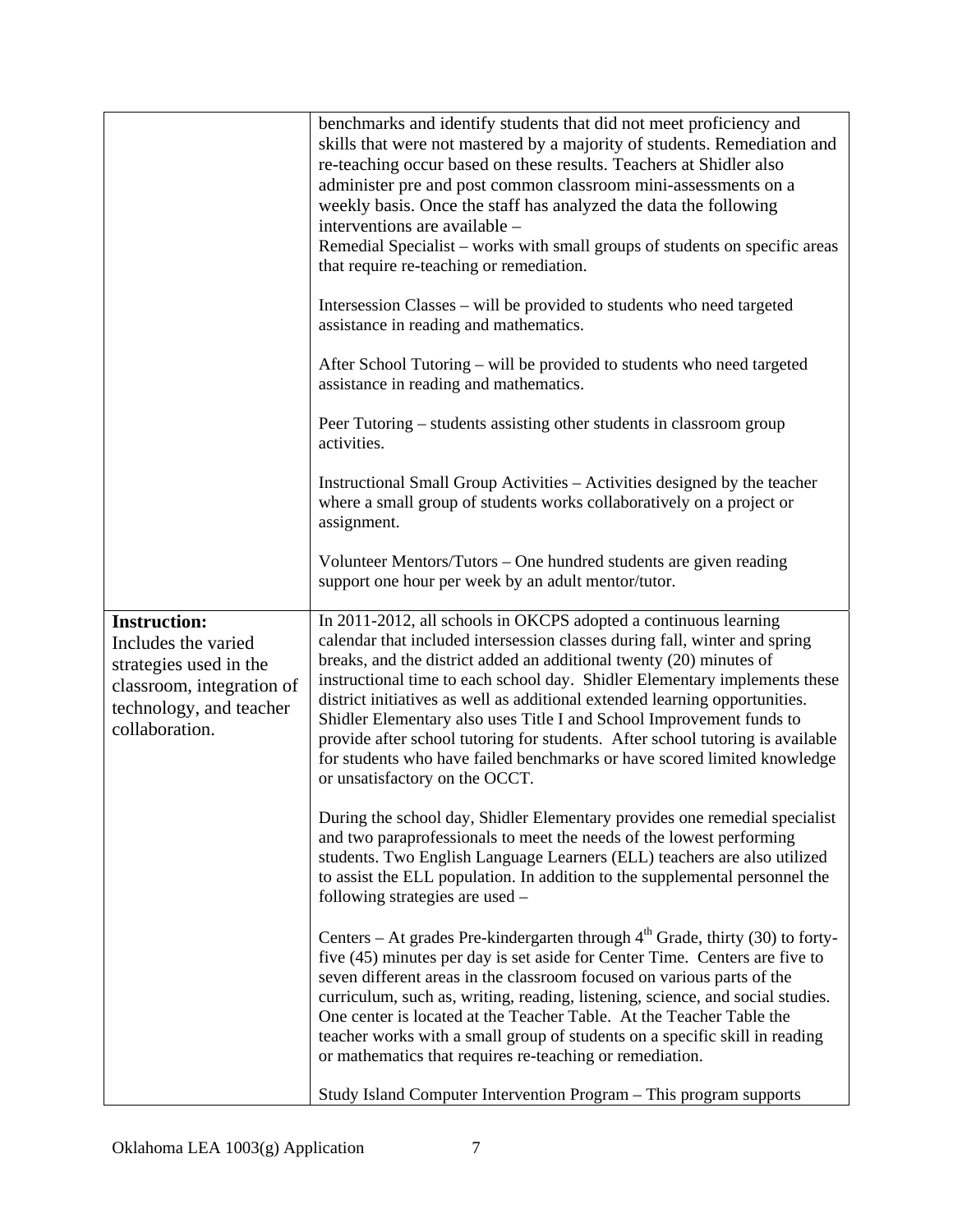|                                                                                                                                  | reading, mathematics, social studies and science and is leveled by skill.<br>The students use this program during two forty minute sessions per week in<br>the computer lab.<br>Ticket To Read Computer Intervention Program - This program supports<br>reading instruction and is leveled by skill. The students use this program<br>during their two forty (40) minute sessions in the computer lab.<br>Peer Coaching is in place to assist teachers in implementing successful<br>instructional techniques. Currently, Shidler Elementary staff is provided<br>with forty (40) minutes of collaboration time for teachers each day.<br>Technology is available in classrooms and Title I funds are used to<br>purchase new instructional technology for teachers. However, more<br>training is needed for teachers to use the technology effectively.                                                                                                                                                                                                                                                                                                                                                                                                                                                                                                                                                                                                                                                                                                                                                                                                                                                                                                                                                                            |
|----------------------------------------------------------------------------------------------------------------------------------|-------------------------------------------------------------------------------------------------------------------------------------------------------------------------------------------------------------------------------------------------------------------------------------------------------------------------------------------------------------------------------------------------------------------------------------------------------------------------------------------------------------------------------------------------------------------------------------------------------------------------------------------------------------------------------------------------------------------------------------------------------------------------------------------------------------------------------------------------------------------------------------------------------------------------------------------------------------------------------------------------------------------------------------------------------------------------------------------------------------------------------------------------------------------------------------------------------------------------------------------------------------------------------------------------------------------------------------------------------------------------------------------------------------------------------------------------------------------------------------------------------------------------------------------------------------------------------------------------------------------------------------------------------------------------------------------------------------------------------------------------------------------------------------------------------------------------------------|
| <b>School Culture:</b><br>Includes learning<br>environment, leader and<br>teacher beliefs, and value<br>of equity and diversity. | Shidler Elementary has a school-wide discipline plan that all teachers<br>follow. The plan is based on the tenets of the Great Expectations program.<br>The school district's Student Code of Conduct is followed for all discipline<br>issues that cannot be resolved using the school's discipline plan. Shidler<br>Elementary school has a counselor one day per week. The school has a<br>guidance and counseling plan in place. The counselor conducts private<br>sessions with students who are having emotional or social issues. The<br>counselor also meets with students by class to provide guidance activities.<br>Counselors from outside agencies also meet with contracted students<br>periodically. Shidler Elementary also has a nurse on site one day per week.<br>The nurse provides referrals to healthcare providers, vision and hearing<br>screenings, and support for students with health issues.<br>Teachers at Shidler Elementary have been provided staff development in<br>respecting diversity by addressing students' needs in the classroom,<br>making the learning environment safe, and providing appropriate<br>instruction to all students. All teachers have received training in Great<br>Expectations. The program equips teachers with the skills needed to<br>create an atmosphere where students are inspired to pursue academic<br>excellence. The PLCs meet on a weekly basis to discuss current<br>progress, develop discipline plans, and meet with students and/or<br>parents as needed.<br>Shidler Elementary provides weekly, monthly and quarterly awards,<br>certificates and tags to promote good behavior. Positive notes will be<br>sent home with students and phone calls will also be made to the<br>student's home. Great Expectations also encourages students to respect |
|                                                                                                                                  | and support each other.                                                                                                                                                                                                                                                                                                                                                                                                                                                                                                                                                                                                                                                                                                                                                                                                                                                                                                                                                                                                                                                                                                                                                                                                                                                                                                                                                                                                                                                                                                                                                                                                                                                                                                                                                                                                             |
| <b>Student, Family, and</b><br><b>Community Support:</b><br>Includes communication<br>methods and including                      | Shidler Elementary recognizes that family and community involvement<br>is an area where the school needs assistance. According to the 2010-<br>2011 Statistical Profile the school did not have any PTA members. The<br>school did have a significant number (501) of parents attending Open                                                                                                                                                                                                                                                                                                                                                                                                                                                                                                                                                                                                                                                                                                                                                                                                                                                                                                                                                                                                                                                                                                                                                                                                                                                                                                                                                                                                                                                                                                                                        |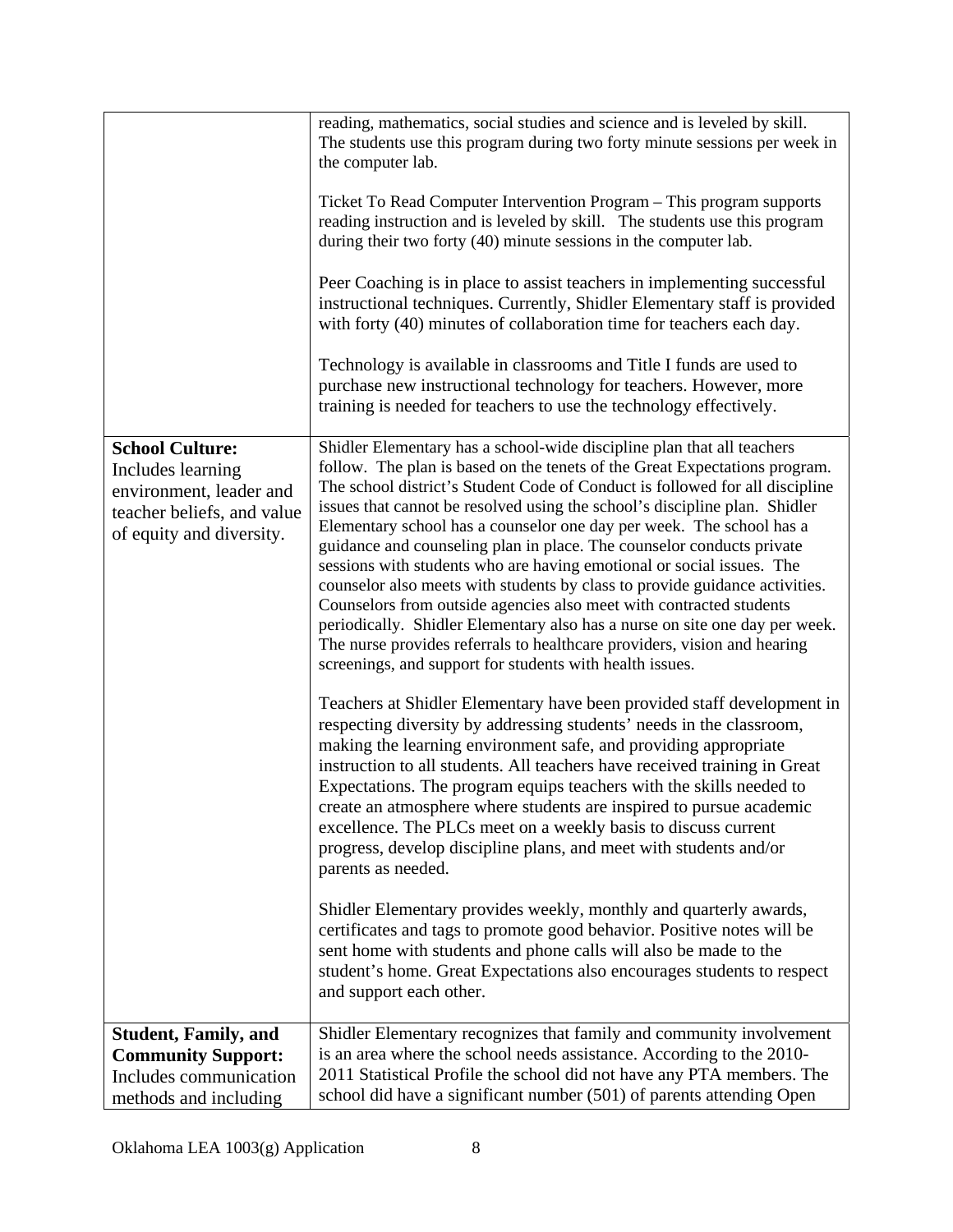| parents as partners.                                                                                                                                                 | House and Parent Teacher Conference Day (728). Shidler Elementary<br>has a resource room for parents. Computers are provided in the resource<br>room for parents to access SmartWeb. Information is shared with<br>parents and the community through multiple methods including written<br>notes in English and Spanish, AlertNow calls in English and Spanish,<br>web site, school marquee, and School Connect. Every month, beginning<br>in September of 2011, the school has a Parent Reading Night. At this<br>event, parents and their children, read library books with their teachers.<br>The school has a monthly Smart Start activity in the school library. At<br>this event, parents and their non-school-aged children, participate in pre-<br>reading games and read books. The parents are provided free books to<br>take home. The school has an on-going relationship with Faith Works of<br>the Inner City. This organization provides support to the Shidler school<br>community through after school homework support, tutoring, parenting<br>classes, English Second Language (ESL) classes, counseling services<br>and by providing free uniforms and coats for students.                                                                                                                                                                  |
|----------------------------------------------------------------------------------------------------------------------------------------------------------------------|-----------------------------------------------------------------------------------------------------------------------------------------------------------------------------------------------------------------------------------------------------------------------------------------------------------------------------------------------------------------------------------------------------------------------------------------------------------------------------------------------------------------------------------------------------------------------------------------------------------------------------------------------------------------------------------------------------------------------------------------------------------------------------------------------------------------------------------------------------------------------------------------------------------------------------------------------------------------------------------------------------------------------------------------------------------------------------------------------------------------------------------------------------------------------------------------------------------------------------------------------------------------------------------------------------------------------------------------------------------------|
| <b>Professional Growth,</b><br>Development, and<br><b>Evaluation:</b><br>Includes professional<br>development plan,<br>capacity building, and<br>evaluation process. | Teachers at Shidler Elementary have ample opportunity for job-<br>embedded professional development and have access to an onsite<br>instructional facilitator. Title I funds are focused on professional<br>development opportunities. Core Knowledge training is provided to<br>equip all teachers with the strategies and content knowledge necessary<br>to effectively teach students. Since approximately 65% of students at<br>Shidler Elementary are English Language Learners (ELLs) the staff<br>have also received training on the Sheltered Instruction Observation<br>Protocol (SIOP). SIOP compliments Core Knowledge by making<br>content information understandable to English Language Learners<br>(ELLs). The staff at Shidler Elementary is regularly engaged in reading<br>professional works. In the 2011-2012 school year the staff has read and<br>studied Shouting Won't Grow Dendrites: 20 Techniques for Managing a<br>Brain-Compatible Classroom by Marcia Tate. As a part of continuing<br>the Great Expectations model at Shidler Elementary the school has<br>received nine days worth of on-site mentoring from a certified Great<br>Expectations mentor. While not all teachers attend all professional<br>development opportunities teachers that do attend trainings are expected<br>to present at the weekly faculty meetings. |
| Leadership:<br>Includes process for<br>decision making,<br>policies and procedures,<br>and the shared vision.                                                        | Mr. Steve Johnson is the current principal at Shidler Elementary and has<br>served in that capacity since the 2010-2011 school year. Prior to<br>accepting the position he served as a classroom teacher, assistant<br>principal and principal. Mr. Johnson shares leadership of Shidler<br>Elementary by regularly consulting with both the site leadership team<br>and Mr. Chuck Tompkins, Associate Director of Elementary Schools.<br>The leadership team at Shidler Elementary involve school staff<br>members, students, parents, guardians, family members and as many<br>stakeholders as possible from the community, business and higher<br>education organizations in the planning and decision making activities.<br>Stakeholders will meet monthly to discuss school improvement issues                                                                                                                                                                                                                                                                                                                                                                                                                                                                                                                                                             |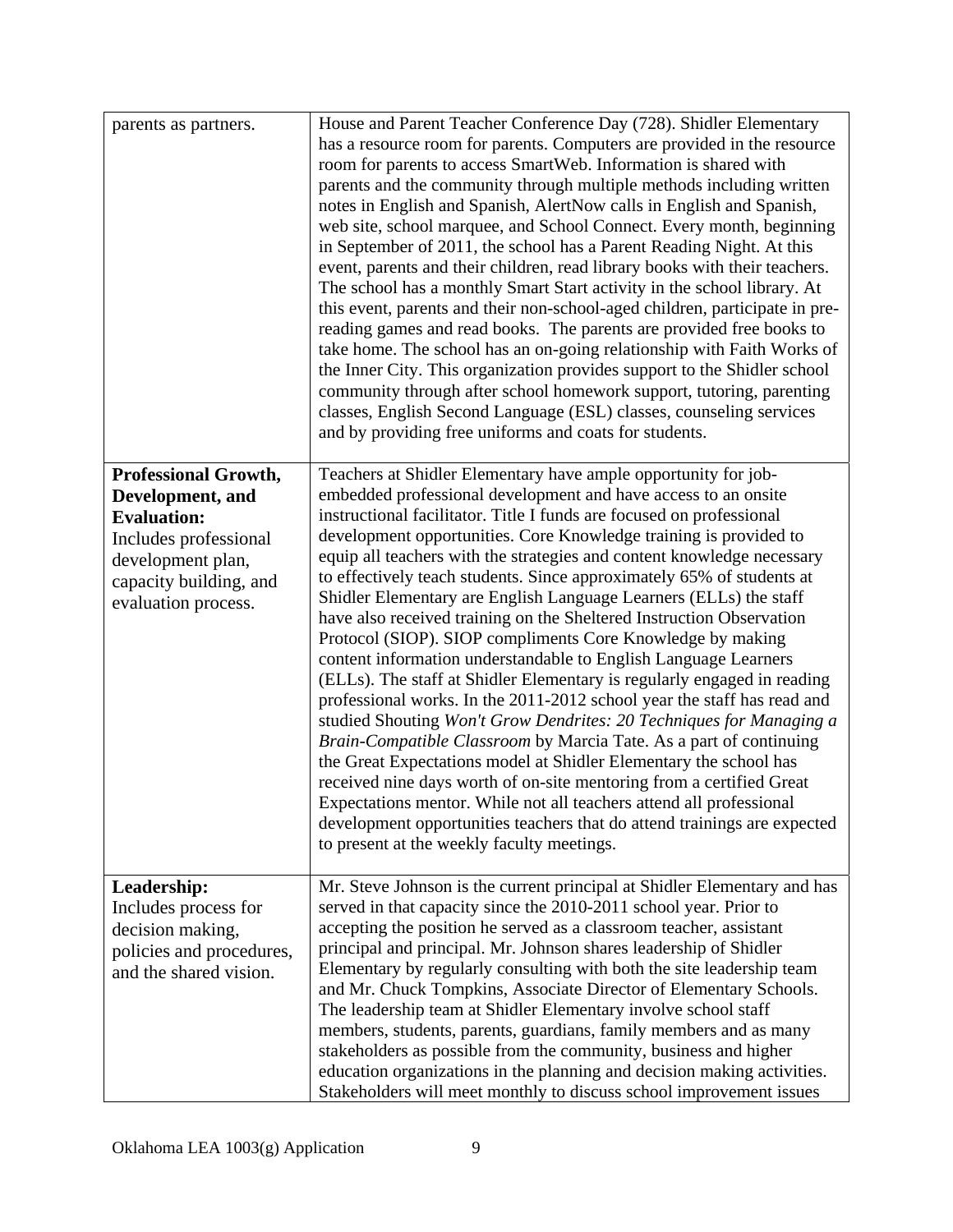|                                                                                                                                                                                    | and make recommendations to the school leadership team.<br>Vision – We envision Shidler Elementary School to be a model for<br>excellence in academics in which a student can reach his or her full<br>potential becoming a socially and morally responsible citizen.<br>Mission – Shidler Elementary School is a multicultural inner-city school<br>that strives to enable each student to reach his or her maximum<br>potential by providing the necessary problem solving tools and a quality<br>education.                                                                                                                                                                                               |
|------------------------------------------------------------------------------------------------------------------------------------------------------------------------------------|--------------------------------------------------------------------------------------------------------------------------------------------------------------------------------------------------------------------------------------------------------------------------------------------------------------------------------------------------------------------------------------------------------------------------------------------------------------------------------------------------------------------------------------------------------------------------------------------------------------------------------------------------------------------------------------------------------------|
| Organizational<br><b>Structure and</b><br><b>Resources:</b><br>Includes use of<br>resources, master<br>schedule, staffing, and<br>teaming.                                         | Based on the results of the needs assessment Shidler Elementary's<br>leadership team has developed a plan that allocates all resources in<br>alignment with the learning goals of the school. The allocation of funds<br>are monitored by the leadership team and reported at weekly faculty<br>meetings. Funds are tracked to ensure equitable distribution according to<br>the school's priorities identified in the school's plan and to ensure that<br>all resources are utilized.                                                                                                                                                                                                                       |
|                                                                                                                                                                                    | In 2011-2012, in addition to the general fund allocation and activity<br>funds Shidler Elementary received Title I funds (511) and Title I School<br>Improvement Funds (515). With these funds, Shidler Elementary<br>provided instructional support with two full-time teachers assistants and<br>one remedial specialist; instructional technology for the classroom;<br>professional development including Core Knowledge, SIOP Training,<br>Great Expectations Mentoring, Early Childhood Conference, How to<br>Teach Critical Thinking Skills, and book studies; materials and<br>computers for the parent resource room; added resources to the library,<br>and after school tutoring and remediation. |
| <b>Comprehensive and</b><br><b>Effective Planning:</b><br>Includes the process for<br>collaboration, use of<br>data, development of<br>school goals, and<br>continuous evaluation. | At Shidler Elementary teachers receive forty (40) minutes per day of<br>collaboration time. Once a week the teachers meet with the principal<br>and the instructional facilitator to discuss the learning objectives for the<br>week in reading and mathematics. Additionally, data is analyzed and<br>instructional decisions are made. All meetings including leadership team<br>and faculty meetings are structured around student progress and are<br>documented by agendas and minutes. Shidler Elementary will continue<br>to use WISE as a tool to sustain the focus and share accountability.                                                                                                        |

# **SCHOOL IDENTIFICATION OF INTERVENTION MODEL**

In the space below, provide a **detailed narrative** describing how the selected intervention model was chosen and the correlation between the selected intervention model and the results of the comprehensive needs assessment.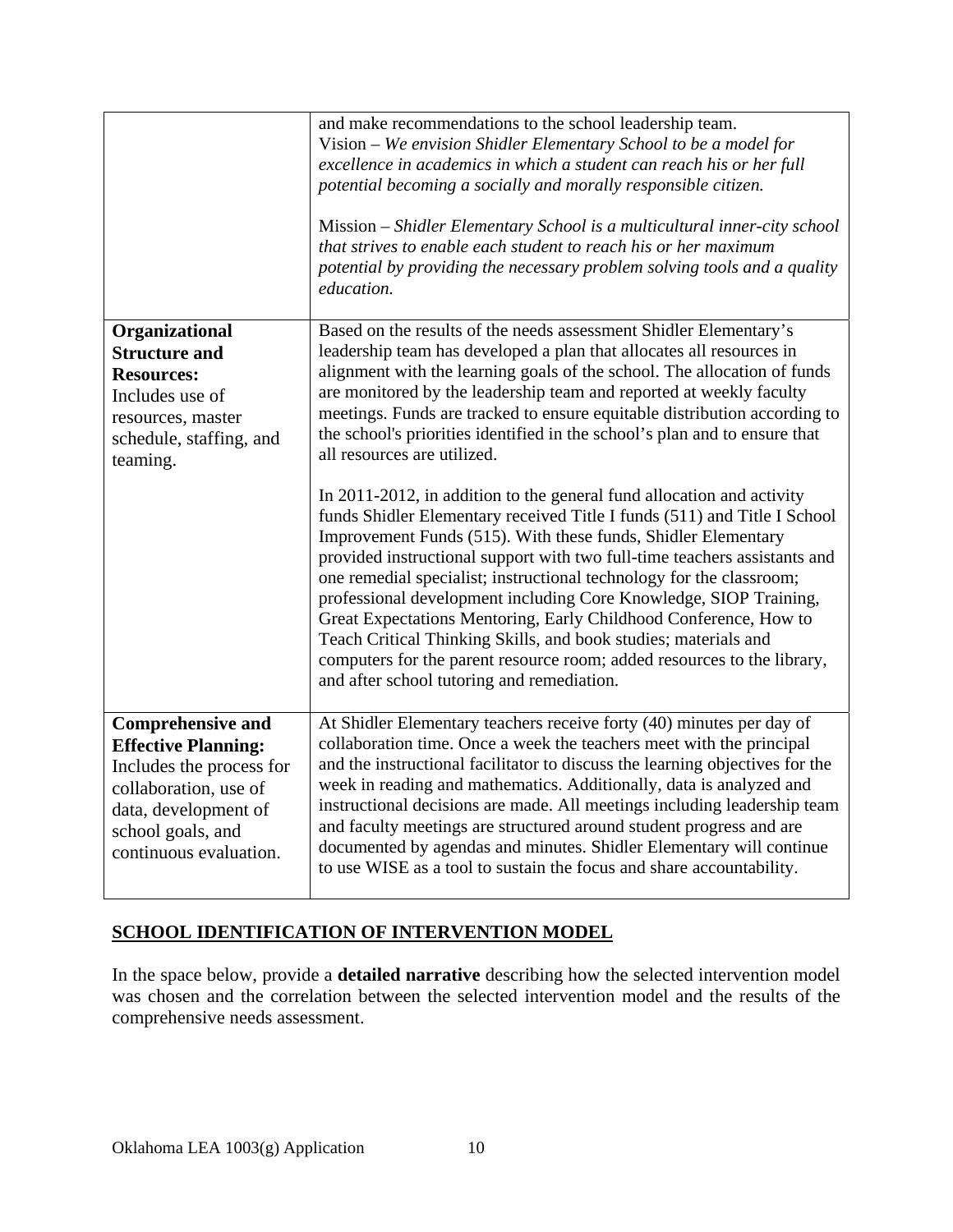OKCPS district leadership held several meetings with appropriate stakeholders including Shidler leadership, AFT representatives, parents, and community members to determine the needs of Shidler Elementary. It was found in the needs assessment and in feedback from the meetings, that the Transformation Model would most benefit Shidler Elementary.

The current status of staffing and curriculum at Shidler Elementary was analyzed in the choice of model. On March 29, 2012, Shidler Elementary was identified as an Oklahoma C3 School. Shidler Elementary, OKCPS, and the State Department of Education will enter into a three-year partnership to provide the staff, students, parents, and community with a high level of support to ensure that progress is made. As an Oklahoma C3 School, Shidler Elementary will be implementing many of the required components of the Transformation Model. Shidler Elementary would be able to seamlessly integrate both the Transformation Model and the Oklahoma C3 School requirements during the same school years and the components of each would enhance the education for all students.

The Transformation Model also supports many of the identified areas of need. The Transformation Model supports implementing a rigorous and scientifically research based curriculum and Shidler Elementary is continuing to align the curriculum with the Oklahoma C3 Standards. Shidler Elementary is also implementing Core Knowledge and Great Expectations. The Transformation Model also supports high quality, job-embedded professional development which would allow all teachers at Shidler Elementary to receive the training necessary for effective instruction.

## **SCHOOL SMART GOALS**

Complete the charts below by providing three-year SMART Goals in Reading/Language Arts, Mathematics, and Graduation Rate, if applicable for the All Students subgroup. See the Application Instructions for the School Section for more information on SMART Goals.

| <b>SMART Reading/Language Arts Goals*</b>                                                             |
|-------------------------------------------------------------------------------------------------------|
| Goal for 2012-2013: The percent proficient for the All Students group (Grades 3-5) at Shidler         |
| Elementary will increase from 20% in 2011-2012 to 35% in 2012-2013.                                   |
| Goal for 2013-2014: The percent proficient for the All Students group (Grades 3-5) at Shidler         |
| Elementary will increase from 50% in 2012-2013 to 65% in 2013-2014.                                   |
| Goal for 2014-2015: The percent proficient for the All Students group (Grades 3-5) at Shidler         |
| Elementary will increase from 65% in 2013-2014 to 80% in 2014-2015.                                   |
| Rationale:                                                                                            |
| According to the 2011 Oklahoma School Accountability Data Report dated October 20, 2011 the           |
| percent proficient (students scoring satisfactory and advanced) for the All Students group (Grades 3- |
| 5) at Shidler Elementary was 20%. However, Shidler Elementary has analyzed benchmark data and         |
| anticipates an increase in the students scoring satisfactory and advanced on the 2011-2012 OCCT in    |
| April 2012. Due to this increase, the goal of 35% in 2012-2013 will be attainable. Although the goals |
| set by Shidler Elementary do not achieve 100% proficient by 2014-2015, the goals require significant  |
| growth over the next several years. The staff and community that support Shidler Elementary           |
| considers the goals for 2012, 2013, and 2014 attainable given the additional support, professional    |
| development, and resources through both the SIG and the partnership with Oklahoma C3 Schools.         |
|                                                                                                       |

\*Due to Oklahoma's recent changes in the accountability system, OKCPS recognizes that once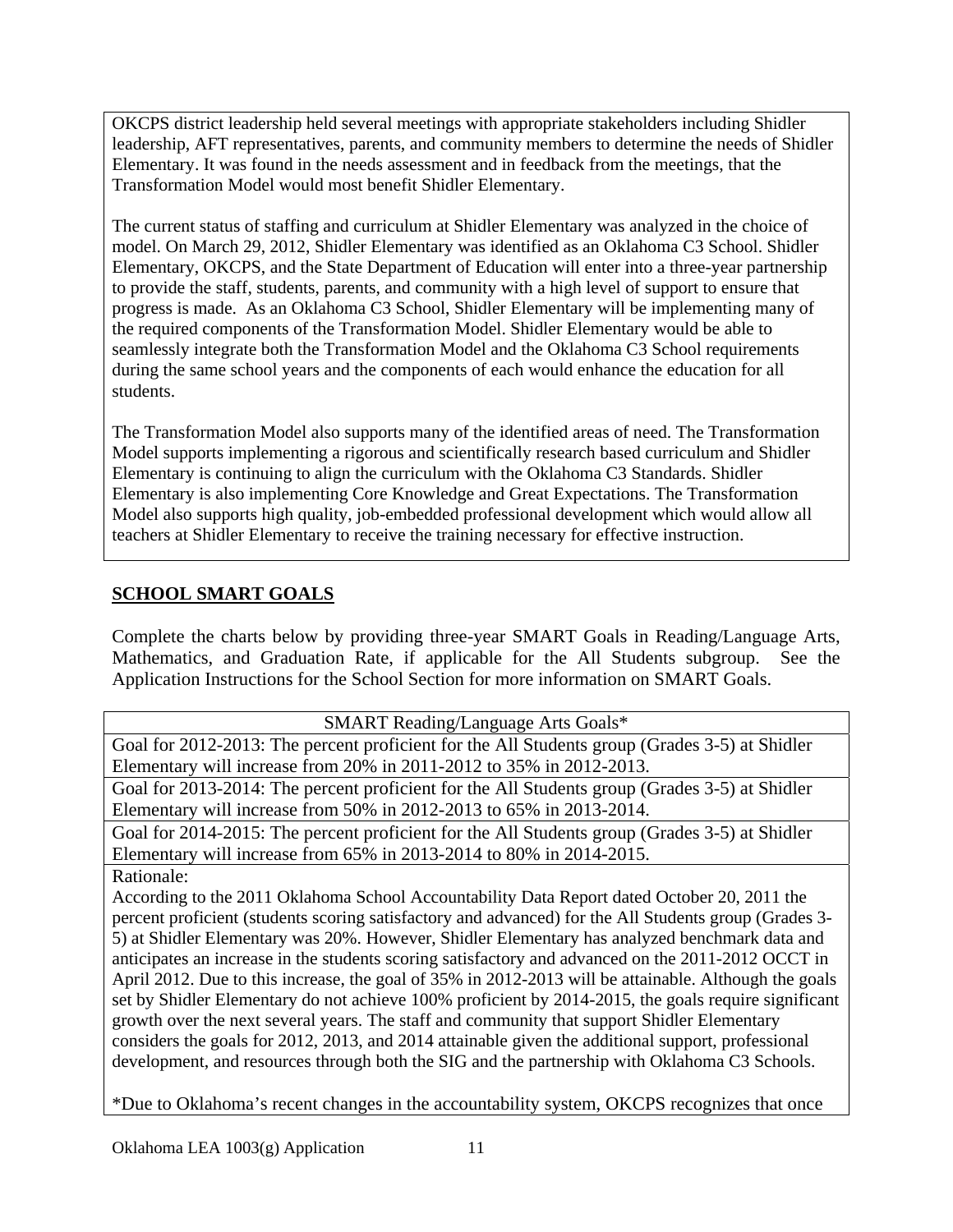the rules are approved revision of the SMART goals will be necessary.

SMART Mathematics Goals\*

Goal for 2012-2013: The percent proficient for the All Students group (Grades 3-5) at Shidler Elementary will increase from 26% in 2011-2012 to 40% in 2012-2013.

Goal for 2013-2014: The percent proficient for the All Students group (Grades 3-5) at Shidler Elementary will increase from 55% in 2012-2013 to 70% in 2013-2014.

Goal for 2014-2015: The percent proficient for the All Students group (Grades 3-5) at Shidler Elementary will increase from 70% in 2013-2014 to 85% in 2014-2015.

Rationale: According to the 2011 Oklahoma School Accountability Data Report dated October 20, 2011 the percent proficient (students scoring satisfactory and advanced) for the All Students group (Grades 3-5) at Shidler Elementary was 26%. However, Shidler Elementary has analyzed benchmark data and anticipates an increase in the students scoring satisfactory and advanced on the 2011-2012 OCCT in April 2012. Due to this increase, the goal of 40% in 2012-2013 will be attainable. Although the goals set by Shidler Elementary do not achieve 100% proficient by 2014-2015, the goals require significant growth over the next several years. The staff and community that support Shidler Elementary considers the goals for 2012, 2013, and 2014 attainable given the additional support, professional development, and resources through both the SIG and the partnership with Oklahoma C<sub>3</sub> Schools.

\*Due to Oklahoma's recent changes in the accountability system, OKCPS recognizes that once the rules are approved revision of the SMART goals will be necessary.

| <b>SMART Graduation Rate Goals</b>                   |  |  |  |
|------------------------------------------------------|--|--|--|
| Goal for 2012-2013: Shidler is an elementary school. |  |  |  |
| Goal for 2013-2014: Shidler is an elementary school. |  |  |  |
| Goal for 2014-2015: Shidler is an elementary school. |  |  |  |
| Rationale:                                           |  |  |  |

## **INTEGRATION OF SERVICES**

Complete the following Integration of Services chart showing how the school will align any other federal, state, and local resources to the selected intervention models. You may add boxes as necessary. Examples can be found in the Application Instructions: School Section.

| <b>Resource</b> | Alignment with $1003(g)$                           |  |  |
|-----------------|----------------------------------------------------|--|--|
| Title I, Part A | • Title I Remedial Teacher provides additional     |  |  |
|                 | learning time for students in need of remediation. |  |  |
|                 | • Paraprofessionals are hired to provide           |  |  |
|                 | supplemental instructional support to highly       |  |  |
|                 | qualified teachers.                                |  |  |
|                 | • Supplemental Instructional Materials             |  |  |
|                 | including Everyday Counts, Core Knowledge,         |  |  |
|                 | and library books are provided for teachers to     |  |  |
|                 | support students.                                  |  |  |
|                 | • Stipends are provided for teachers of after      |  |  |
|                 | school tutoring sessions to support students most  |  |  |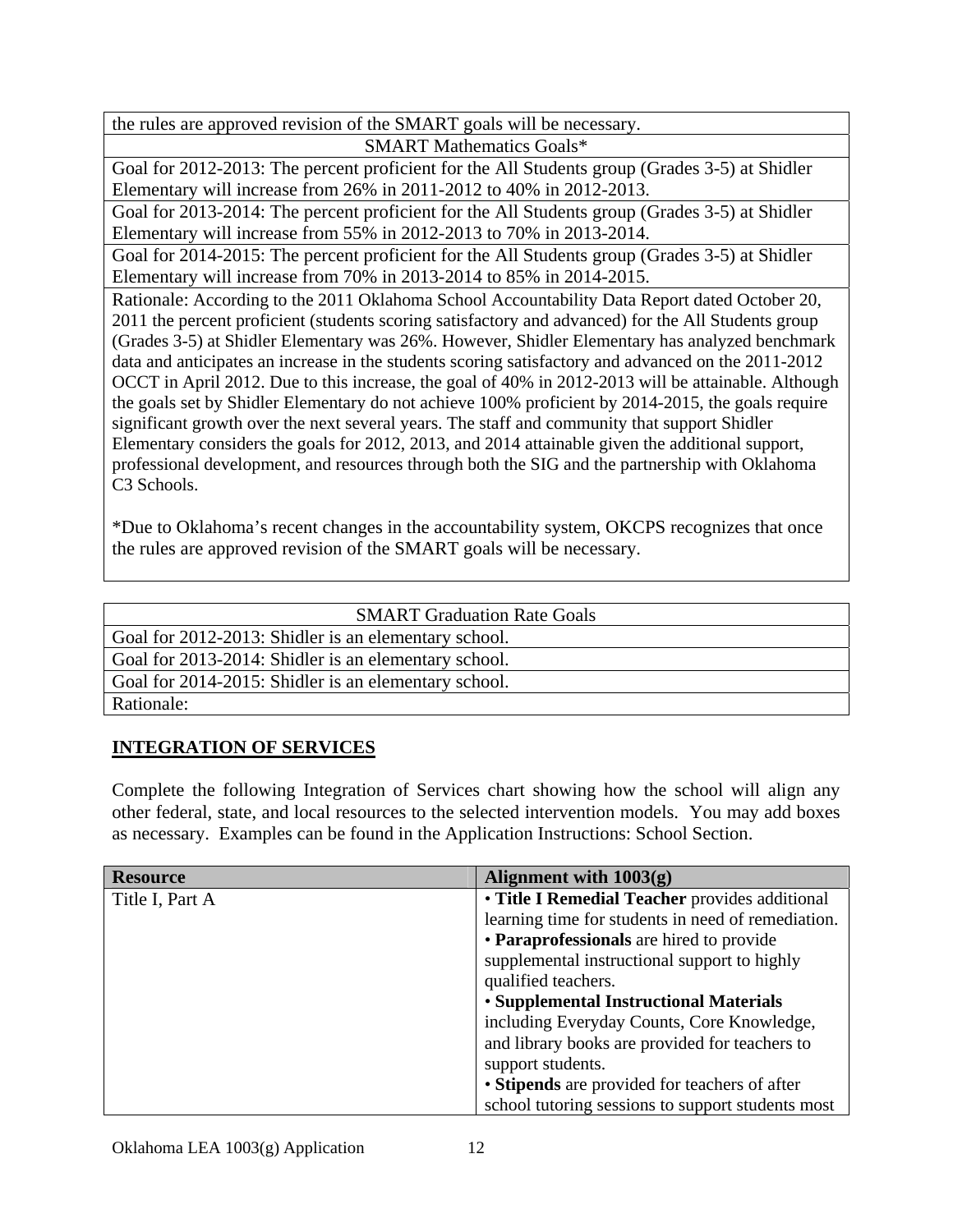|                                | at-risk of failing to meet the state's academic                                          |  |  |
|--------------------------------|------------------------------------------------------------------------------------------|--|--|
|                                | standards.                                                                               |  |  |
|                                | • Technology including digital projectors and                                            |  |  |
|                                | Smart Boards were provided to enhance                                                    |  |  |
|                                | instruction.                                                                             |  |  |
|                                | • Technology including computers for the parent                                          |  |  |
|                                | resource area.                                                                           |  |  |
|                                | • Stipends, registration, and travel were paid to                                        |  |  |
|                                | teachers to attend professional development such                                         |  |  |
|                                | as the Kindergarten Conference and First Grade                                           |  |  |
|                                | Conference.                                                                              |  |  |
|                                | • Stipends were paid to teachers to attend onsite                                        |  |  |
|                                | professional development during non-contract                                             |  |  |
|                                | time. The professional development included                                              |  |  |
|                                | How to Teach Critical Thinking, Improving                                                |  |  |
|                                | Math Instruction, Reading Intervention, Math                                             |  |  |
|                                | Intervention, Core Knowledge, Professional                                               |  |  |
|                                | Development Book Studies, and SIOP.                                                      |  |  |
|                                | • Stipends for teachers to provide intersession                                          |  |  |
|                                | courses to students during the extended fall,                                            |  |  |
|                                | winter, and spring breaks.                                                               |  |  |
|                                | • Stipends for teachers to host Reading Night                                            |  |  |
|                                | activities with students and parents.                                                    |  |  |
|                                | • Supplemental Supplies were purchased to                                                |  |  |
|                                | provide monthly Smart Start activities for parents                                       |  |  |
|                                | in the community with younger children. The                                              |  |  |
|                                | program encourages parents to read to their                                              |  |  |
|                                | children.                                                                                |  |  |
| Title II, Part A               | • New Teacher Orientation is provided for all                                            |  |  |
|                                | new teachers.                                                                            |  |  |
|                                | • Principals' Academy is provided once a month                                           |  |  |
|                                | for principals, assistant principals and aspiring                                        |  |  |
|                                | principals.                                                                              |  |  |
| Title III, Part A              | • Sheltered Instruction and Observation                                                  |  |  |
|                                | <b>Protocol</b> (SIOP) training is provided for                                          |  |  |
|                                | teachers.                                                                                |  |  |
|                                | • Paraprofessionals are hired to provide<br>supplemental instructional support to highly |  |  |
|                                | qualified teachers.                                                                      |  |  |
|                                | • ELL Teachers are hired to provide                                                      |  |  |
|                                | supplemental instructional support to highly                                             |  |  |
|                                | qualified teachers.                                                                      |  |  |
| <b>Other Federal Resources</b> | • Special Education services are provided as                                             |  |  |
| <b>IDEA</b>                    | needed for identified students.                                                          |  |  |
| <b>State Resources</b>         | · Salaries for classroom teachers and                                                    |  |  |
| General Fund                   | administrators.                                                                          |  |  |
|                                | • Curriculum required for core content and                                               |  |  |
|                                | elective classes.                                                                        |  |  |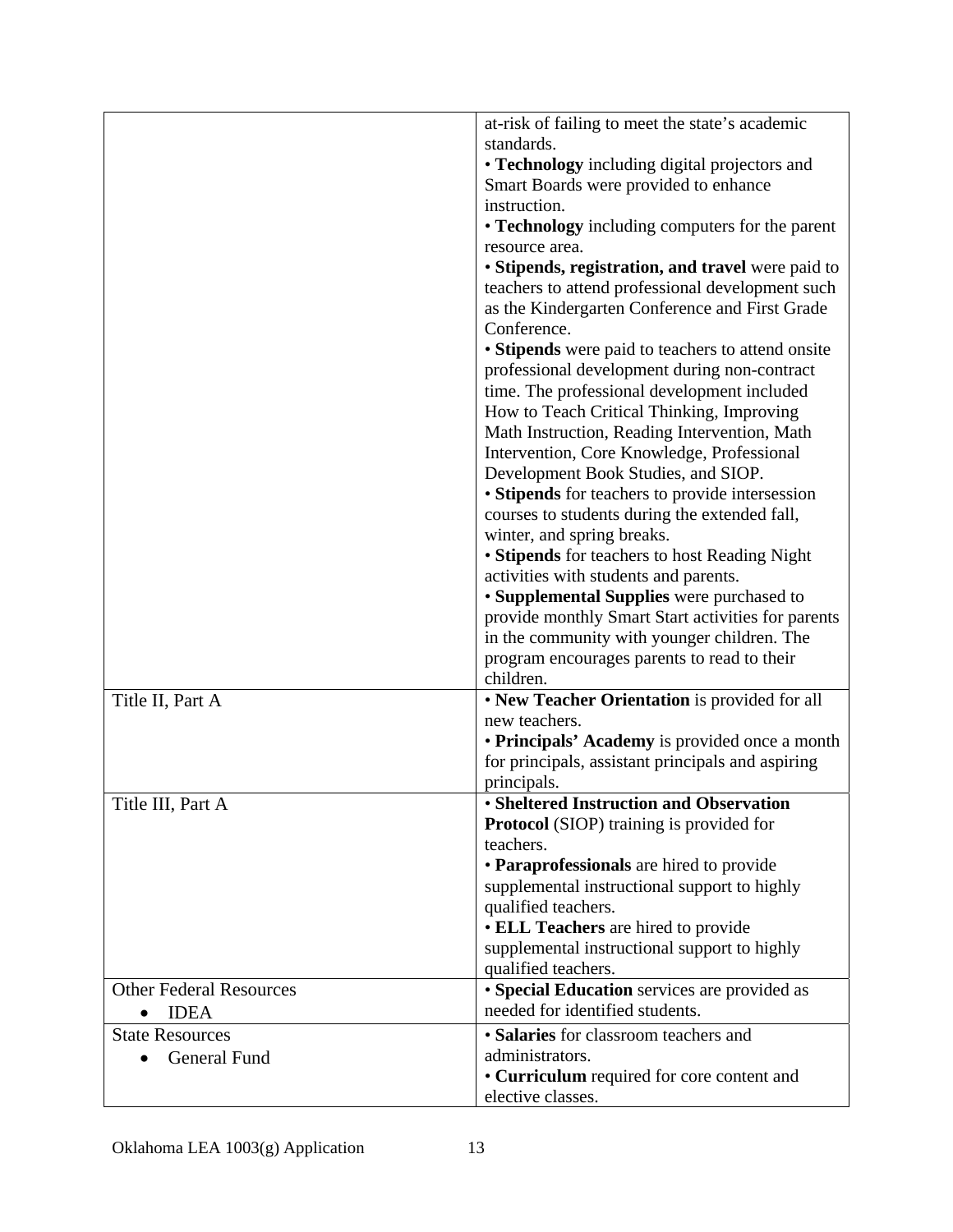|                                            | • Comprehensive data system for providing       |  |
|--------------------------------------------|-------------------------------------------------|--|
|                                            | formative and summative data.                   |  |
| <b>Local Resources</b>                     | • After-School Services provided by Faith       |  |
| Faith Works of the Inner City<br>$\bullet$ | Works of the Inner City provides support to the |  |
|                                            | Shidler school community through after school   |  |
|                                            | homework support, tutoring, parenting classes,  |  |
|                                            | English Second Language (ESL) classes,          |  |
|                                            | counseling services and by providing free       |  |
|                                            | uniforms and coats for students.                |  |

## **SCHOOL MODIFICATION OF POLICIES AND PROCEDURES**

In the space below, provide a narrative describing the steps the school has taken or will take to modify its policies and procedures to enable the schools to effectively implement the selected intervention models.

Shidler Elementary will modify its policies and procedures to meet the requirements of the Transformation Model. Modifications will occur in the following areas.

### **Memorandum of Understanding**

A Memorandum of Understanding (MOU) between OKCPS and AFT will be developed to address the collective bargaining modifications necessary for implementation of the Transformation Model. The MOU will include provisions concerning teacher evaluation, teacher contract time, performance pay, and other areas covered by the collective bargaining agreement. Pending approval of this application, the MOU will be approved by the OKCPS Board of Education.

### **Staffing**

OCPS will provide flexibility in hiring practices at the site level. Staff will not be assigned to Shidler Elementary without consent of the principal. Current staff will be provided an opportunity to transfer to another OKCPS site if they are unwilling or unable to meet the employment conditions of the School Improvement Grant. Shidler Elementary will use a structured interview process to hire staff to fill any available positions.

### **Teacher Evaluation System**

In accordance with the requirements of the Transformation Model, a rigorous, transparent, and equitable Teacher Evaluation System will be implemented at Shidler Elementary. This evaluation system was developed by Douglass MS in collaboration with Marzano Research Laboratory as part of the FY2009 SIG.

### **Performance Incentive**

Shidler Elementary does not currently offer performance incentives for academic goals. Modifications to the policies regarding incentives will be made to meet the requirements of the Transformation Model. Due to limited funding in the third round of SIG funding the performance incentive structure for academic goals at other existing SIG schools will not be implemented at Shidler Elementary. All Shidler Elementary certified staff members will receive an incentive for each year the school earns an A (\$3000), B (\$2000), or C (\$1000) on the A-F grading system during the three year availability of SIG funds.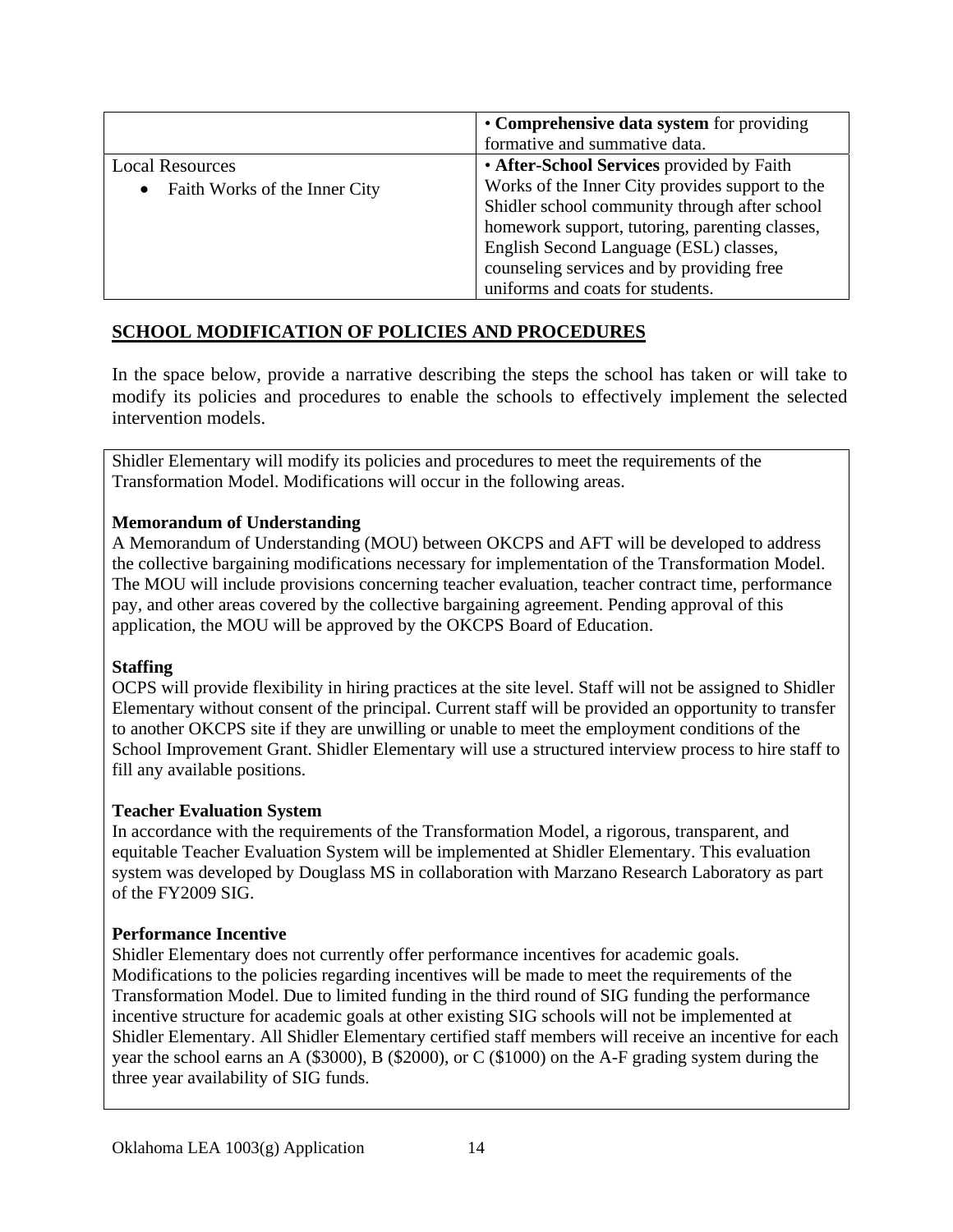### **Scheduling**

Shidler Elementary will implement a continuous learning calendar for the 2012-2013 school year. Although students will receive the same amount of regular instruction time, the traditionally extended summer vacation is shortened and smaller, more frequent breaks are scheduled throughout the year. As part of the continuous learning calendar, intersession classes will be provided during the fall and winter for three full days each and spring will be five full days. Students who are identified as most at-risk of failing to meet state academic standards will have priority to attend.

In addition to the intersession classes, Shidler Elementary provides increased learning time for all students. Shidler Elementary has maintained the teacher contract day of 8:00 a.m. to 3:30 p.m., but as of September 12, 2011 instruction for students now begins at 8:20 a.m. (instead of 8:30 a.m.) and ends at 3:10 p.m. (instead of 3:00 p.m.). The additional minutes in the classroom is equivalent to adding seven instructional days to the total school year.

In addition to these district initiatives, Shidler Elementary will also implement an extended school year by adding thirteen (13) additional days of instruction during intersession breaks for all students and staff.

### **Collaboration Time**

At least ninety (90) minutes of protected collaboration time is an additional Oklahoma requirement of the SIG competition. Shidler Elementary will continue its current practice of providing forty (40) minutes of collaboration time for teachers each day. This amounts to 200 minutes or 3.33 hours of protected collaboration time each week.

### **Professional Development**

A five (5) day teacher academy and an additional five (5) days of professional development during the school year are additional Oklahoma requirements of the SIG application. To meet these requirements, Shidler Elementary will schedule a five (5) day teacher academy prior to the first day of school on Wednesday, August 1, 2012. Additionally, Shidler Elementary will include in its schedule a five (5) onsite professional development opportunities for staff.

## **SCHOOL SUSTAINABILITY EFFORTS**

In the space below provide the school plan for sustaining the reform efforts after the funding period ends. Provide in the narrative, evidence of the following:

- All stakeholders were involved in the planning phase and will share leadership throughout the implementation;
- There are written plans in place for transitions;
- The school has in place a strategic planning process utilizing Oklahoma's WISE planning and coaching tool;
- The school has a system of formative and summative data collection in place;
- Other funding sources have been secured or are being actively sought to enable the school to continue the initiatives; and
- The Title I, Part A Schoolwide/ WISE plan includes goals and action steps that will sustain reform efforts.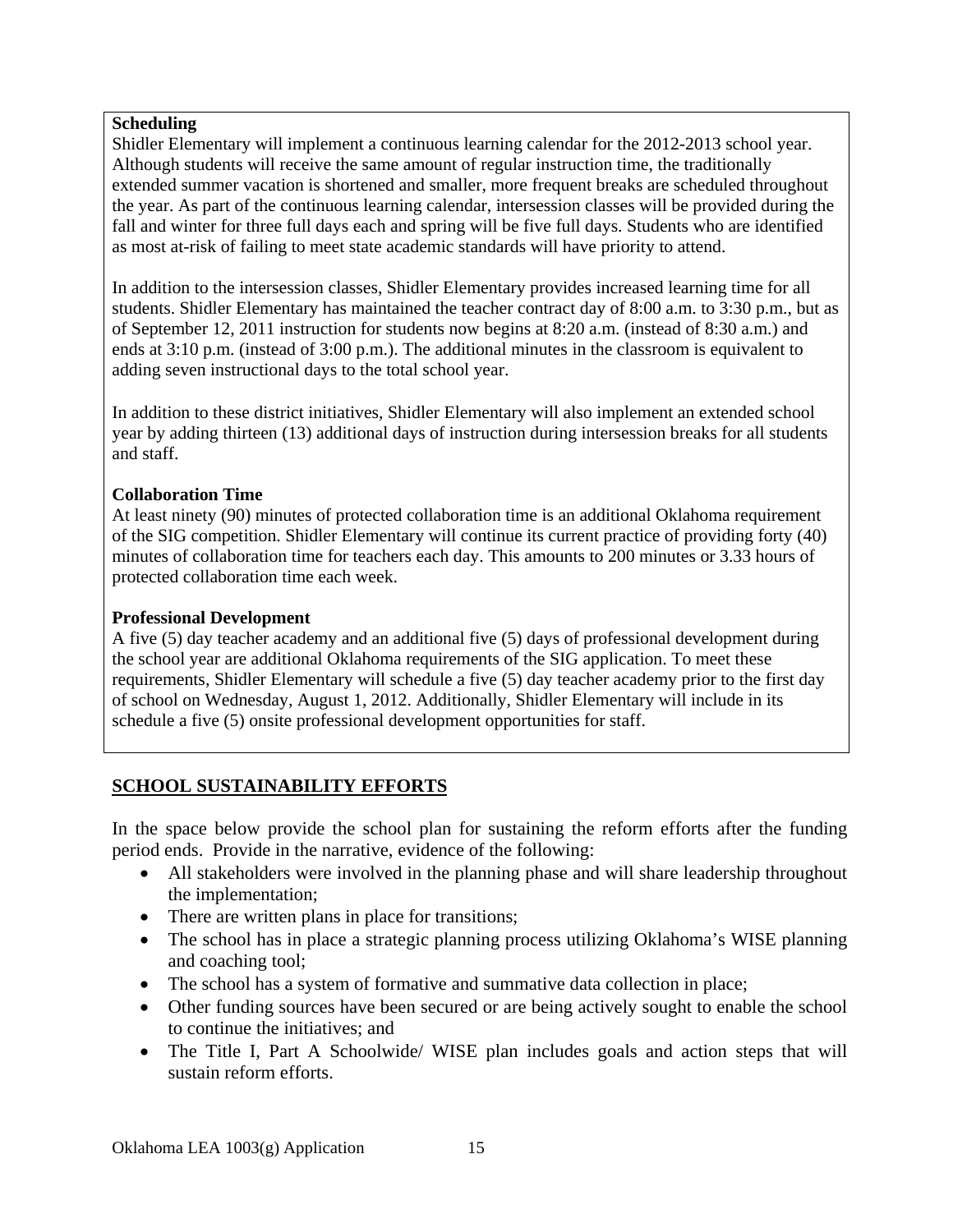In developing the school application, Shidler Elementary has taken sustainability of reform efforts into consideration and has addressed sustainability in all the required areas of the application.

### **Stakeholder Involvement**

OKCPS and Shidler Elementary involved stakeholders in the process of developing the school SIG application and action plan. Meetings were that included representatives from the OKCPS district office, American Federation of Teachers, school staff, and parents.

| <b>Meeting Date</b> | <b>Meeting Title</b>                        | <b>Stakeholders Represented</b> |
|---------------------|---------------------------------------------|---------------------------------|
| January 11, 2012    | <b>General Principals' Meeting</b>          | District, Principals            |
| January 18, 2012    | <b>Priority Schools Meeting</b>             | District, Principals, AFT       |
| January 18-25,      | <b>School Leadership Team Meetings</b>      | Principal, School Staff,        |
| 2012                |                                             | Parents, Community              |
|                     |                                             | <b>Members</b>                  |
| January 25, 2012    | DCD Workshop for Secondary Priority         | District, Principals            |
|                     | Schools                                     |                                 |
| January 26, 2012    | <b>DCD</b> Workshop for Elementary Priority | <b>District Principals</b>      |
|                     | Schools                                     |                                 |
| January 26-         | Individualized DCD Technical                | District, Principals, School    |
| February 3, 2012    | <b>Assistance for Priority Schools</b>      | Staff, Parents,                 |
| March 28, 2012      | Principals Meeting                          | District, Principals            |
| April 12, 2012      | <b>Public Forum</b>                         | Principal, School Staff,        |
|                     |                                             | Parents, Community              |
|                     |                                             | Members                         |
| April 16, 2012      | <b>Shidler Staff Meeting</b>                | Principal, School Staff,        |
|                     |                                             | <b>AFT</b> Representatives      |

Shidler Elementary will continue the efforts recommended by stakeholders through continuous communication and involvement of stakeholders throughout the duration of the SIG funds and beyond. Shidler Elementary plans to do this through a monthly newsletter, auto-dial calls, increased focus on PTA membership, and additional family/community meetings in neighborhood spaces such as churches.

### **WISE Planning and Coaching Tool**

OKCPS has implemented the WISE Planning and Coaching Tool district-wide. All schools, regardless of SIG status are using the WISE Planning and Coaching Tool to develop schoolwide and/or school improvement plans. Shidler Elementary began its strategic planning process using the WISE Planning Tool and implemented the WISE Plan in the 2010-2011 school year. Additionally, Shidler Elementary will receive additional monitoring of and support for the WISE Plan from the Federal Programs Team at the OKCPS district central office. Because all schools in the district are using WISE, Shidler Elementary will sustain its efforts in strategic planning using the WISE Planning Tool for the duration of the SIG funds and beyond.

### **Formative and Summative Data**

Shidler Elementary currently administers benchmark exams and conducts data reviews at least three times a year. These efforts will be continued for the duration of the SIG funds. Sustainability of these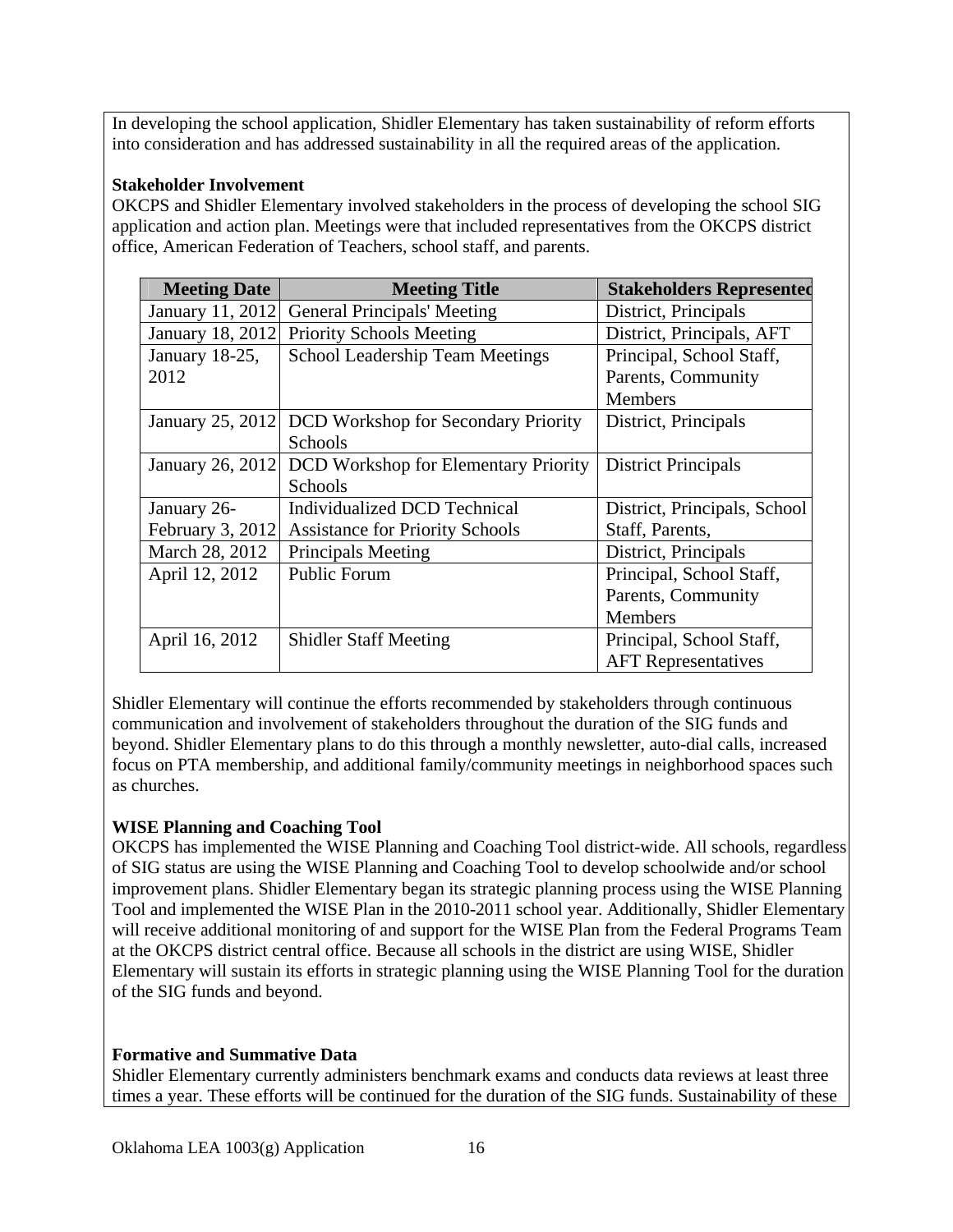efforts is supported by district policy. OKCPS extends the requirement to administer benchmark assessments and conduct data reviews to all schools in the district regardless of SIG status. Also, OKCPS supports the sustainability by providing access to and support of using data through the PRE department. As OKCPS has a culture of data-driven decisions at all school sites, the efforts required of SIG will have the support necessary to be sustained.

### **Funding Sources**

OKCPS and Shidler Elementary considered financial sustainability of all proposed expenditures and actions included in this application. Shidler Elementary will leverage SIG funds to gain the maximum effect without incurring unsustainable costs after the funding period. As a result, the primary focus of the SIG funds at Shidler Elementary will be investing in human capital by building the capacity of the staff. As Shidler Elementary foresees a decrease in professional development in subsequent years, efforts can be sustained by current levels of Title I funding. Title I will also be available to sustain the intersession courses and some parent involvement activities. However, Shidler Elementary will also continue to pursue outside funding sources to sustain other strategies including parent and community collaboration and performance incentives.

### **Title I Schoolwide Plan**

Because OKCPS uses the WISE Planning Tool for SIG plans and Title I schoolwide plans, the Title I Schoolwide Plan will support the sustainability of the SIG reforms. OKCPS requires one plan for SIG schools and works with sites to develop a plan that includes the approved actions in the SIG application and the Title I requirements. Because this process is currently in place and is supported at the district level, Shidler Elementary will be able to sustain SIG action steps through the Title I schoolwide plan.

### **Transition Plans**

Unlike previous cohorts of SIG, Shidler Elementary has a unique situation in that it has also been identified as a Priority School and a C3 school. Because of this situation, Shidler Elementary will receive additional support for not only its implementation of the chosen SIG reform model, but in creating a transition plan.

As a C3 school, Shidler Elementary will be required to develop a transition plan from the increased oversight of the OSDE back to the oversight of the district. This plan will have to address the capacity of the district and school to continue the improvement efforts, a plan for the district and the school to continue the Turnaround Principles and other effective improvement initiatives, and the recommendation of the C3 Advisory Board.

Because much of the accountability system described in Oklahoma's ESEA Flexibility Waiver Request aligns with the requirements of SIG, the C3 transition plan will be used and enhanced to ensure not only the smooth transition from C3 to the district, but from the status of a SIG school back to a non-SIG school.

OKCPS and Shidler Elementary are confident that with the additional support from the OSDE during the next three years as both a SIG School and a priority or C3 school, Shidler Elementary will not only show improvement, but will be able to sustain the efforts long after the funding period has ended.

## **SCHOOL ACTION PLAN FOR PRE-IMPLEMENTATION**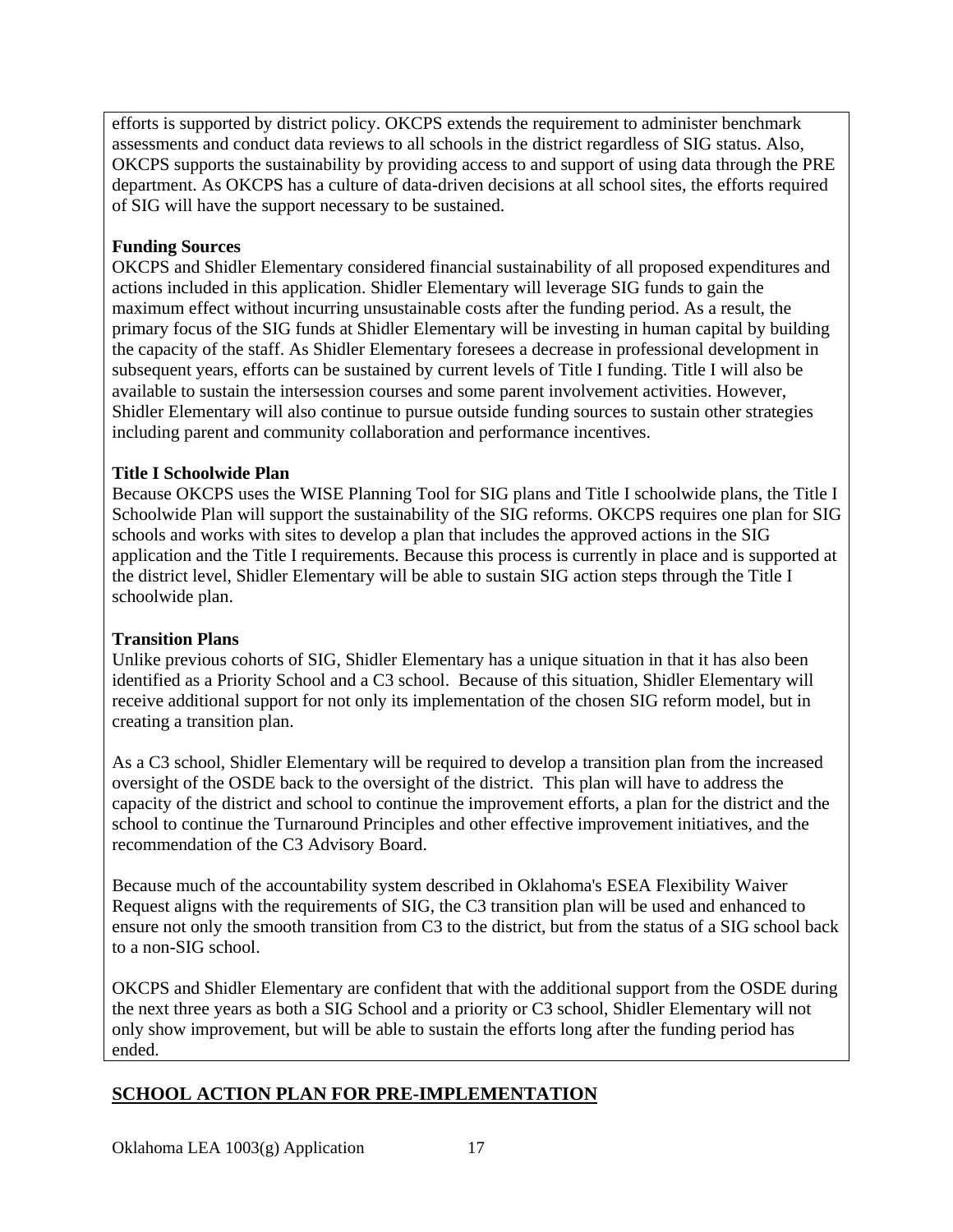In the space below, provide a narrative that describes, in detail:

- 1. the needs of the school for pre-implementation initiatives;
- 2. the proposed pre-implementation activities;
- 3. the person(s) responsible for each of the pre-implementation activities;
- 4. the expected timeline for the activities; and
- 5. the materials and resources necessary to implement the activities.

Shidler Elementary will not be requesting part of the Year 1 funds to support Pre-Implementation activities.

### **SCHOOL ACTION PLAN**

For each Priority school, complete a **three-year** action plan for the selected intervention model. Be specific and provide detailed information regarding action steps, timelines, and person(s) responsible. Action plans can be expanded as needed.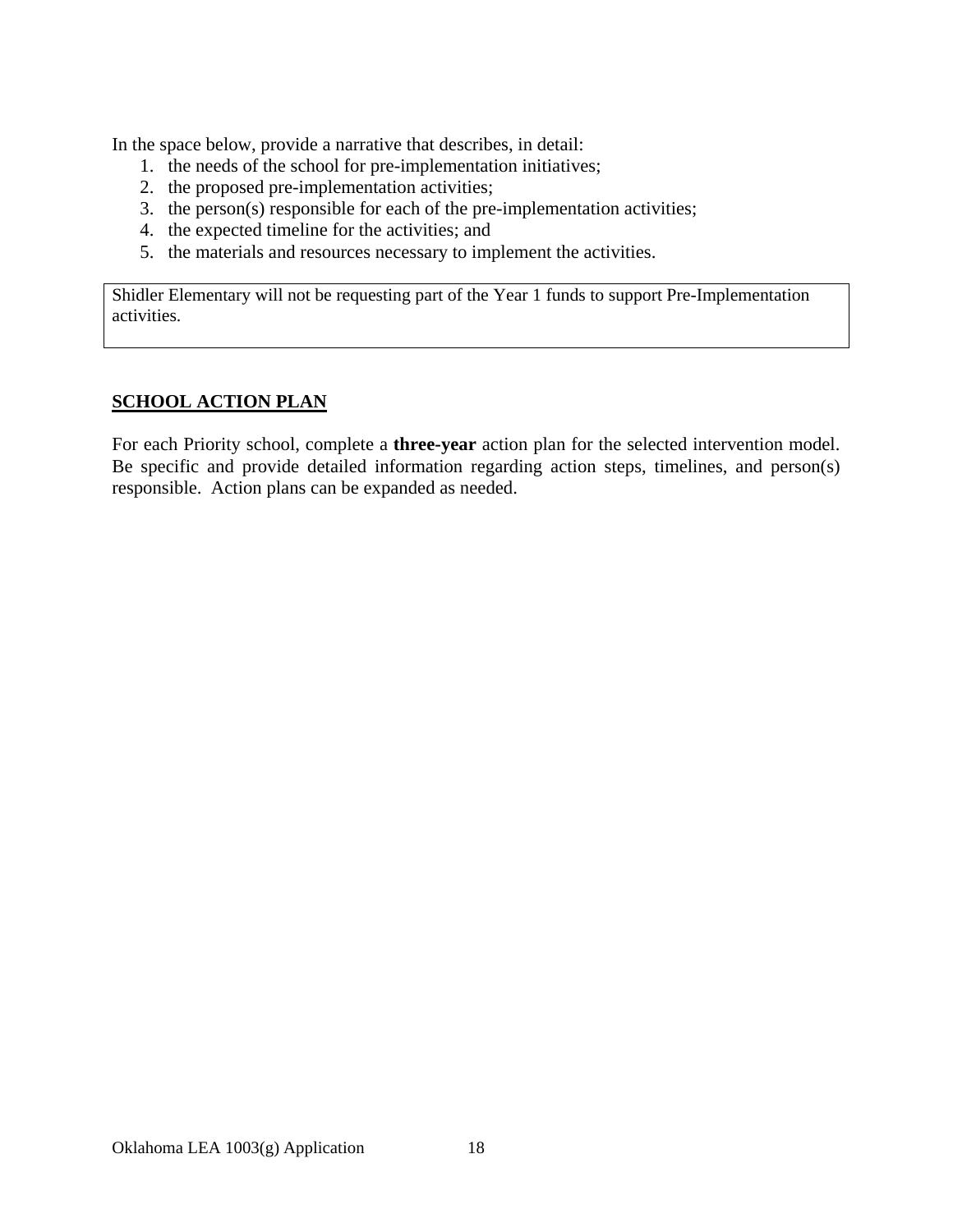| <b>Name of School: Shidler Elementary</b>                                                            |                                                                                                                                                                                                                                                                                                                                                                                                                                                                                                                                                                                                                                                                                                                                                                                                                                                                                                                                                                                                                                                                                                                                                                                                                                |                                              |                                                                                            |  |
|------------------------------------------------------------------------------------------------------|--------------------------------------------------------------------------------------------------------------------------------------------------------------------------------------------------------------------------------------------------------------------------------------------------------------------------------------------------------------------------------------------------------------------------------------------------------------------------------------------------------------------------------------------------------------------------------------------------------------------------------------------------------------------------------------------------------------------------------------------------------------------------------------------------------------------------------------------------------------------------------------------------------------------------------------------------------------------------------------------------------------------------------------------------------------------------------------------------------------------------------------------------------------------------------------------------------------------------------|----------------------------------------------|--------------------------------------------------------------------------------------------|--|
| <b>Transformation Model</b>                                                                          | <b>LEA Design and Implementation of the Intervention</b><br><b>Model</b><br>(include alignment of additional resources)                                                                                                                                                                                                                                                                                                                                                                                                                                                                                                                                                                                                                                                                                                                                                                                                                                                                                                                                                                                                                                                                                                        | <b>Timeline for</b><br><b>Implementation</b> | <b>Name and Position of</b><br><b>Responsible Person(s)</b>                                |  |
|                                                                                                      | <b>Requirements for the Transformation Model (LEA must implement actions 1-11)</b>                                                                                                                                                                                                                                                                                                                                                                                                                                                                                                                                                                                                                                                                                                                                                                                                                                                                                                                                                                                                                                                                                                                                             |                                              |                                                                                            |  |
| 1. Replace the principal who led the<br>school prior to commencement of the<br>transformation model. | Mr. Steve Johnson was assigned to Shidler Elementary on<br>July 16, 2010. Shidler Elementary began implementing<br>several transformation initiatives during the 2010-2011 school<br>year and expanded transformation initiative during the 2011-<br>2012 school year. OKCPS plans to retain the current<br>principal based on these qualities.<br>However, OKCPS recognizes that as a C3 school, the<br>principal is subject to a review by the State Director of C3<br>schools. According to the waiver, "The State Director of C3<br>schools shall review the performance of every principal, using<br>established criteria, to determine if the principal; has the<br>skills, abilities, and leadership qualities to serve as an<br>instructional leader in the school. Any principal who does not<br>have the skills, abilities, and leadership qualities necessary to<br>lead the turnaround efforts will be replaced." Given this<br>requirement, OKCPS has developed the following plan to<br>meet this component:<br><b>Action Steps for Implementation:</b><br>1. Meet with OSDE to discuss qualifications of current site<br>principal.<br>2. C3 evaluates current site principal based on established<br>criteria. | April 2012<br>April 2012                     | <b>OKCPS</b> Superintendent<br>and District Staff, OSDE<br>State Director of C3<br>Schools |  |
|                                                                                                      | 3. C3 and OKCPS will collaboratively determine if the                                                                                                                                                                                                                                                                                                                                                                                                                                                                                                                                                                                                                                                                                                                                                                                                                                                                                                                                                                                                                                                                                                                                                                          | April - May 2012                             | <b>OKCPS</b> District Staff and                                                            |  |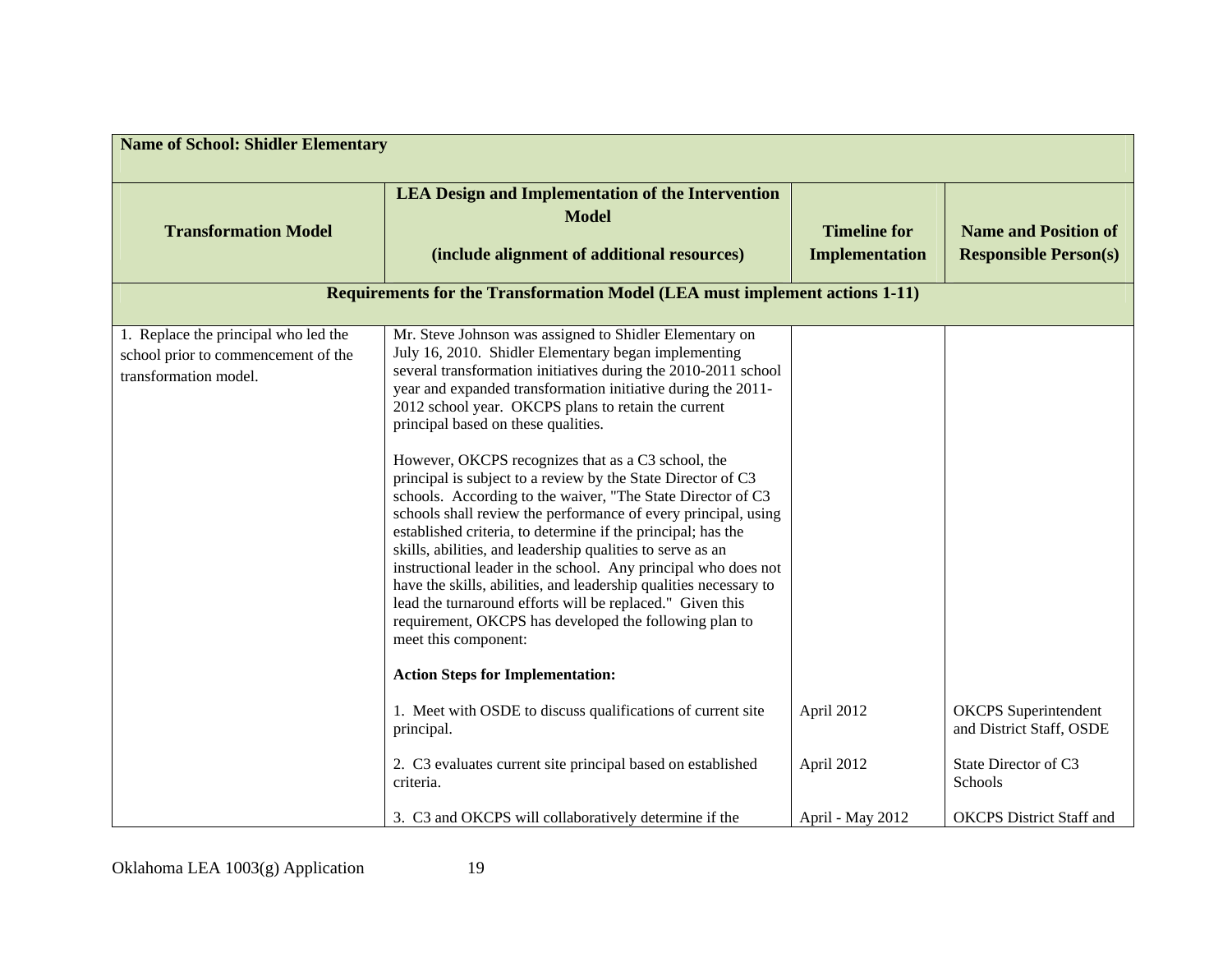| <b>Name of School: Shidler Elementary</b>                                                                                                                                                                                                                                                                                                                                                                                                                     |                                                                                                                                                                                                                                                                                                                                                                                                                                                                                                                                                                                                                                                                                                                                                                                                                                                  |                                              |                                                                                                  |  |
|---------------------------------------------------------------------------------------------------------------------------------------------------------------------------------------------------------------------------------------------------------------------------------------------------------------------------------------------------------------------------------------------------------------------------------------------------------------|--------------------------------------------------------------------------------------------------------------------------------------------------------------------------------------------------------------------------------------------------------------------------------------------------------------------------------------------------------------------------------------------------------------------------------------------------------------------------------------------------------------------------------------------------------------------------------------------------------------------------------------------------------------------------------------------------------------------------------------------------------------------------------------------------------------------------------------------------|----------------------------------------------|--------------------------------------------------------------------------------------------------|--|
| <b>Transformation Model</b>                                                                                                                                                                                                                                                                                                                                                                                                                                   | <b>LEA Design and Implementation of the Intervention</b><br><b>Model</b><br>(include alignment of additional resources)                                                                                                                                                                                                                                                                                                                                                                                                                                                                                                                                                                                                                                                                                                                          | <b>Timeline for</b><br><b>Implementation</b> | <b>Name and Position of</b><br><b>Responsible Person(s)</b>                                      |  |
|                                                                                                                                                                                                                                                                                                                                                                                                                                                               | current site principal has the "skills, abilities, and leadership<br>qualities" to lead the turnaround efforts of SIG and C3.<br>4. Current site principal will begin implementation of the<br>Turnaround Principles.                                                                                                                                                                                                                                                                                                                                                                                                                                                                                                                                                                                                                            | <b>July 2012</b>                             | State Director of C3<br><b>OKCPS Office of School</b><br>Turnaround                              |  |
|                                                                                                                                                                                                                                                                                                                                                                                                                                                               | <b>Or</b><br>4. C3 and OKCPS will collaboratively recruit and hire a<br>principal to lead the turnaround efforts of SIG and C3.                                                                                                                                                                                                                                                                                                                                                                                                                                                                                                                                                                                                                                                                                                                  | June-July 2012                               | <b>OKCPS Human Capital</b><br>Department and State<br>Director of C3                             |  |
|                                                                                                                                                                                                                                                                                                                                                                                                                                                               | 5. Continuously evaluate the site principal using the TLE<br>model chosen by OKCPS to ensure effectiveness each year<br>with the option of non-renewal of employment contract based<br>on established performance targets.                                                                                                                                                                                                                                                                                                                                                                                                                                                                                                                                                                                                                       | July 2012-June 2015                          | Executive Director of the<br>Office of School<br>Turnaround, State Director<br>of C <sub>3</sub> |  |
| 2. Use rigorous, transparent, and<br>equitable evaluation systems for teachers<br>and principals that:<br>a. Take into account data on student<br>growth (as defined in this notice) as<br>a significant factor as well as other<br>factors such as multiple observation-<br>based assessments of performance<br>and ongoing collections of<br>professional practice reflective of<br>student achievement and increased<br>high-school graduations rates; and | In accordance with Oklahoma State Law, OKCPS is in the<br>process of adopting a Teacher and Leader Effectiveness<br>Evaluation System (TLE) that includes components that align<br>directly with this requirement of the Transformation Model.<br>Oklahoma's TLE will include a five-tier rating system, annual<br>evaluation, comprehensive remediation plans and coaching<br>for teachers, and quantitative and qualitative assessment<br>components. The State TLE commission narrowed the<br>options for TLE systems to three, and OKCPS chose<br>Marzano's Causal Teacher Evaluation Model.<br>OKCPS, Douglass MS staff, and MRL developed a rigorous,<br>transparent, and equitable evaluation system for teachers<br>during the 2010-2011 school year as part of the application<br>for FY2009 SIG funds. OKCPS will expand usage of that |                                              |                                                                                                  |  |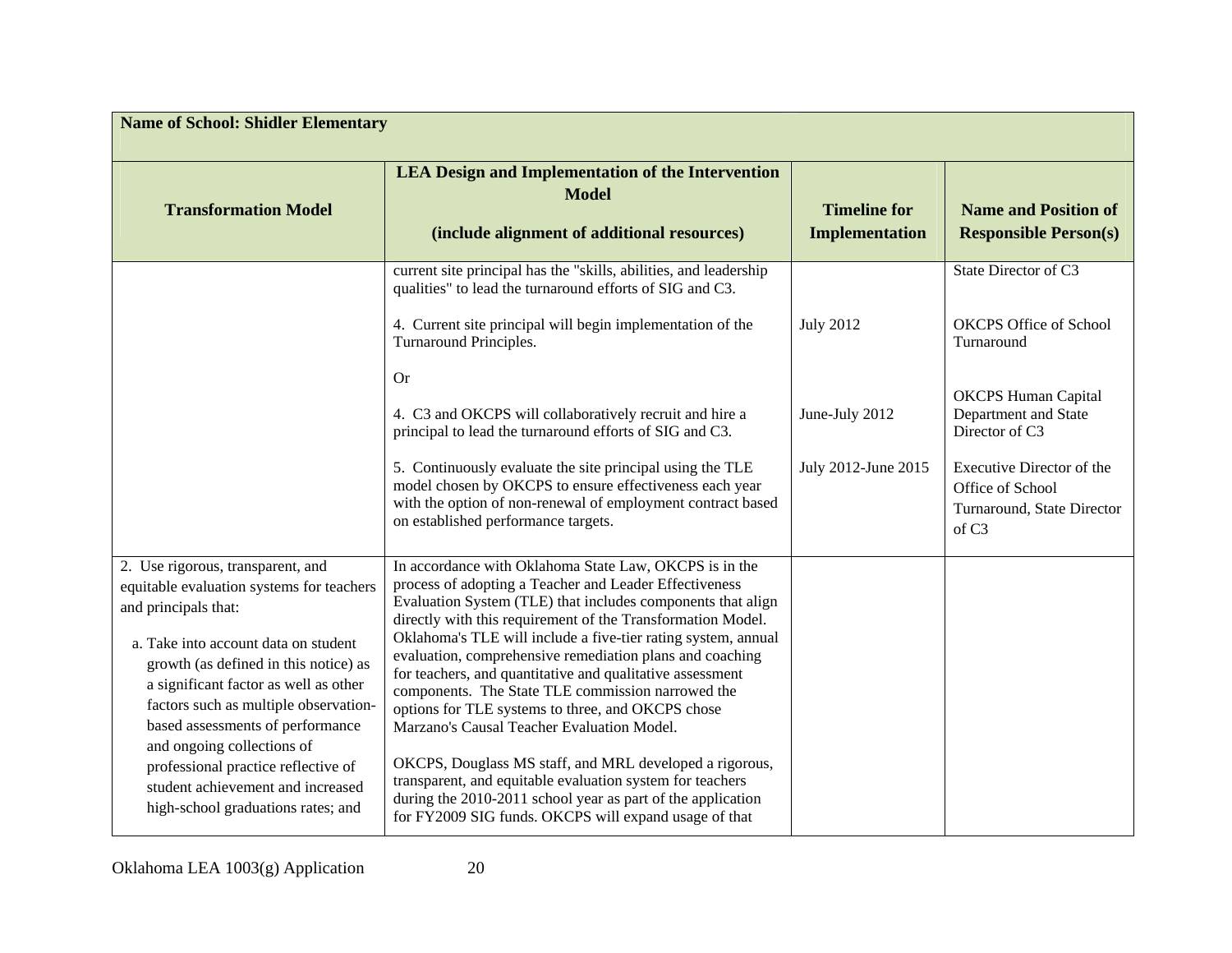| <b>Name of School: Shidler Elementary</b> |                                                                                                                                                                                                                                                                                                                                                                                                                                                                                                                                                                                 |                                       |                                                             |  |
|-------------------------------------------|---------------------------------------------------------------------------------------------------------------------------------------------------------------------------------------------------------------------------------------------------------------------------------------------------------------------------------------------------------------------------------------------------------------------------------------------------------------------------------------------------------------------------------------------------------------------------------|---------------------------------------|-------------------------------------------------------------|--|
| <b>Transformation Model</b>               | <b>LEA Design and Implementation of the Intervention</b><br><b>Model</b><br>(include alignment of additional resources)                                                                                                                                                                                                                                                                                                                                                                                                                                                         | <b>Timeline for</b><br>Implementation | <b>Name and Position of</b><br><b>Responsible Person(s)</b> |  |
| b. Are designed and developed with        | system to its FY2011 SIG sites.                                                                                                                                                                                                                                                                                                                                                                                                                                                                                                                                                 |                                       |                                                             |  |
| teacher and principal involvement.        | 1. OKCPS will adopt the evaluation system developed by<br>Douglass MS and MRL in Shidler Elementary for the 2012-<br>2013 school year.                                                                                                                                                                                                                                                                                                                                                                                                                                          | $May - June 2012$                     | District Leadership Team                                    |  |
|                                           | 2. The principal and staff will receive training on the new<br>evaluation system.                                                                                                                                                                                                                                                                                                                                                                                                                                                                                               | <b>July 2012</b>                      | District Leadership Team<br>Staff                           |  |
|                                           | 3. Shidler Elementary staff will receive continued training<br>from MRL during the implementation year of the evaluation<br>system.                                                                                                                                                                                                                                                                                                                                                                                                                                             | August 2012-May<br>2013               | Site Principal and District<br>Leadership Team              |  |
|                                           | 4. Shidler Elementary Staff and MRL will review the<br>evaluation system and use information to develop<br>professional development plans for 2012-2013.                                                                                                                                                                                                                                                                                                                                                                                                                        | May-July 2013                         | Site Principal                                              |  |
|                                           | 5. The evaluation system will be used during the 2013-2014<br>and 2014-2015 school years                                                                                                                                                                                                                                                                                                                                                                                                                                                                                        | August 2013-June<br>2015              | Site Principal                                              |  |
|                                           | iObservation - OKCPS is currently in the process of training<br>all schools to implement a new system that will collect and<br>manage longitudinal data from classroom walkthroughs,<br>teacher evaluations and teacher observations. Teacher growth<br>and leadership practices inform professional development<br>differentiates to individual learning needs for every teacher<br>and leader to increase classroom effectiveness each year. The<br>iObservation system will be used in the 2012-2013 school<br>year with the current evaluation system used in the district. | August 2012                           | Site Principal                                              |  |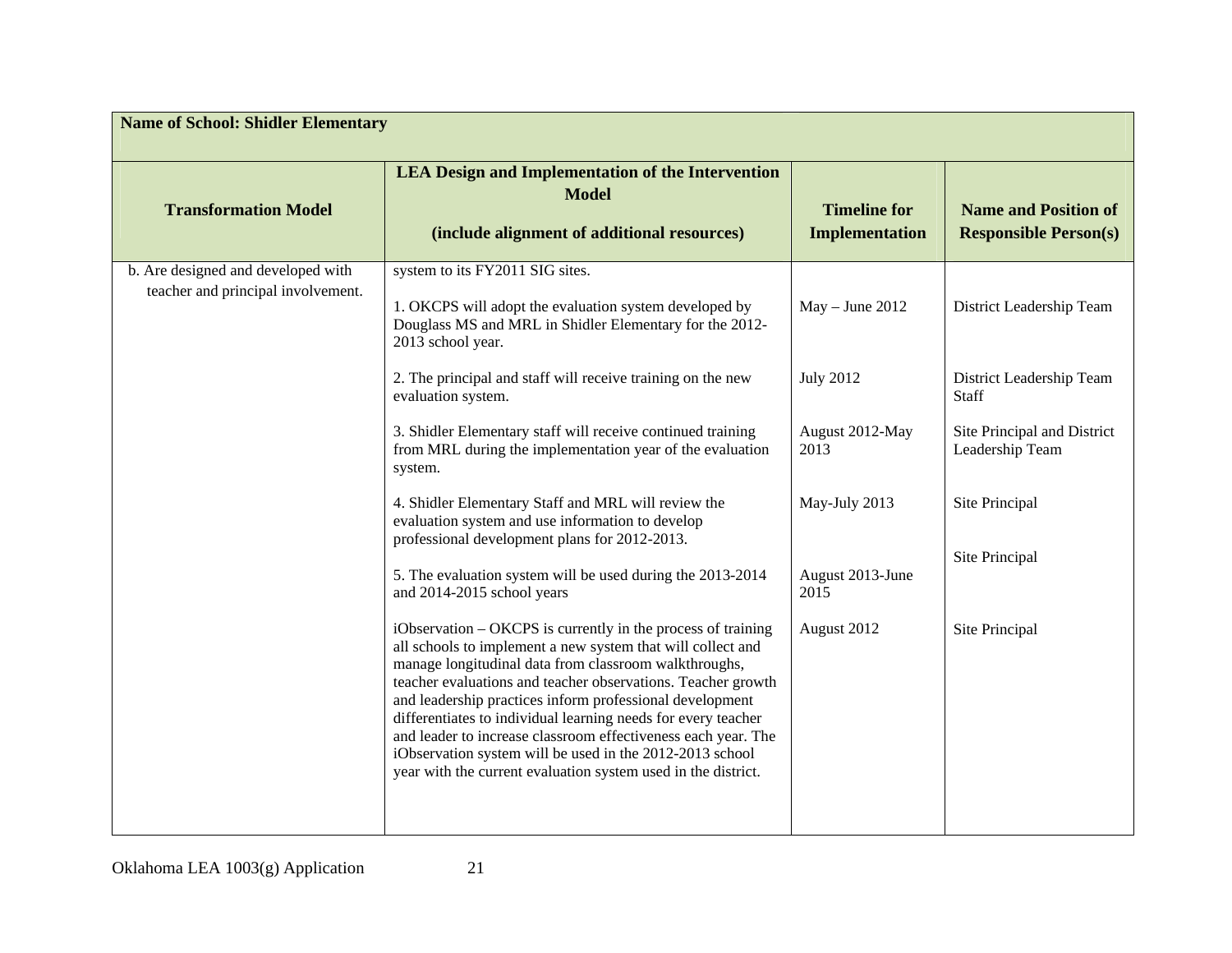| <b>Name of School: Shidler Elementary</b>                                                                                                                                                                                                         |                                                                                                                                                                                                                                                                                                                                                                                                                                                                                                                                                                      |                                              |                                                             |  |
|---------------------------------------------------------------------------------------------------------------------------------------------------------------------------------------------------------------------------------------------------|----------------------------------------------------------------------------------------------------------------------------------------------------------------------------------------------------------------------------------------------------------------------------------------------------------------------------------------------------------------------------------------------------------------------------------------------------------------------------------------------------------------------------------------------------------------------|----------------------------------------------|-------------------------------------------------------------|--|
| <b>Transformation Model</b>                                                                                                                                                                                                                       | <b>LEA Design and Implementation of the Intervention</b><br><b>Model</b><br>(include alignment of additional resources)                                                                                                                                                                                                                                                                                                                                                                                                                                              | <b>Timeline for</b><br><b>Implementation</b> | <b>Name and Position of</b><br><b>Responsible Person(s)</b> |  |
| 3. Identify and reward school leaders,<br>teachers, and other staff who, in<br>implementing this model, have increased<br>student achievement and high-school<br>graduation rates and identify and remove<br>those who, after ample opportunities | Due to limited funding available for the FY2011 SIG<br>competition, OKCPS will not be able to implement the same<br>definition of equitable performance pay for academic goals<br>across all SIG schools from the FY2009 and FY2010<br>competitions that are implementing the same intervention<br>model.                                                                                                                                                                                                                                                            |                                              |                                                             |  |
| have been provided for them to improve<br>their professional practice, have not<br>done so.                                                                                                                                                       | Shidler Elementary will implement the Transformation<br>Model, although the performance incentives will be different<br>than those offered at F.D. Moon Academy, Douglass Middle<br>School, Oklahoma Centennial Middle School and Oklahoma<br>Centennial High School.                                                                                                                                                                                                                                                                                                |                                              |                                                             |  |
|                                                                                                                                                                                                                                                   | The details for Shidler Elementary are as follows:<br>All Shidler Elementary certified staff members will receive<br>incentive pay for each year the school earns an A (\$3000), B<br>$(\$2000)$ , or a C $(\$1000)$ on the A-F grading system during the<br>three year availability of SIG funds. Incentive pay will be<br>prorated according to the full-time equivalency (FTE)<br>designation for the position. Teachers who are not<br>demonstrating proficiency with instructional strategies will be<br>identified early and provided with intensive coaching. |                                              |                                                             |  |
|                                                                                                                                                                                                                                                   | For each year of the SIG funds, OKCPS will implement the<br>following action steps to ensure reliable data and efficient<br>rewarding of performance pay:                                                                                                                                                                                                                                                                                                                                                                                                            |                                              |                                                             |  |
|                                                                                                                                                                                                                                                   | 1. Meet with AFT representative to develop MOU regarding<br>performance incentives.                                                                                                                                                                                                                                                                                                                                                                                                                                                                                  | May 2013, May 2014<br>and May 2015           | District Leadership Team                                    |  |
|                                                                                                                                                                                                                                                   | 2. OKCPS BOE Approval of MOU.                                                                                                                                                                                                                                                                                                                                                                                                                                                                                                                                        | July 2013, July 2014                         | <b>OKCPS BOE</b>                                            |  |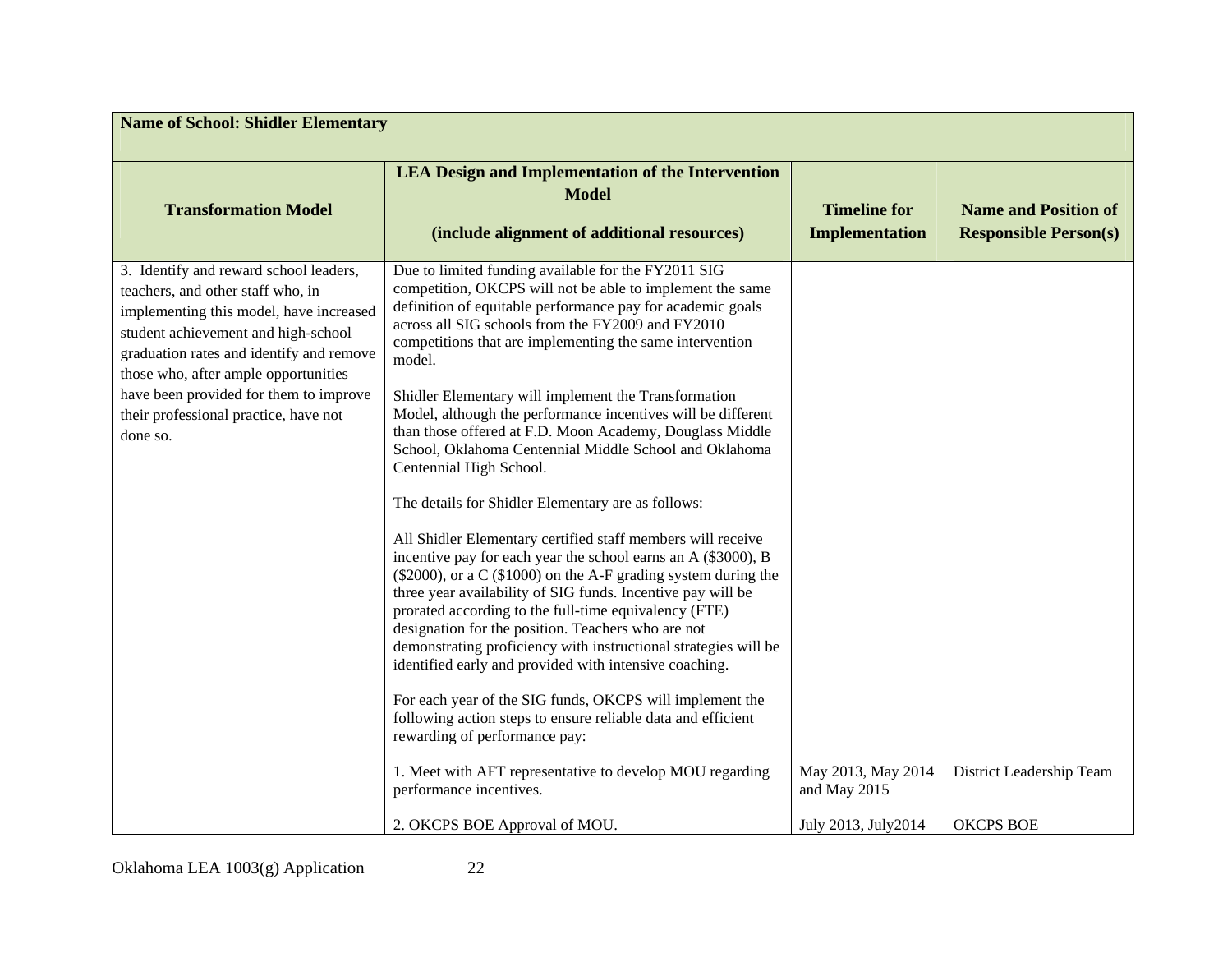| <b>Name of School: Shidler Elementary</b>                                                                                                                                                                                                                                                                                                                                                                                                                                                                                                               |                                                                                                                                                                                                                                                                                                                                                                                                                                                                                                                                                                                                                                                                                                                                                                                                                                                                   |                                                        |                                                             |
|---------------------------------------------------------------------------------------------------------------------------------------------------------------------------------------------------------------------------------------------------------------------------------------------------------------------------------------------------------------------------------------------------------------------------------------------------------------------------------------------------------------------------------------------------------|-------------------------------------------------------------------------------------------------------------------------------------------------------------------------------------------------------------------------------------------------------------------------------------------------------------------------------------------------------------------------------------------------------------------------------------------------------------------------------------------------------------------------------------------------------------------------------------------------------------------------------------------------------------------------------------------------------------------------------------------------------------------------------------------------------------------------------------------------------------------|--------------------------------------------------------|-------------------------------------------------------------|
| <b>Transformation Model</b>                                                                                                                                                                                                                                                                                                                                                                                                                                                                                                                             | <b>LEA Design and Implementation of the Intervention</b><br><b>Model</b><br>(include alignment of additional resources)                                                                                                                                                                                                                                                                                                                                                                                                                                                                                                                                                                                                                                                                                                                                           | <b>Timeline for</b><br><b>Implementation</b>           | <b>Name and Position of</b><br><b>Responsible Person(s)</b> |
|                                                                                                                                                                                                                                                                                                                                                                                                                                                                                                                                                         | 3. Notify Shidler Elementary staff members of performance<br>incentives.                                                                                                                                                                                                                                                                                                                                                                                                                                                                                                                                                                                                                                                                                                                                                                                          | and July 2015<br>July 2013, July 2014<br>and July 2015 | Site Principal                                              |
|                                                                                                                                                                                                                                                                                                                                                                                                                                                                                                                                                         | 4. Determine amount of performance pay for each teacher<br>eligible.                                                                                                                                                                                                                                                                                                                                                                                                                                                                                                                                                                                                                                                                                                                                                                                              | August 2012-June<br>2015                               | Site Principal                                              |
|                                                                                                                                                                                                                                                                                                                                                                                                                                                                                                                                                         | 5. Submit required paperwork to the Federal Programs<br>Department for payment of performance incentives.                                                                                                                                                                                                                                                                                                                                                                                                                                                                                                                                                                                                                                                                                                                                                         | November 2013,<br>November 2014,<br>November 2015      | Site Principal or Financial<br>Secretary                    |
| 4. Provide staff with ongoing, high-<br>quality, job-embedded professional<br>development (e.g., regarding subject-<br>specific pedagogy, instruction that<br>reflects a deeper understanding of the<br>community served by the school, or<br>differentiated instruction) that is aligned<br>with the school's comprehensive<br>instructional program and designed with<br>school staff to ensure they are equipped<br>to facilitate effective teaching and<br>learning and have the capacity to<br>successfully implement school reform<br>strategies. | Shidler Elementary will provide staff with ongoing, high<br>quality, job-embedded professional development that is<br>aligned to the needs assessment, the OKCPS strategic plan,<br>and the requirements of the Transformation Model. Shidler<br>Elementary recognizes that SIG is a three-year grant and has<br>planned professional development to be a continuous process<br>that ensures seamless integration of providers and addresses<br>the areas most in need. The schedule is as follows:<br>Year $1 -$<br>Intensive focus on Core Knowledge and Great<br>Expectations.<br>Intensive focus on Marzano's Building Academic<br>Vocabulary and Classroom Management that Works<br>Begin training on Marzano's Art and Science of<br>$\bullet$<br>Teaching<br>Begin Technology Integration Training<br><b>Contract for SIOP Coach Services</b><br>$\bullet$ | July 2012- June 2013                                   | Site Principal                                              |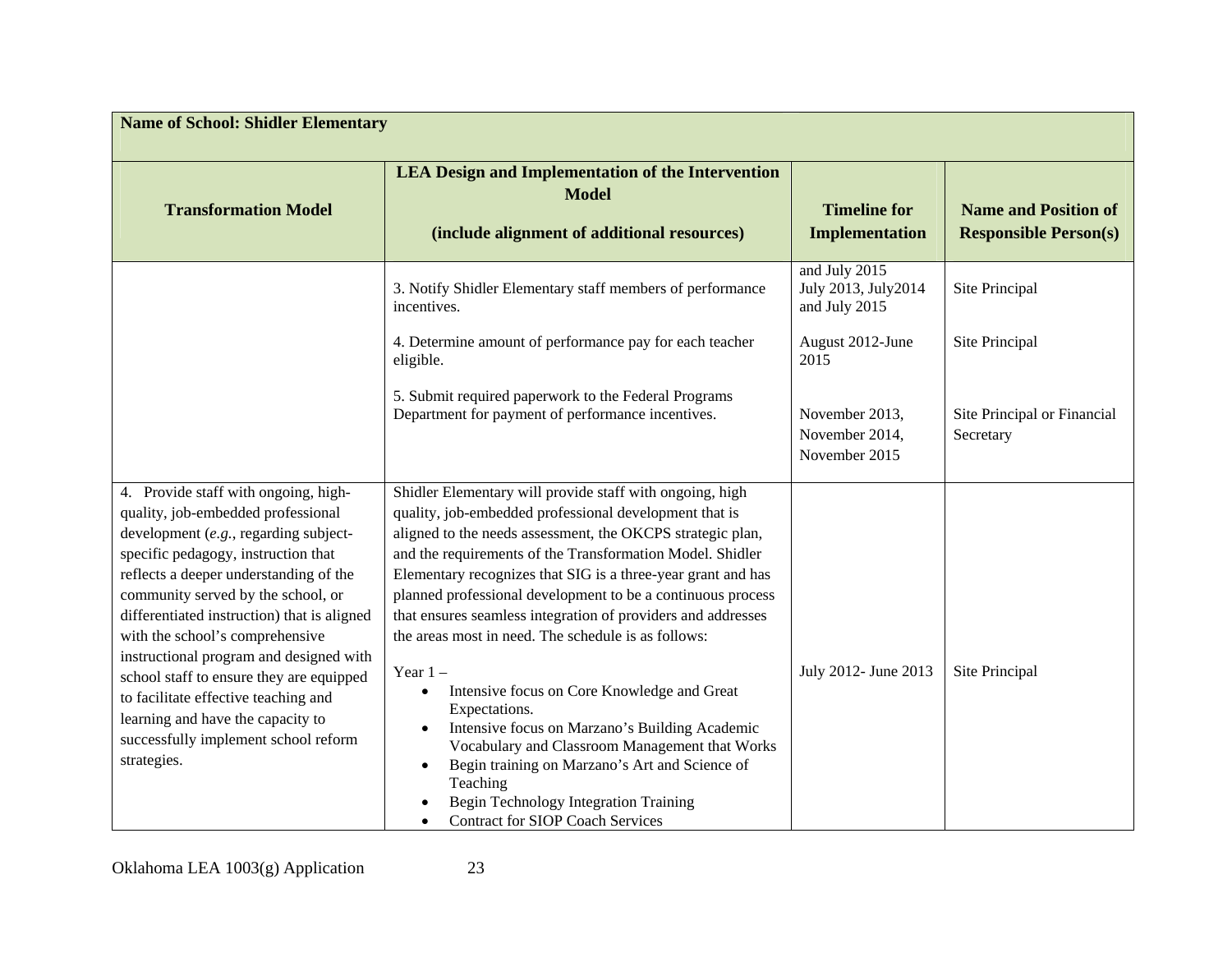| <b>Name of School: Shidler Elementary</b> |                                                                                                                                                                                                                                                            |                                        |                                                             |  |
|-------------------------------------------|------------------------------------------------------------------------------------------------------------------------------------------------------------------------------------------------------------------------------------------------------------|----------------------------------------|-------------------------------------------------------------|--|
| <b>Transformation Model</b>               | <b>LEA Design and Implementation of the Intervention</b><br><b>Model</b><br>(include alignment of additional resources)                                                                                                                                    | <b>Timeline for</b><br>Implementation  | <b>Name and Position of</b><br><b>Responsible Person(s)</b> |  |
|                                           | Year $2-$<br>Intensive Focus on Marzano's Art and Science of<br>$\bullet$<br>Teaching<br>Continue Core Knowledge, Great Expectations,<br>Technology Integration, and Classroom Management<br><b>Contract for SIOP Coach Services</b>                       | July 2013-June 2014                    | Site Principal                                              |  |
|                                           | Year $3-$<br>Intensive Focus on Technology Integration<br>Continue Marzano, Core Knowledge, Great<br><b>Expectations, and Classroom Management</b><br><b>Contract for SIOP Coach Services</b><br>For all professional development providers, the following | July 2014-June 2015                    | Site Principal                                              |  |
|                                           | steps will be taken to create a contract, determine<br>effectiveness, and continue contracts for the next school year.<br>1. Create contract for and seek OKCPS BOE Approval.                                                                              | July 2012, 2013,<br>2014               | Site Principal, Providers                                   |  |
|                                           | 2. Schedule school year with provider.<br>3. Schedule a provider meeting to set expectations and ensure<br>integration of all services.                                                                                                                    | August 2012, 2013,<br>2014<br>On-going | Site Principal, Providers                                   |  |
|                                           | 4. Staff receive job-embedded professional development<br>during school year.<br>5. Evaluate effectiveness of provider and services using staff<br>survey.                                                                                                 | May 2012, 2013,<br>2014                | Site Principal, Providers<br>Site Principal, Shidler Staff  |  |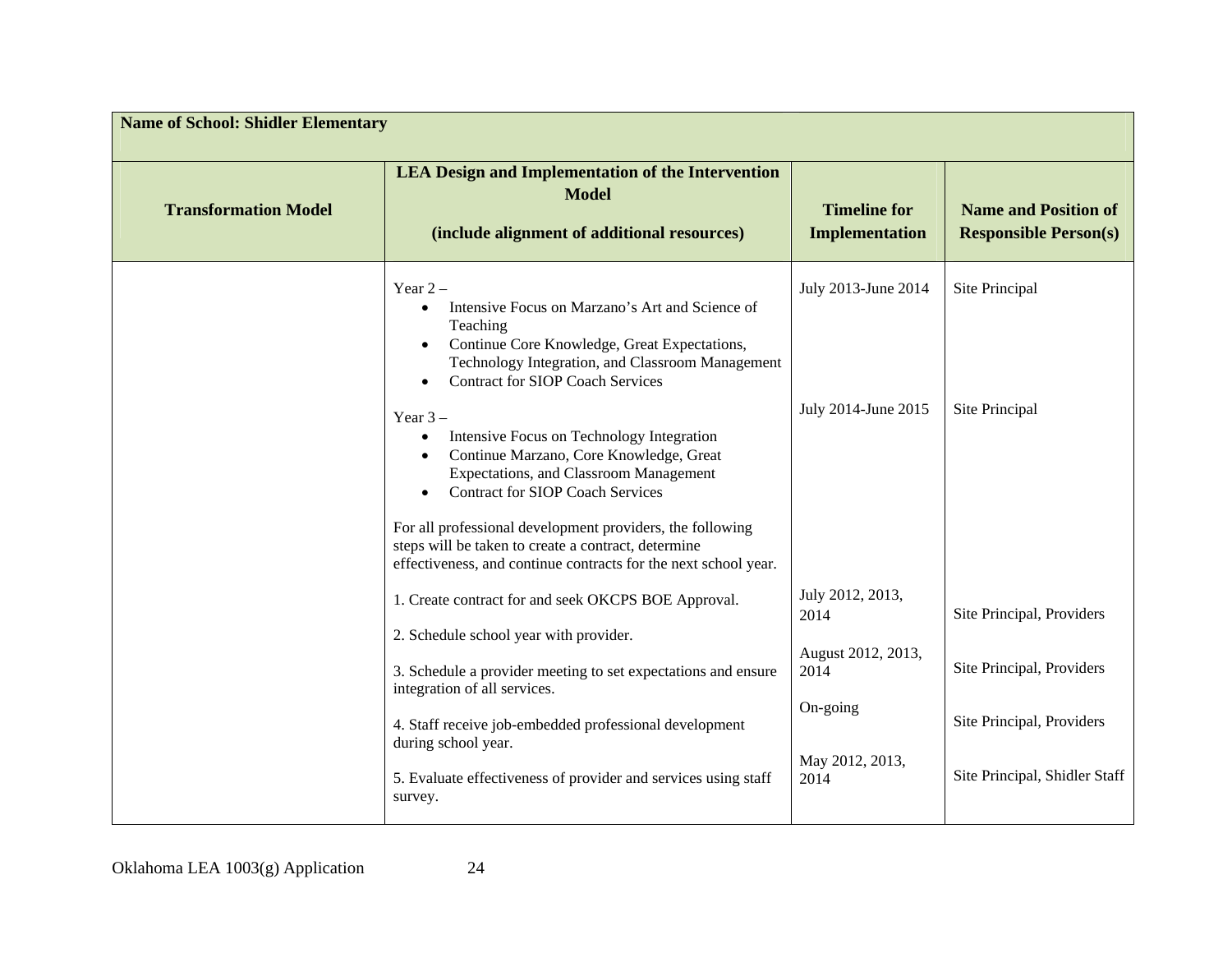| <b>Name of School: Shidler Elementary</b> |                                                                                                                                                                                                                                                                                                                                                                                                                                                                                        |                                                    |                                                                |
|-------------------------------------------|----------------------------------------------------------------------------------------------------------------------------------------------------------------------------------------------------------------------------------------------------------------------------------------------------------------------------------------------------------------------------------------------------------------------------------------------------------------------------------------|----------------------------------------------------|----------------------------------------------------------------|
| <b>Transformation Model</b>               | <b>LEA Design and Implementation of the Intervention</b><br><b>Model</b><br>(include alignment of additional resources)                                                                                                                                                                                                                                                                                                                                                                | <b>Timeline for</b><br><b>Implementation</b>       | <b>Name and Position of</b><br><b>Responsible Person(s)</b>    |
|                                           | 6. Determine professional development needs for the next<br>school year.<br>Marzano Research Laboratory - MRL will provide<br>professional development in the Art and Science of Teaching,<br>Building Academic Vocabulary, and effective use of the                                                                                                                                                                                                                                   | May 2012, 2013,<br>2014<br>July $2012 - On$ -going | Site Leadership Team<br>Site Principal<br>Site Leadership Team |
|                                           | Evaluation System. Services will include development of a<br>common language, use of data, student-teacher relationship<br>building, instructional strategies, and formative assessments.<br>Technology Integration - Shidler Elementary will work with<br>Educational Technology Services (ETS) trainers to provide                                                                                                                                                                   | July $2012 - On$ -going                            | Site Principal                                                 |
|                                           | on-site, job embedded professional development on effective<br>technology integration. This professional development will<br>ensure the current technology investment at Shidler<br>Elementary is used effectively and will support the teachers in<br>the classroom. Services will include onsite training on<br>aligning technology to curriculum, developing rigorous<br>assignments, and creating a technology plan.                                                               |                                                    | Site Leadership Team                                           |
|                                           | Contract Services for SIOP Coaching - A qualified SIOP<br>coach will be hired through a contract with the school site.<br>The coach will provide training on SIOP, model SIOP<br>strategies, coach teachers in the classroom, assist with data<br>analysis of ELL related data, and meet with PLCs,<br>administrators, and the Leadership Team to determine<br>progress toward the required Language Instruction Program<br>Delivery Plan and the effectiveness of the ELL strategies. | August 2012 - On-<br>going                         | Site Principal<br>Site Leadership Team                         |
|                                           | <b>Additional Oklahoma PD Requirements - Shidler</b><br>Elementary will provide the required five (5) day teacher<br>academy prior to the start of school to inform teachers of the                                                                                                                                                                                                                                                                                                    |                                                    |                                                                |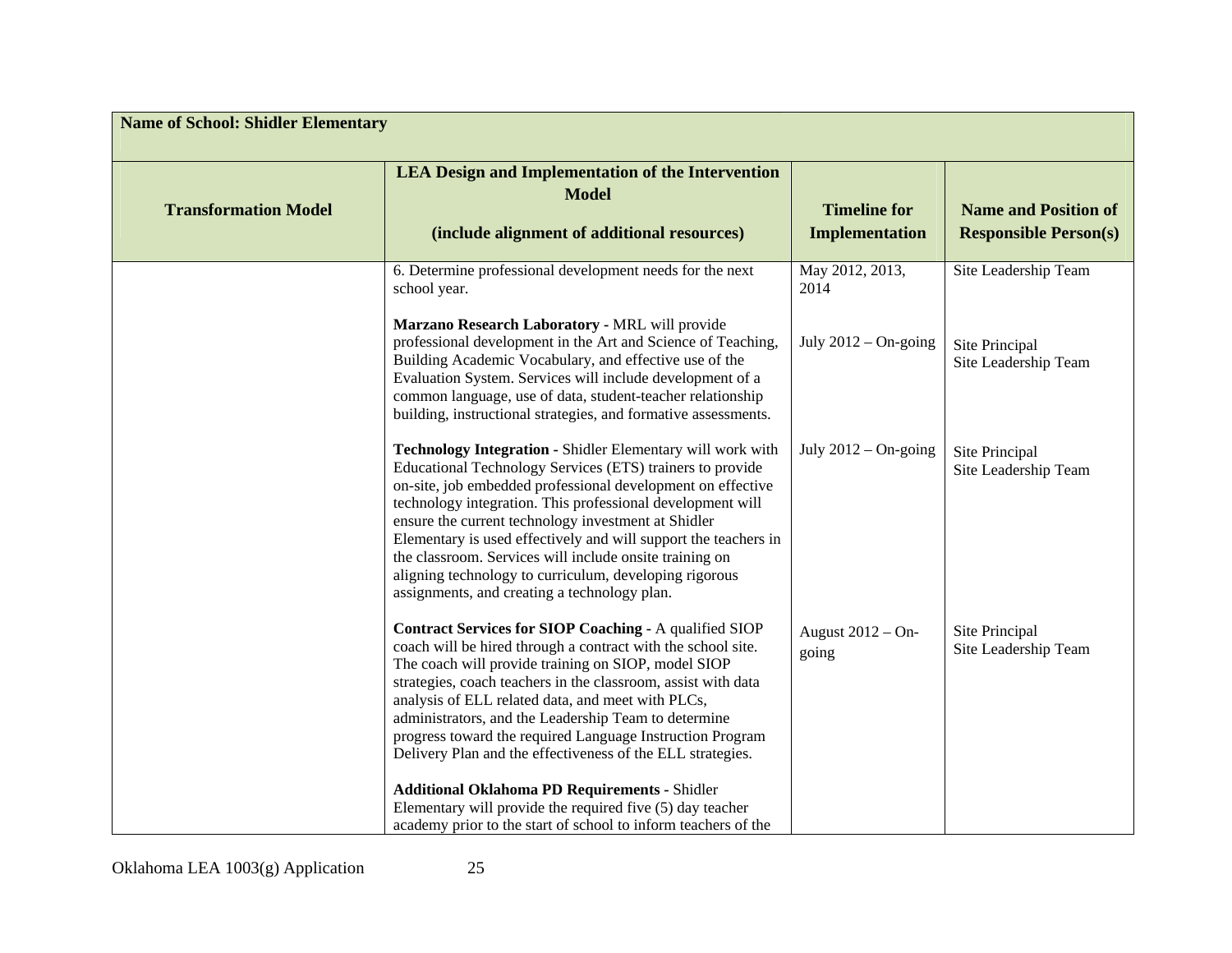| <b>Name of School: Shidler Elementary</b> |                                                                                                                                                                                                                                                                                                                                                                                                                           |                                              |                                                             |
|-------------------------------------------|---------------------------------------------------------------------------------------------------------------------------------------------------------------------------------------------------------------------------------------------------------------------------------------------------------------------------------------------------------------------------------------------------------------------------|----------------------------------------------|-------------------------------------------------------------|
| <b>Transformation Model</b>               | <b>LEA Design and Implementation of the Intervention</b><br><b>Model</b><br>(include alignment of additional resources)                                                                                                                                                                                                                                                                                                   | <b>Timeline for</b><br><b>Implementation</b> | <b>Name and Position of</b><br><b>Responsible Person(s)</b> |
|                                           | requirements of C3 and SIG. These five days will also be<br>planned to support the identified professional development<br>focus for the school year. Additionally, administrators and<br>teachers (as applicable) will attend What Works in Schools,<br>the Principals Leadership Academy, and any other State<br>required professional development and incorporate the<br>trainings into the larger plan for the school. |                                              |                                                             |
|                                           | 1. Schedule five (5) day teacher academy for the week before<br>school begins.                                                                                                                                                                                                                                                                                                                                            | May 2012, 2013,<br>2014                      | Site Principal                                              |
|                                           | 2. Plan five (5) day teacher academy and develop agenda for<br>five (5) day academy which will include explanation of SIG,<br>Transformation Model, C3, school applications, school<br>SMART goals, and ways teachers can support SIG and C3<br>reforms.                                                                                                                                                                  | May 2012, 2013,<br>2014                      | Site Principal                                              |
|                                           | Draft - Teacher Academy Agenda<br>Day 1 - July 24, 2012 – SDE, AFT, Great Expectations<br>Day 2 - July 25, 2012 - Professional Development<br>Day 3 - July 26, 2012 - Professional Development<br>Day 4 - July 30, 2012 – Professional Development<br>Day 5 - July 31, 2012 - Professional Development                                                                                                                    |                                              |                                                             |
|                                           | The first three days of the five $(5)$ day academy will be<br>funded through SIG since the teachers will be off contract.<br>The remaining two days will be funded by the district since<br>the teachers will be on contract.                                                                                                                                                                                             |                                              |                                                             |
|                                           | 3. Notify teachers of requirement of five (5) day academy and<br>July date.                                                                                                                                                                                                                                                                                                                                               | May 2012, 2013,<br>2014                      | Site Principal                                              |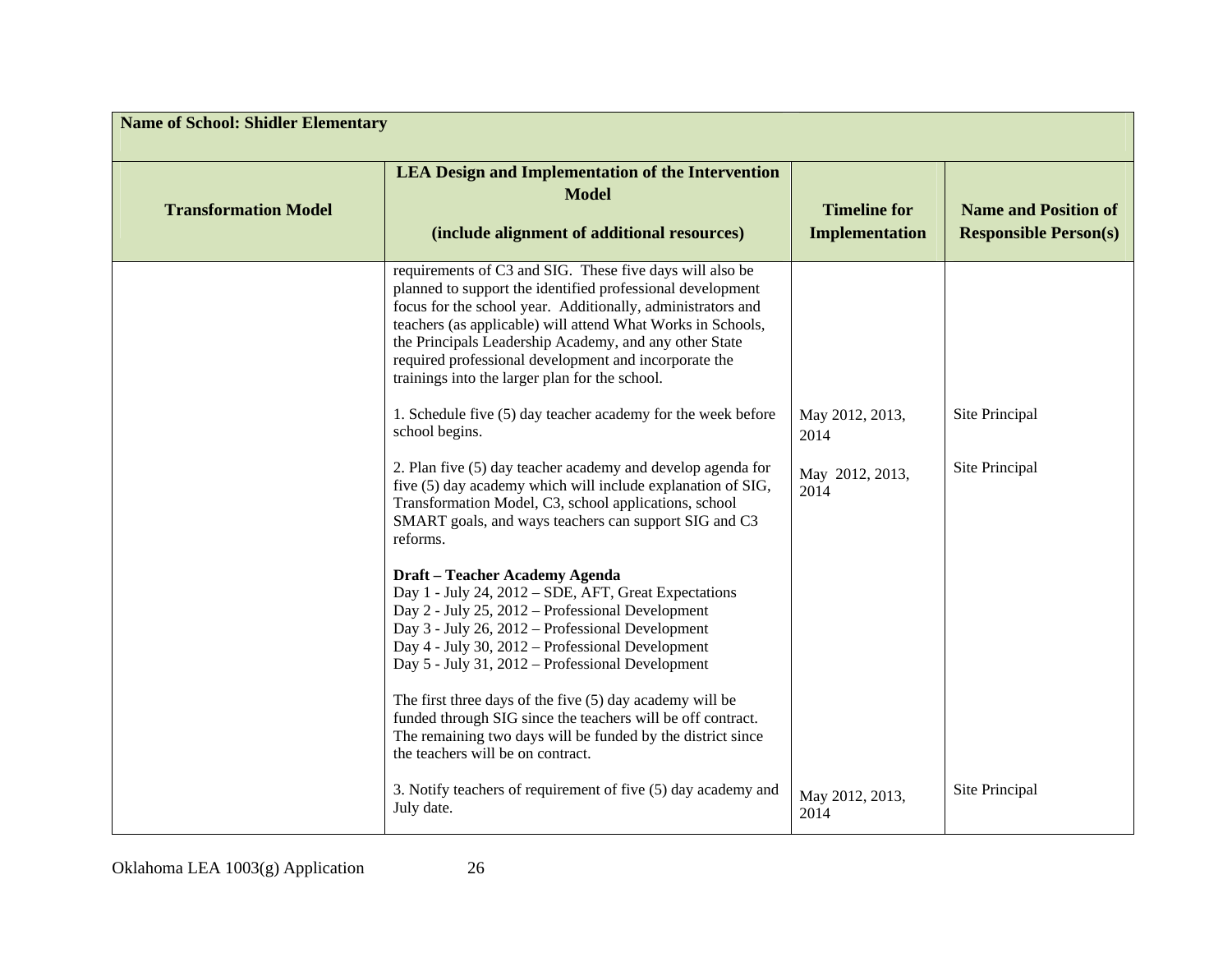| <b>Name of School: Shidler Elementary</b> |                                                                                                                                                                                                                                                                                                                                                                                                                                                                                       |                                       |                                                                                   |
|-------------------------------------------|---------------------------------------------------------------------------------------------------------------------------------------------------------------------------------------------------------------------------------------------------------------------------------------------------------------------------------------------------------------------------------------------------------------------------------------------------------------------------------------|---------------------------------------|-----------------------------------------------------------------------------------|
| <b>Transformation Model</b>               | <b>LEA Design and Implementation of the Intervention</b><br><b>Model</b><br>(include alignment of additional resources)                                                                                                                                                                                                                                                                                                                                                               | <b>Timeline for</b><br>Implementation | <b>Name and Position of</b><br><b>Responsible Person(s)</b>                       |
|                                           | 4. Evaluate five (5) day teacher academy.<br>Shidler Elementary will also continue effective strategies<br>from the 2011-2012 school year as listed below. These<br>strategies align with the SIG application, but are not<br>necessarily supported by SIG funds.                                                                                                                                                                                                                     | August 2012, 2013,<br>2014            | Site Principal                                                                    |
|                                           | <b>Instructional Professional Development - Shidler</b><br>Elementary will continue to reserve a portion of its Title I,<br>Part A funds for professional development for strategies that<br>align with the Transformation Model. Professional<br>development funded by Title I will support MRL, or other<br>strategies aligned to the Transformation Model including<br>PLCs, differentiated instruction, student engagement, and<br>classroom management.                          | June 2012, June<br>2013, June 2014    | Site Principal<br>Site Leadership Team                                            |
|                                           | Core Knowledge - The Core Knowledge program provides<br>the content and background information necessary for<br>students at-risk of failing. All teachers have received training<br>and during the 2012-2013 school year a new domain will be<br>added each quarter. Currently, the Kindergarten $-1st$ Grade<br>Listen and Learn kits have been implemented in the<br>classrooms. The principal will use lesson plans and<br>classrooms visits to ensure the program is implemented. | On-going                              | Site Principal<br><b>Executive Director of</b><br>Elementary School and<br>Reform |
|                                           | Great Expectations - The Great Expectations program equips<br>teachers with the skills needed to create an atmosphere where<br>students are inspired to pursue academic excellence. All staff<br>has been trained in the Great Expectations Methodology. In<br>the 2011-2012 school year Shidler Elementary used Title I<br>funds to receive nine (9) days of onsite Great Expectations<br>mentorship. All staff members are implementing the                                         | On-going                              | Site Principal<br><b>Executive Director of</b><br>Elementary School and<br>Reform |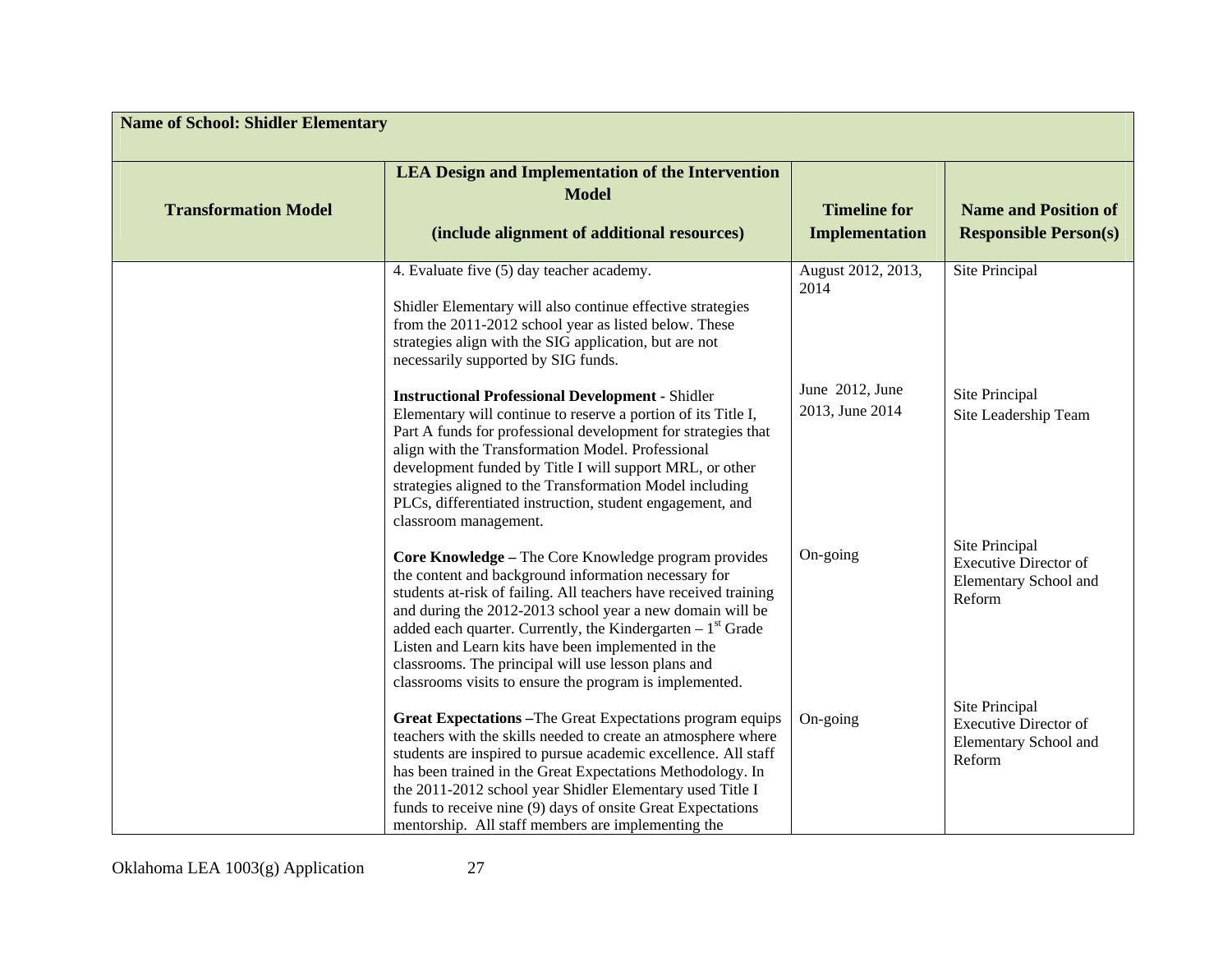| <b>Name of School: Shidler Elementary</b>                                                                                                                                                                                                                                                                               |                                                                                                                                                                                                                                                                                                                                                                                                                                                                                                                                                                       |                                              |                                                             |
|-------------------------------------------------------------------------------------------------------------------------------------------------------------------------------------------------------------------------------------------------------------------------------------------------------------------------|-----------------------------------------------------------------------------------------------------------------------------------------------------------------------------------------------------------------------------------------------------------------------------------------------------------------------------------------------------------------------------------------------------------------------------------------------------------------------------------------------------------------------------------------------------------------------|----------------------------------------------|-------------------------------------------------------------|
| <b>Transformation Model</b>                                                                                                                                                                                                                                                                                             | <b>LEA Design and Implementation of the Intervention</b><br><b>Model</b><br>(include alignment of additional resources)                                                                                                                                                                                                                                                                                                                                                                                                                                               | <b>Timeline for</b><br><b>Implementation</b> | <b>Name and Position of</b><br><b>Responsible Person(s)</b> |
|                                                                                                                                                                                                                                                                                                                         | methodology at various levels. The principal will continue to<br>perform classroom visits and provide feedback to increase the<br>level of implementation for all teachers.                                                                                                                                                                                                                                                                                                                                                                                           |                                              |                                                             |
| 5. Implement such strategies such as<br>financial incentives, increased<br>opportunities for promotion and career<br>growth, and more flexible work<br>conditions that are designed to recruit,<br>place, and retain staff with the skills<br>necessary to meet the needs of the<br>student in a transformation school. | In addition to the performance incentives described in<br>requirement #3 of this application, Shidler Elementary will<br>continue the following strategies for the duration of the SIG<br>funds. These strategies are not necessarily supported with SIG<br>funds.<br>Teacher/Principal Recruitment - OKCPS makes every<br>effort to recruit highly qualified and highly effective teachers<br>and principals. The Human Capital department uses the<br>district recruiting system, places ads on the CCOSA and<br>OSSBA websites, and holds teacher fairs each year. | Ongoing                                      | Principal, Human Capital<br>Department                      |
|                                                                                                                                                                                                                                                                                                                         | New Teacher Induction - The OKCPS new teacher induction<br>program will provide job-embedded professional<br>development to assist new teachers in implementing<br>instructional strategies and operational expectations of Shidler<br>Elementary.                                                                                                                                                                                                                                                                                                                    | Ongoing<br><b>July 2012</b>                  | <b>Federal Programs</b><br>Department                       |
|                                                                                                                                                                                                                                                                                                                         | <b>Collaboration Time - At Shidler Elementary teachers receive</b><br>forty (40) minutes per day of collaboration time. Once a week<br>the teachers meet with the principal to discuss the learning<br>objectives for the week in reading and mathematics. This<br>amounts to 200 minutes or 3.33 hours of protected<br>collaboration time each week.                                                                                                                                                                                                                 | Ongoing                                      | Principal, Site Leadership<br>Team<br><b>Shidler Staff</b>  |
|                                                                                                                                                                                                                                                                                                                         | Foundation for Oklahoma City Public Schools - The<br>Foundation for Oklahoma City Public Schools provides grant                                                                                                                                                                                                                                                                                                                                                                                                                                                       |                                              |                                                             |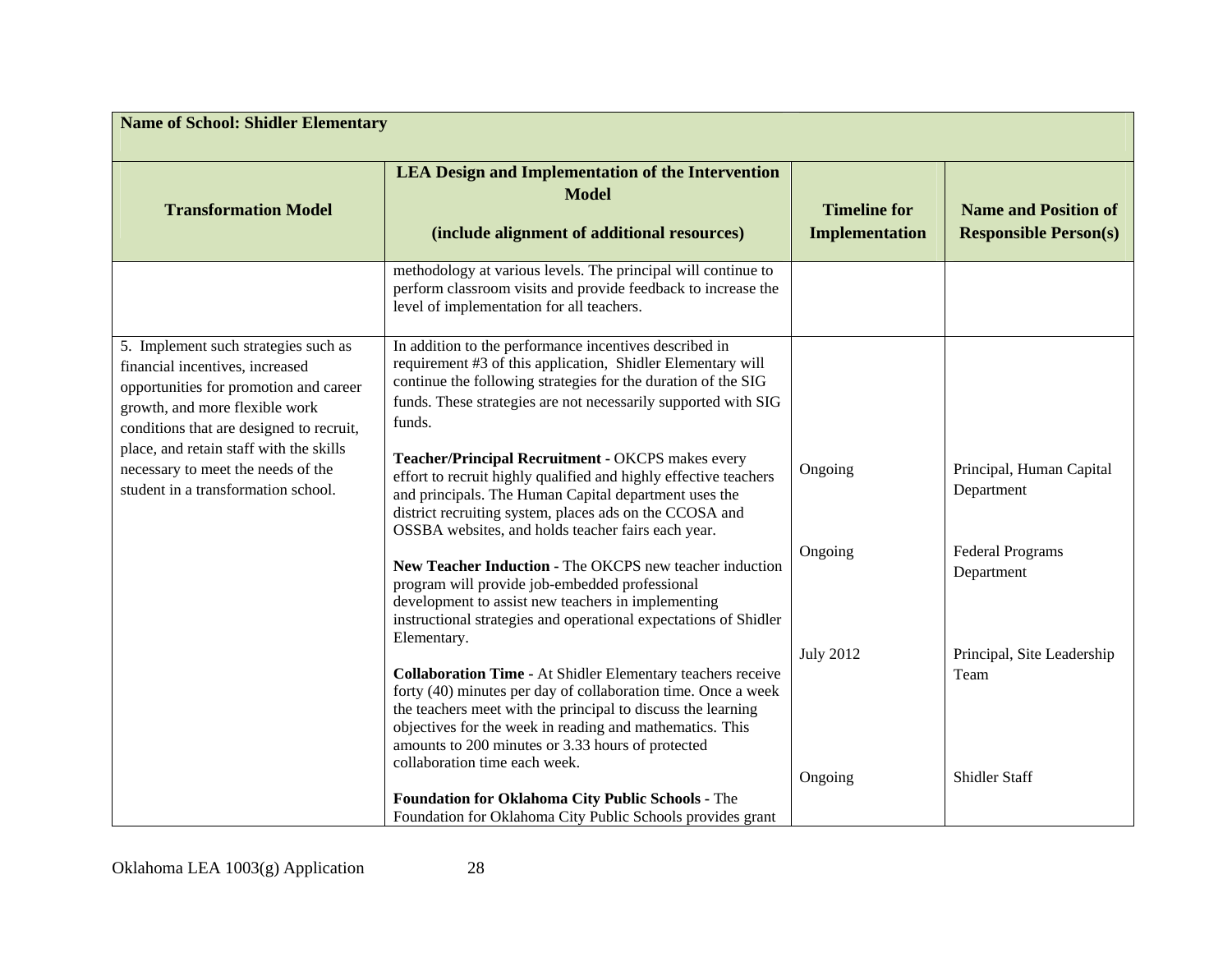| <b>Name of School: Shidler Elementary</b>                                                                                                                                                                |                                                                                                                                                                                                                                                                                                                                                                                                                                                                  |                                              |                                                                 |
|----------------------------------------------------------------------------------------------------------------------------------------------------------------------------------------------------------|------------------------------------------------------------------------------------------------------------------------------------------------------------------------------------------------------------------------------------------------------------------------------------------------------------------------------------------------------------------------------------------------------------------------------------------------------------------|----------------------------------------------|-----------------------------------------------------------------|
| <b>Transformation Model</b>                                                                                                                                                                              | <b>LEA Design and Implementation of the Intervention</b><br><b>Model</b><br>(include alignment of additional resources)                                                                                                                                                                                                                                                                                                                                          | <b>Timeline for</b><br><b>Implementation</b> | <b>Name and Position of</b><br><b>Responsible Person(s)</b>     |
|                                                                                                                                                                                                          | opportunities for teachers to implement innovative ideas in<br>the classroom, pursue National Board Certification, and enter<br>students in academic and artistic competitions. The<br>Foundation also houses a Teacher Warehouse which provides<br>free materials and teaching tools for OKCPS teachers.                                                                                                                                                        |                                              |                                                                 |
| 6. Use data to identify and implement<br>an instructional program that is research-<br>based and "vertically aligned" from one<br>grade to the next as well as aligned with<br>State academic standards. | The Oklahoma City Public Schools (OKCPS) curriculum has<br>been aligned and is currently aligned with the Oklahoma C3<br>Standards (formerly known as the Priority Academic Student<br>Skills - PASS). OKCPS Pacing Guide addresses the<br>Oklahoma C3 Standards at each grade level, PK-12. Updates<br>are conducted on the Pacing Guides each school year to<br>remain current with the revisions. These guides are provided<br>for each content area teacher. |                                              |                                                                 |
|                                                                                                                                                                                                          | Additionally, OKCPS is beginning the transition to Common<br>Core State Standards (CCSS), and the Executive Director of<br>Curriculum is leading the revision of the current pacing<br>guides to reflect the CCSS. The new pacing guides will be<br>provided to teachers and a cadre of district trainers will<br>provide intensive assistance in the transition to the new<br>pacing guides and instructional strategies related to the new<br>standards.       |                                              |                                                                 |
|                                                                                                                                                                                                          | Strategic Plan - OKCPS has developed a strategic plan that<br>supports using data and implementing a data-driven<br>instructional program. As a result Shidler Elementary will<br>continue the Great Expectations and Core Knowledge<br>initiatives. This strategy aligns with the SIG application, but<br>is not necessarily supported by SIG funds.                                                                                                            | On-going                                     | District Leadership, Site<br>Principal, Site Leadership<br>Team |
|                                                                                                                                                                                                          | Core Knowledge - The Core Knowledge program provides<br>the content and background information necessary for                                                                                                                                                                                                                                                                                                                                                     | On-going                                     | District Leadership, Site                                       |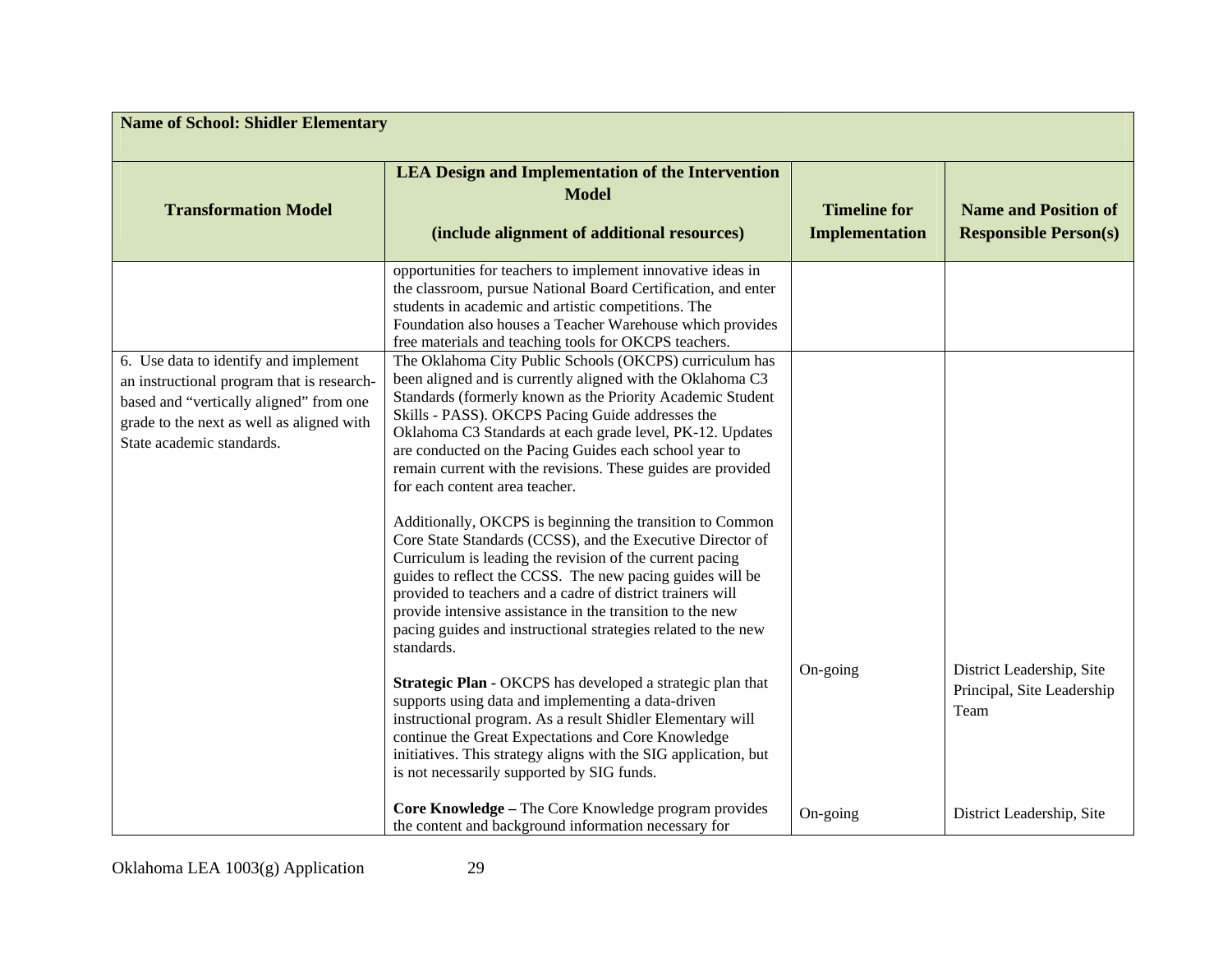| <b>Name of School: Shidler Elementary</b>                                                                                                                                                                                     |                                                                                                                                                                                                                                                                                                                                                                                                                                                                                                                                                                                                                                                                                                                                                                                                                                                                                                                                                                                                              |                                                                   |                                                                                                       |
|-------------------------------------------------------------------------------------------------------------------------------------------------------------------------------------------------------------------------------|--------------------------------------------------------------------------------------------------------------------------------------------------------------------------------------------------------------------------------------------------------------------------------------------------------------------------------------------------------------------------------------------------------------------------------------------------------------------------------------------------------------------------------------------------------------------------------------------------------------------------------------------------------------------------------------------------------------------------------------------------------------------------------------------------------------------------------------------------------------------------------------------------------------------------------------------------------------------------------------------------------------|-------------------------------------------------------------------|-------------------------------------------------------------------------------------------------------|
| <b>Transformation Model</b>                                                                                                                                                                                                   | <b>LEA Design and Implementation of the Intervention</b><br><b>Model</b><br>(include alignment of additional resources)                                                                                                                                                                                                                                                                                                                                                                                                                                                                                                                                                                                                                                                                                                                                                                                                                                                                                      | <b>Timeline for</b><br><b>Implementation</b>                      | <b>Name and Position of</b><br><b>Responsible Person(s)</b>                                           |
|                                                                                                                                                                                                                               | students at-risk of failing. All teachers have received training<br>and during the 2012-2013 school year a new domain will be<br>added each quarter. Currently, the Kindergarten $-1st$ Grade<br>Listen and Learn kits have been implemented in the<br>classrooms. The principal will use lesson plans and<br>classrooms visits to ensure the program is implemented.<br><b>Great Expectations - The Great Expectations program equips</b><br>teachers with the skills needed to create an atmosphere where<br>students are inspired to pursue academic excellence. All staff<br>has been trained in the Great Expectations Methodology. In<br>the 2011-2012 school year Shidler Elementary used Title I<br>funds to receive nine (9) days of onsite Great Expectations<br>mentorship. All staff members are implementing the<br>methodology at various levels. The principal will continue to<br>perform classroom visits and provide feedback to increase the<br>level of implementation for all teachers. | On-going                                                          | Principal, Site Leadership<br>Team<br>District Leadership, Site<br>Principal, Site Leadership<br>Team |
| 7. Promote the continuous use of<br>student data (such as from formative,<br>interim, and summative assessments) to<br>inform and differentiate instruction in<br>order to meet the academic needs of<br>individual students. | Shidler Elementary has already begun the steps towards a<br>data-driven school. For the three years of the SIG funds,<br>Shidler Elementary will continue the successful strategies of<br>district benchmarks and PLC data review. However, Shidler<br>Elementary will strengthen its use of data by implementing<br>new strategies as well. These include partnership with the<br>SIG Data Coordinator and use of the Oklahoma Data Review<br>Model. Shidler Elementary will continue to implement the<br>following strategies -                                                                                                                                                                                                                                                                                                                                                                                                                                                                            |                                                                   |                                                                                                       |
|                                                                                                                                                                                                                               | District Benchmark Assessments - OKCPS contracts with<br>Riverside Publishing Company to provide EduSoft<br>Comprehensive Benchmarks for all schools. The PRE<br>Department creates three common benchmarks for the                                                                                                                                                                                                                                                                                                                                                                                                                                                                                                                                                                                                                                                                                                                                                                                          | Quarterly 2012-2013<br>Quarterly 2013-2014<br>Quarterly 2014-2015 | Site Principal<br><b>Executive Director of</b><br>School Turnaround<br>Site Leadership Team           |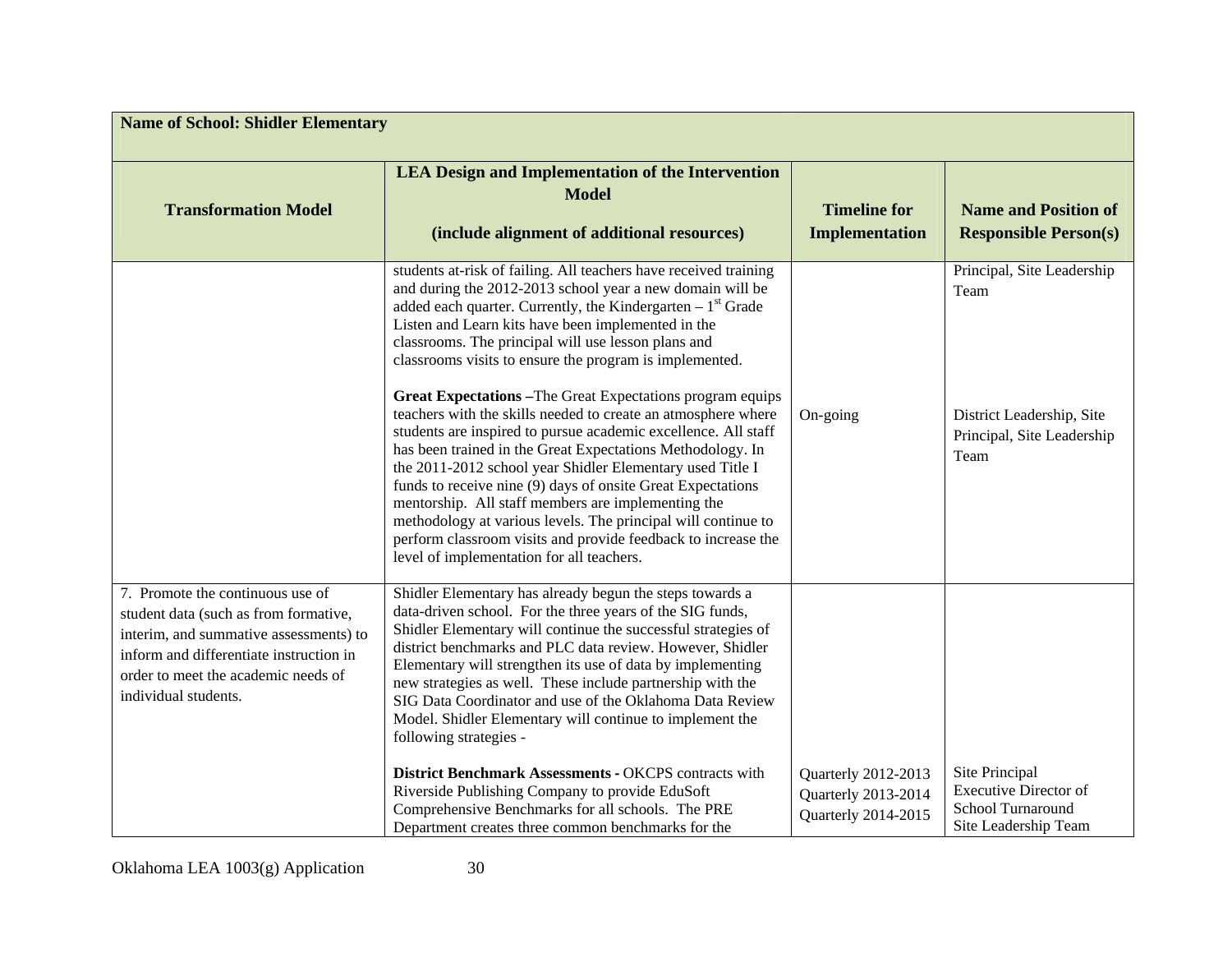| <b>Name of School: Shidler Elementary</b> |                                                                                                                                                                                                                                                                                                                                                                                                                                                                                                                                            |                                                                   |                                                                                                                 |
|-------------------------------------------|--------------------------------------------------------------------------------------------------------------------------------------------------------------------------------------------------------------------------------------------------------------------------------------------------------------------------------------------------------------------------------------------------------------------------------------------------------------------------------------------------------------------------------------------|-------------------------------------------------------------------|-----------------------------------------------------------------------------------------------------------------|
| <b>Transformation Model</b>               | <b>LEA Design and Implementation of the Intervention</b><br><b>Model</b><br>(include alignment of additional resources)                                                                                                                                                                                                                                                                                                                                                                                                                    | <b>Timeline for</b><br><b>Implementation</b>                      | <b>Name and Position of</b><br><b>Responsible Person(s)</b>                                                     |
|                                           | elementary, middle, and secondary schools, and schools<br>administer these benchmarks in the fall, winter, and early<br>spring. The benchmarks are aligned with Oklahoma C3<br>Standards, and new for 2011-2012, they also include sample<br>test questions aligned with CCSS. During the three years of<br>SIG, Shidler Elementary will continue to administer<br>benchmark exams to determine student proficiency rates and<br>re-teach, as needed, to ensure all students meet the state<br>performance benchmarks.<br><b>PLC Teams</b> | Quarterly 2012-2013                                               | Data Coordinator<br>Site Principal                                                                              |
|                                           | Shidler Elementary staff review data in weekly PLC teams.<br>Analysis of this data is used to identify students for<br>remediation and skills that need to be re-taught for mastery.<br>PLC data reviews are led by staff members. Agendas and<br>minutes are kept for the meetings.<br>Shidler Elementary will implement the following strategies to<br>meet the requirements of the model -                                                                                                                                              | Quarterly 2013-2014<br>Quarterly 2014-2015                        | <b>Executive Director of</b><br>School Turnaround<br>Site Leadership Team<br>Data Coordinator                   |
|                                           | SIG Data Reviews - Shidler Elementary will collaborate with<br>OSDE to provide at least three data reviews per school year to<br>analyze data provided by Edusoft Benchmark Assessments.<br>The school leadership team will attend the data reviews and<br>take the information back to the staff in PLC meetings and<br>monthly staff meetings. The results of these data reviews will<br>inform instructional strategies and re-teaching of skills.                                                                                      | Quarterly 2012-2013<br>Quarterly 2013-2014<br>Quarterly 2014-2015 | Site Principal<br><b>Executive Director of</b><br>School Turnaround<br>Site Leadership Team<br>Data Coordinator |
|                                           | 1. Submit SIG Baseline Report to OSDE.<br>2. Maintain record of data required for SIG Status Report and<br>SIG Data Review.                                                                                                                                                                                                                                                                                                                                                                                                                |                                                                   |                                                                                                                 |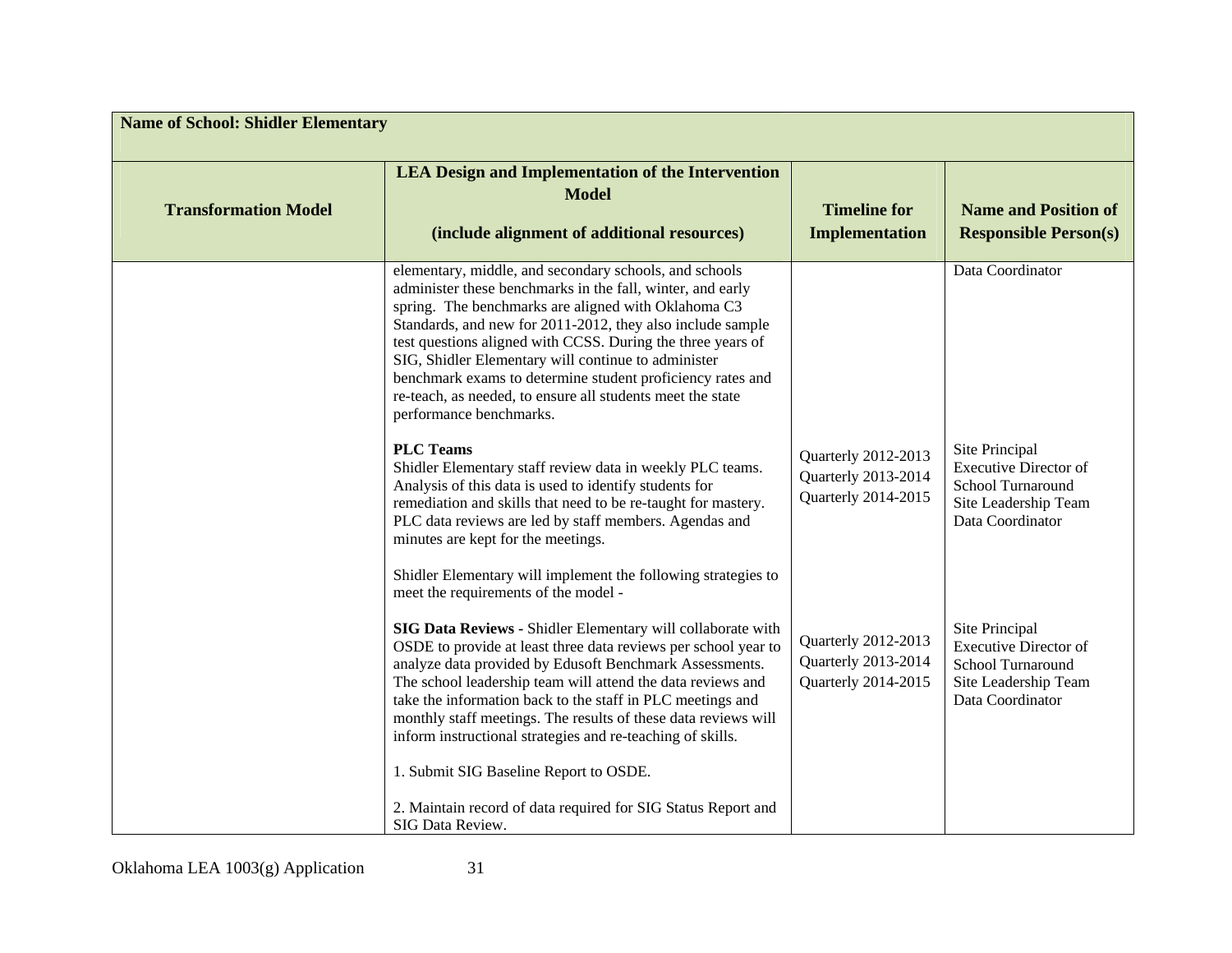| <b>Name of School: Shidler Elementary</b> |                                                                                                                                                                                                                                                                                   |                                              |                                                             |
|-------------------------------------------|-----------------------------------------------------------------------------------------------------------------------------------------------------------------------------------------------------------------------------------------------------------------------------------|----------------------------------------------|-------------------------------------------------------------|
| <b>Transformation Model</b>               | <b>LEA Design and Implementation of the Intervention</b><br><b>Model</b><br>(include alignment of additional resources)                                                                                                                                                           | <b>Timeline for</b><br><b>Implementation</b> | <b>Name and Position of</b><br><b>Responsible Person(s)</b> |
|                                           | 3. Administer Quarter 1 Benchmark.                                                                                                                                                                                                                                                |                                              |                                                             |
|                                           | 4. Conduct Quarter 1 Data Review.                                                                                                                                                                                                                                                 |                                              |                                                             |
|                                           | 5. Set goals for improvement for Quarter 2.                                                                                                                                                                                                                                       |                                              |                                                             |
|                                           | 6. Monitor goals for improvement in PLC teams and at<br>monthly staff meetings.                                                                                                                                                                                                   |                                              |                                                             |
|                                           | 7. Administer Quarter 2 Benchmark.                                                                                                                                                                                                                                                |                                              |                                                             |
|                                           | 8. Conduct Quarter 2 Data Review.                                                                                                                                                                                                                                                 |                                              |                                                             |
|                                           | 9. Set goals for improvement for Quarter 3.                                                                                                                                                                                                                                       |                                              |                                                             |
|                                           | 10. Monitor goals for improvement in PLC teams and<br>monthly staff meeting                                                                                                                                                                                                       |                                              |                                                             |
|                                           | 11. Administer Quarter 3 Benchmark.                                                                                                                                                                                                                                               |                                              |                                                             |
|                                           | 12. Conduct Quarter 3 Data Review.                                                                                                                                                                                                                                                |                                              |                                                             |
|                                           | 13. Set goals for improvement before OCCT Tests.                                                                                                                                                                                                                                  |                                              |                                                             |
|                                           | 14. Monitor goals in PLC teams and monthly staff meetings.                                                                                                                                                                                                                        |                                              |                                                             |
|                                           | Data Coordinator - OKCPS has hired a Data Coordinator to<br>work at the district level in the Office of School Turnaround.<br>The Data Coordinator will assist the Executive Director of<br>School Turnaround with the data collection and data reporting<br>for each SIG school. |                                              |                                                             |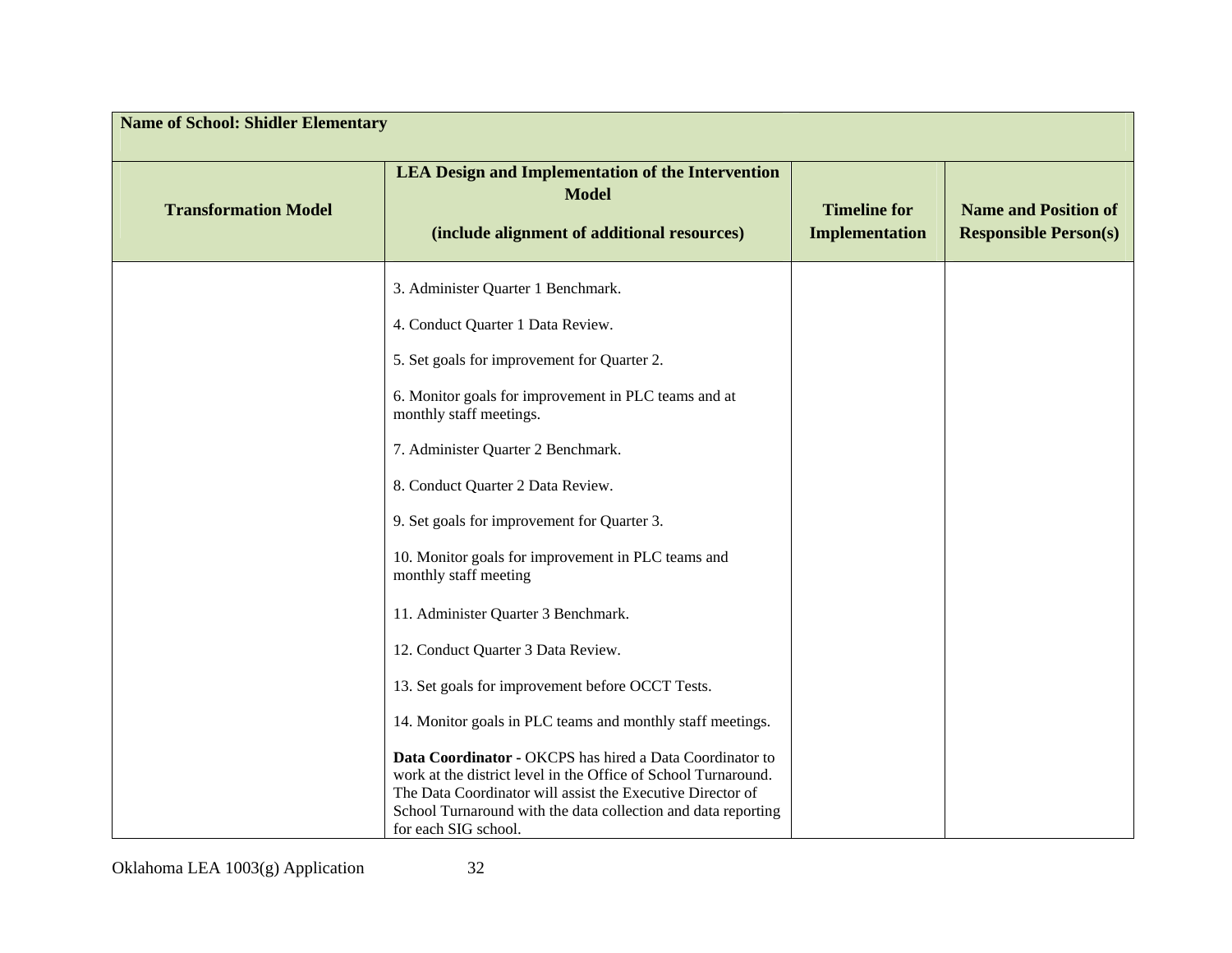| <b>Name of School: Shidler Elementary</b>                                                   |                                                                                                                                                                                                                                                                                                                                                                                                                                                                                                                                                                                                                                                                                                                                                                                                                                                                                                                                                                                                                                                                                                                                                                                                                                                                                                                                                                                |                                              |                                                             |
|---------------------------------------------------------------------------------------------|--------------------------------------------------------------------------------------------------------------------------------------------------------------------------------------------------------------------------------------------------------------------------------------------------------------------------------------------------------------------------------------------------------------------------------------------------------------------------------------------------------------------------------------------------------------------------------------------------------------------------------------------------------------------------------------------------------------------------------------------------------------------------------------------------------------------------------------------------------------------------------------------------------------------------------------------------------------------------------------------------------------------------------------------------------------------------------------------------------------------------------------------------------------------------------------------------------------------------------------------------------------------------------------------------------------------------------------------------------------------------------|----------------------------------------------|-------------------------------------------------------------|
| <b>Transformation Model</b>                                                                 | <b>LEA Design and Implementation of the Intervention</b><br><b>Model</b><br>(include alignment of additional resources)                                                                                                                                                                                                                                                                                                                                                                                                                                                                                                                                                                                                                                                                                                                                                                                                                                                                                                                                                                                                                                                                                                                                                                                                                                                        | <b>Timeline for</b><br><b>Implementation</b> | <b>Name and Position of</b><br><b>Responsible Person(s)</b> |
| 8. Establish schedules and implement<br>strategies that provide increased learning<br>time. | OKCPS believes strongly in the positive impact of extended<br>learning time on student achievement. For this reason,<br>OKCPS included "Extend the school day/year" as a goal in<br>the OKCPS Strategic Plan. It is also the reason OKCPS<br>adopted a continuous learning calendar in 2011-2012 and<br>added 20 more minutes to the school day for all OKCPS<br>schools. Additionally, OKCPS is currently in the research<br>and development phase with the National Center on Time and<br>Learning and the OKCPS community on a proposal to<br>increase the school day and year by up to an additional 300<br>hours.<br>Shildler Elementary will continue to implement the<br>followings schedules to provide more instructional time for<br>students -<br>Increased Learning Time - In September 2011, OKCPS<br>created a schedule that would not result in increased cost to<br>the district and would maintain the current teacher contract<br>day, but will provide increased instructional time for students.<br>Shidler Elementary will implement the following schedule –<br>Teacher Day $-8:00$ a.m. $-3:30$ p.m.<br>Student Day $-8:20$ a.m. $-3:10$ p.m.<br>This schedule adds an additional 20 minutes of instructional<br>time per day. The additional minutes in the classroom is<br>equivalent to adding seven instructional days to the total<br>school year. | August 2012 - on-<br>going                   | District Leadership Team                                    |
|                                                                                             | Continuous Learning Calendar - Shidler Elementary will<br>continue the Continuous Learning Calendar (CLC) in the                                                                                                                                                                                                                                                                                                                                                                                                                                                                                                                                                                                                                                                                                                                                                                                                                                                                                                                                                                                                                                                                                                                                                                                                                                                               | August $2012 - on$                           | Site Principal                                              |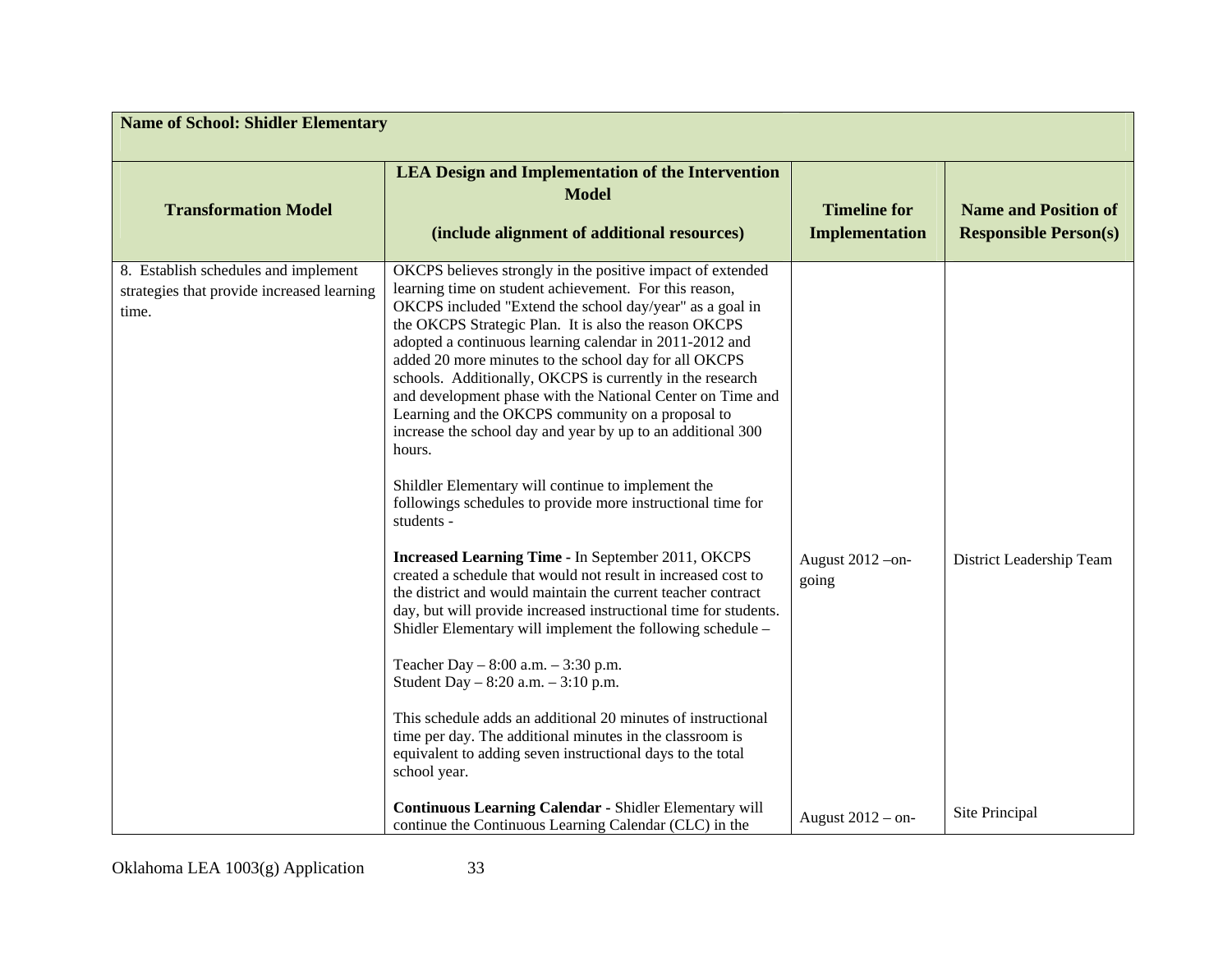| <b>Name of School: Shidler Elementary</b>                             |                                                                                                                                                                                                                                                                                                                                                                                                                                                                                                                                                                                                                                                                                                                                                                                                                                                                                                                                                                                                                                                                                                                                                             |                                              |                                                             |
|-----------------------------------------------------------------------|-------------------------------------------------------------------------------------------------------------------------------------------------------------------------------------------------------------------------------------------------------------------------------------------------------------------------------------------------------------------------------------------------------------------------------------------------------------------------------------------------------------------------------------------------------------------------------------------------------------------------------------------------------------------------------------------------------------------------------------------------------------------------------------------------------------------------------------------------------------------------------------------------------------------------------------------------------------------------------------------------------------------------------------------------------------------------------------------------------------------------------------------------------------|----------------------------------------------|-------------------------------------------------------------|
| <b>Transformation Model</b>                                           | <b>LEA Design and Implementation of the Intervention</b><br><b>Model</b><br>(include alignment of additional resources)                                                                                                                                                                                                                                                                                                                                                                                                                                                                                                                                                                                                                                                                                                                                                                                                                                                                                                                                                                                                                                     | <b>Timeline for</b><br><b>Implementation</b> | <b>Name and Position of</b><br><b>Responsible Person(s)</b> |
|                                                                       | 2012-2013 school year. The calendar reorganizes the school<br>year by dividing the traditional summer vacation into summer<br>breaks throughout the school year. By shortening summer<br>vacation, students, especially those from a lower socio-<br>economic status, are likely to retain more information from<br>year to year.<br>In addition to the two schedules mentioned above Shidler<br>Elementary will add additional days to the school year.<br><b>Extended Learning Time - To meet this requirement of the</b><br>Transformation Model Shidler Elementary will also<br>implement an extended school year by adding thirteen (13)<br>additional days of instruction during intersession breaks for<br>all students and staff. All teachers and students will be<br>scheduled to attend. The schedule will be as follows:<br>Fall Break (October) - Schedule regular school days<br>for the first five (5) days of Fall Break.<br>Winter Break (December) - Schedule regular school<br>days for the first three (3) days of Winter Break.<br>Spring Break (March) - Schedule regular school days<br>for the first five (5) days of Spring Break. | going<br>August 2012 - May<br>2015           | Site Principal, Shidler Staff                               |
| 9. Provide ongoing mechanisms for<br>family and community engagement. | In April 2012, the OKCPS Board of Education adopted a new<br>board policy that addresses this component of the                                                                                                                                                                                                                                                                                                                                                                                                                                                                                                                                                                                                                                                                                                                                                                                                                                                                                                                                                                                                                                              |                                              |                                                             |
|                                                                       | Transformation Model. According to the policy, any school<br>that receives a C or below on the A-F grading scale (although                                                                                                                                                                                                                                                                                                                                                                                                                                                                                                                                                                                                                                                                                                                                                                                                                                                                                                                                                                                                                                  |                                              |                                                             |
|                                                                       | Shidler Elementary School has not received and official<br>grade, as a Priority and C3 school, the policy would apply),<br>the "school shall form an advisory committee to develop a                                                                                                                                                                                                                                                                                                                                                                                                                                                                                                                                                                                                                                                                                                                                                                                                                                                                                                                                                                        |                                              |                                                             |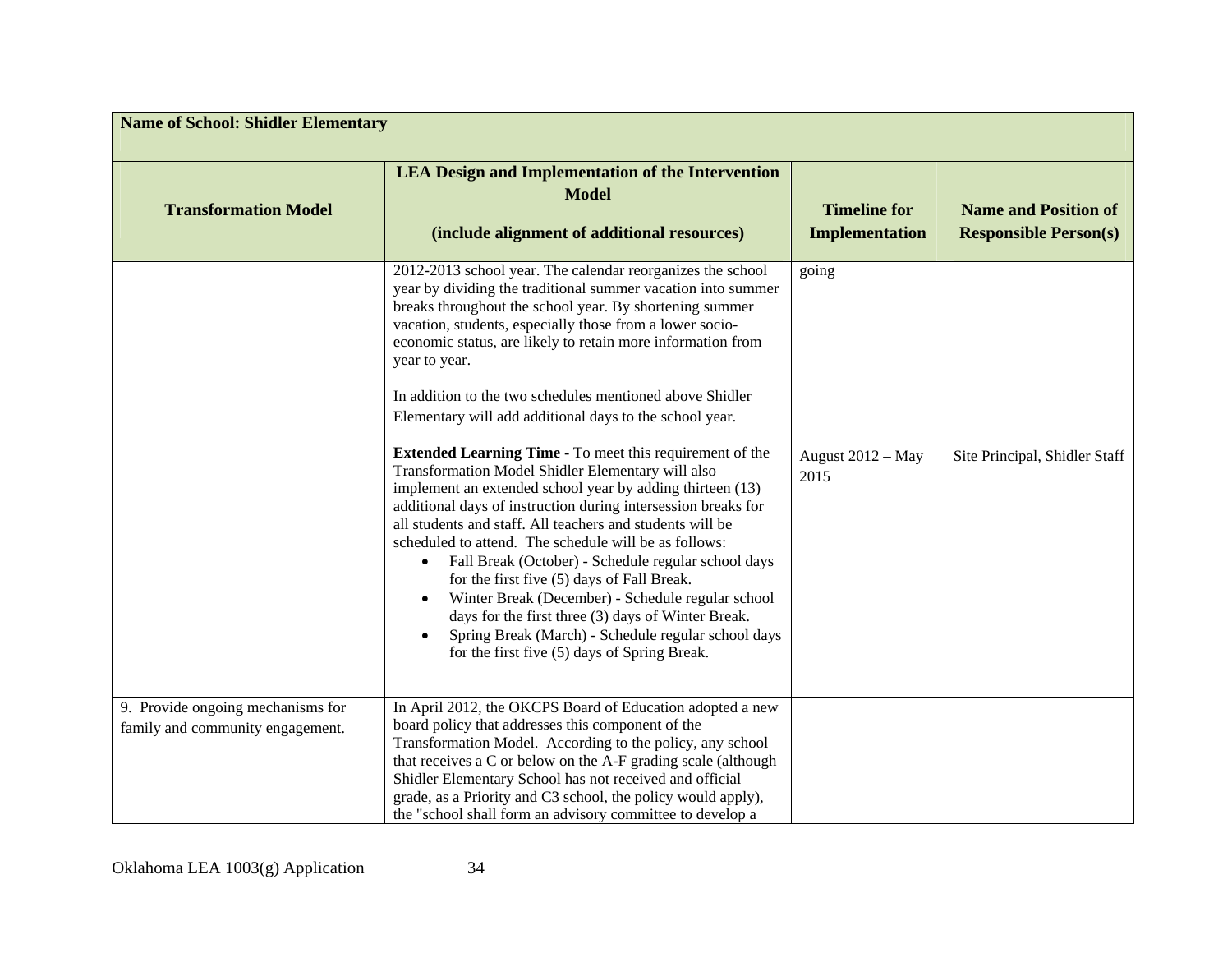| <b>Name of School: Shidler Elementary</b> |                                                                                                                                                                                                                                                                                                                                                                                                                                                                                                                                                                                                                            |                                              |                                                             |
|-------------------------------------------|----------------------------------------------------------------------------------------------------------------------------------------------------------------------------------------------------------------------------------------------------------------------------------------------------------------------------------------------------------------------------------------------------------------------------------------------------------------------------------------------------------------------------------------------------------------------------------------------------------------------------|----------------------------------------------|-------------------------------------------------------------|
| <b>Transformation Model</b>               | <b>LEA Design and Implementation of the Intervention</b><br><b>Model</b><br>(include alignment of additional resources)                                                                                                                                                                                                                                                                                                                                                                                                                                                                                                    | <b>Timeline for</b><br><b>Implementation</b> | <b>Name and Position of</b><br><b>Responsible Person(s)</b> |
|                                           | plan to help the school's students meet criteria outlined by the<br>Statethe committee will then choose strategies and<br>interventions which are intended to assist the school in<br>improving achievement." Due to this new policy, Shidler<br>Elementary will have increased input and oversight from a<br>community advisory committee on the strategies used in the<br>school. This will ensure increased community engagement.<br>Shidler Elementary will also continue to support the following<br>strategies. These strategies align with the Transformation<br>Model, but may not be fully funded with SIG funds. |                                              |                                                             |
|                                           | Faith Works of the Inner City Partnership - The school has<br>an on-going relationship with Faith Works of the Inner City.<br>This organization provides support to the Shidler school<br>community through after school homework support, tutoring,<br>parenting classes, English Second Language (ESL) classes,<br>counseling services and by providing free uniforms and coats<br>for students.                                                                                                                                                                                                                         | August 2012 - on-<br>going                   | Site Principal                                              |
|                                           | <b>Reading Nights - Shidler Elementary will host reading nights</b><br>for students and parents. These classes will provide<br>information to parents such as how to support student<br>academic success at home.                                                                                                                                                                                                                                                                                                                                                                                                          | August 2012 - on-<br>going                   | Site Principal                                              |
|                                           | Parent Resource Room - Shidler Elementary currently has<br>an onsite Parent Resource Room that houses computers,<br>college/career information, and a food pantry. Shidler<br>Elementary will continue to maintain the Parent Resource<br>Room and provide access to parents.                                                                                                                                                                                                                                                                                                                                              | August 2012 - on-<br>going                   | Site Principal                                              |
|                                           | Newsletter - Shidler Elementary currently provides a                                                                                                                                                                                                                                                                                                                                                                                                                                                                                                                                                                       | August 2012 - on-                            | Site Principal                                              |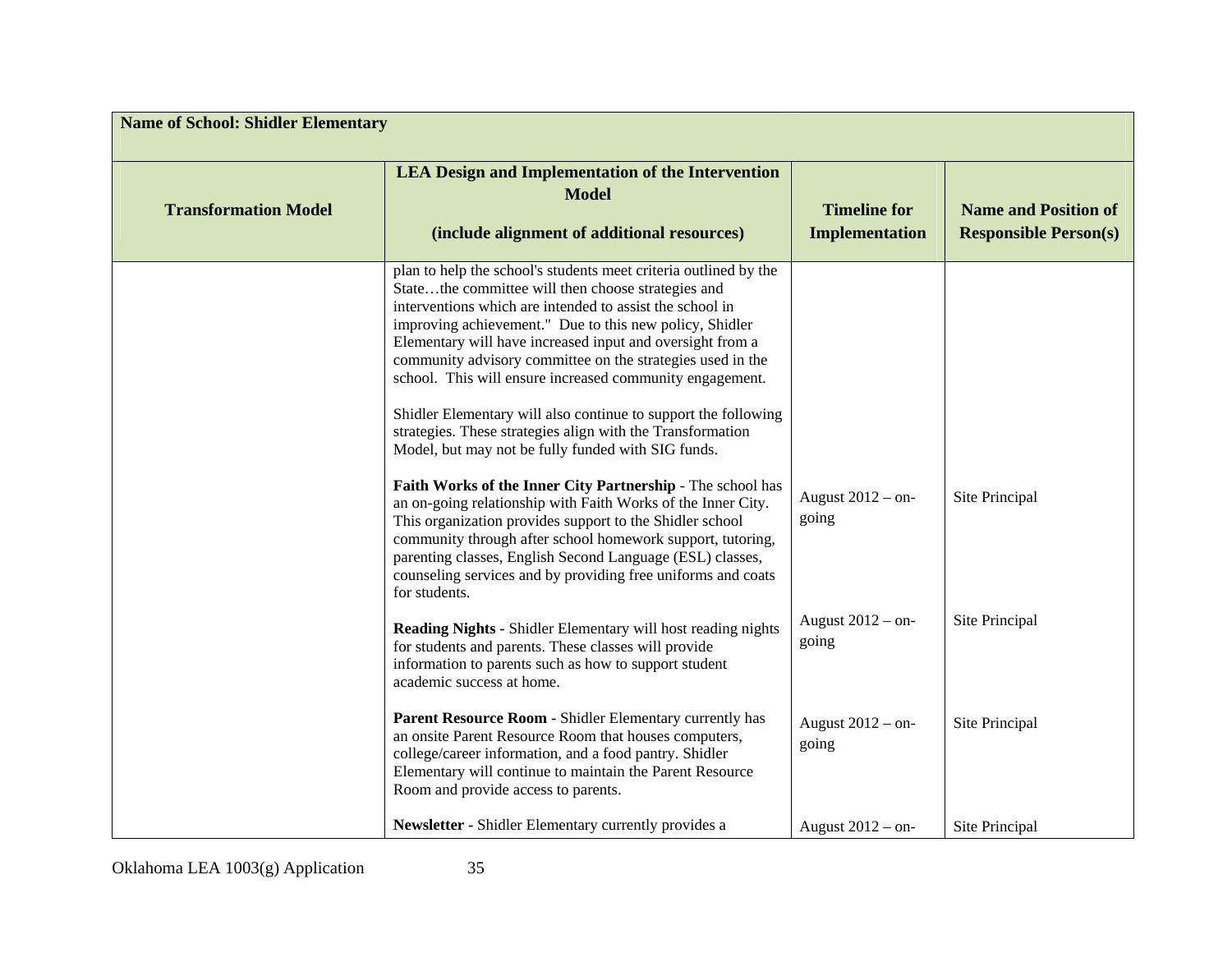| <b>Name of School: Shidler Elementary</b> |                                                                                                                                                                                                                                                                                                                                                                                                                                                                                                                                                                                                                                                                              |                                       |                                                             |
|-------------------------------------------|------------------------------------------------------------------------------------------------------------------------------------------------------------------------------------------------------------------------------------------------------------------------------------------------------------------------------------------------------------------------------------------------------------------------------------------------------------------------------------------------------------------------------------------------------------------------------------------------------------------------------------------------------------------------------|---------------------------------------|-------------------------------------------------------------|
| <b>Transformation Model</b>               | <b>LEA Design and Implementation of the Intervention</b><br><b>Model</b><br>(include alignment of additional resources)                                                                                                                                                                                                                                                                                                                                                                                                                                                                                                                                                      | <b>Timeline for</b><br>Implementation | <b>Name and Position of</b><br><b>Responsible Person(s)</b> |
|                                           | newsletter to parents. Starting in the 2012-2013 school year,<br>the newsletter will be sent to parents via postal mail and<br>email, for those who have access. The newsletter will also be<br>available in Spanish.                                                                                                                                                                                                                                                                                                                                                                                                                                                        | going                                 |                                                             |
|                                           | Alert Now and School Connect - Shidler Elementary will<br>continue the use of the Alert Now (automated phone calls)<br>and School Connect (mobile application) systems to<br>communicate with parents.                                                                                                                                                                                                                                                                                                                                                                                                                                                                       | Ongoing                               | Site Principal                                              |
|                                           | Shidler Elementary will implement the following strategies to<br>increased family and community engagement in the 2013-<br>2015 school years.                                                                                                                                                                                                                                                                                                                                                                                                                                                                                                                                |                                       |                                                             |
|                                           | School Social Worker- Provides social work counseling to<br>students and parents; provides psycho-social assessment and<br>diagnosis of behavioral disabilities with recommendations<br>and/or environmental manipulations at the school, home<br>and/or in the community with periodic reevaluations;<br>participates in case conferences involving cooperation with<br>other student personnel workers, school personnel and<br>community agencies; makes referral to public or private<br>agencies with appropriate follow-up; serves as a liaison<br>between school, family and community resources; serves as a<br>source of information regarding community resources; | August 2012 - May<br>2015             | Site Principal                                              |
|                                           | maintains appropriate school records and provides written<br>reports and communications; participation as a resource<br>person in in-service training and planning; acts as a consultant<br>to resolve problems concerning issuance of credits; evaluates<br>transcripts; participates, as requested, in planning,<br>implementation and follow-up phases of proficiency testing;<br>participates in the Individual Education Plan (IEP) process as                                                                                                                                                                                                                          |                                       |                                                             |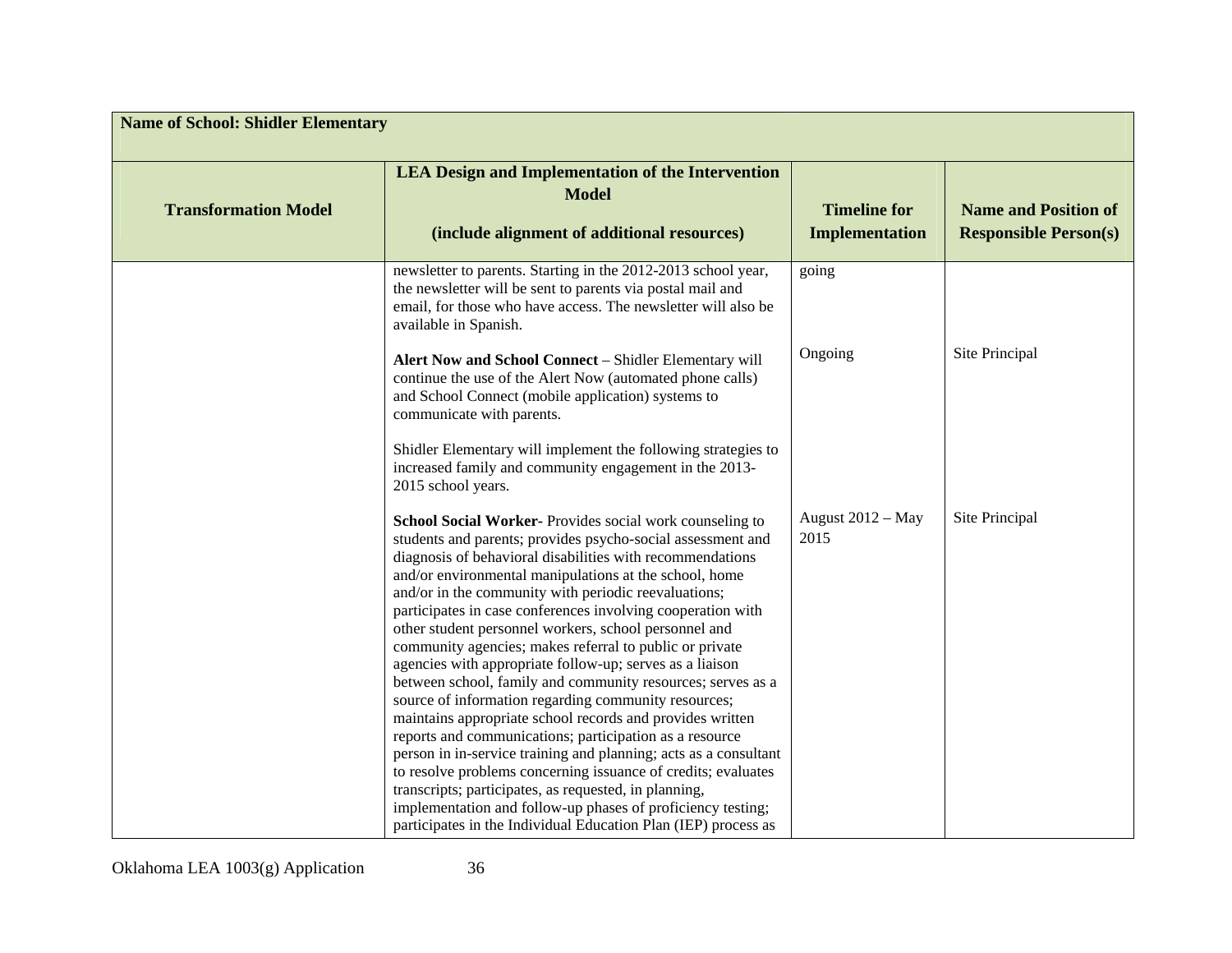| <b>Name of School: Shidler Elementary</b>                                                                                                                                                                                                                               |                                                                                                                                                                                                                                                                                                                                                                                                                                                                                                                                                                                                                                                                                                                                                                                                                                  |                                                                  |                                                             |
|-------------------------------------------------------------------------------------------------------------------------------------------------------------------------------------------------------------------------------------------------------------------------|----------------------------------------------------------------------------------------------------------------------------------------------------------------------------------------------------------------------------------------------------------------------------------------------------------------------------------------------------------------------------------------------------------------------------------------------------------------------------------------------------------------------------------------------------------------------------------------------------------------------------------------------------------------------------------------------------------------------------------------------------------------------------------------------------------------------------------|------------------------------------------------------------------|-------------------------------------------------------------|
| <b>Transformation Model</b>                                                                                                                                                                                                                                             | <b>LEA Design and Implementation of the Intervention</b><br><b>Model</b><br>(include alignment of additional resources)                                                                                                                                                                                                                                                                                                                                                                                                                                                                                                                                                                                                                                                                                                          | <b>Timeline for</b><br>Implementation                            | <b>Name and Position of</b><br><b>Responsible Person(s)</b> |
|                                                                                                                                                                                                                                                                         | required; performs other duties as assigned.<br><b>Adult Literacy Classes - Shidler Elementary will partner</b><br>with the Adult Education Office and Language and Cultural<br>Services to offer thirty-six (36) classes over the course of the<br>school year to promote programs that help parents get the<br>basic skills they need to assist their children The classes will<br>focus on English Language Acquisition and will emphasize<br>basic skills such as reading, writing, math, English language<br>competency, and problem-solving.<br><b>Community Meetings - Shidler Elementary will pursue</b><br>partnerships with local non-profits, faith based groups.<br>Transportation and childcare will be provided for parents in<br>need of these services.                                                          | August 2012 - May<br>2015<br>On-going                            | Site Principal<br>Site Principal                            |
| 10. Give the school sufficient<br>operational flexibility (such as staffing,<br>calendars/time, and budgeting) to<br>implement fully a comprehensive<br>approach to substantially improve<br>student achievement outcomes and<br>increase high school graduation rates. | OKCPS will grant sufficient operational flexibility to Shidler<br>Elementary to fully implement the Transformation Model.<br><b>Staffing - New staff will not be assigned to Shidler</b><br>Elementary without consent of the principal, and current staff<br>will be provided opportunity to transfer to another OCKPS<br>site if they are unwilling to meet the employment conditions<br>of SIG. Shidler Elementary will implement a new teacher<br>evaluation system which will include options for teachers not<br>meeting performance standards including coaching by an<br>AFT teacher consultant, or in the case of continuous failure to<br>meet standards, an expedited dismissal process.<br>Calendars/Time - Shidler Elementary's principal will have<br>the flexibility to design the master schedule to support the | <b>July 2012</b><br>July 2012-May2013<br>July 2013 - May<br>2014 | Site Principal<br>Site Principal, Site<br>Leadership Team   |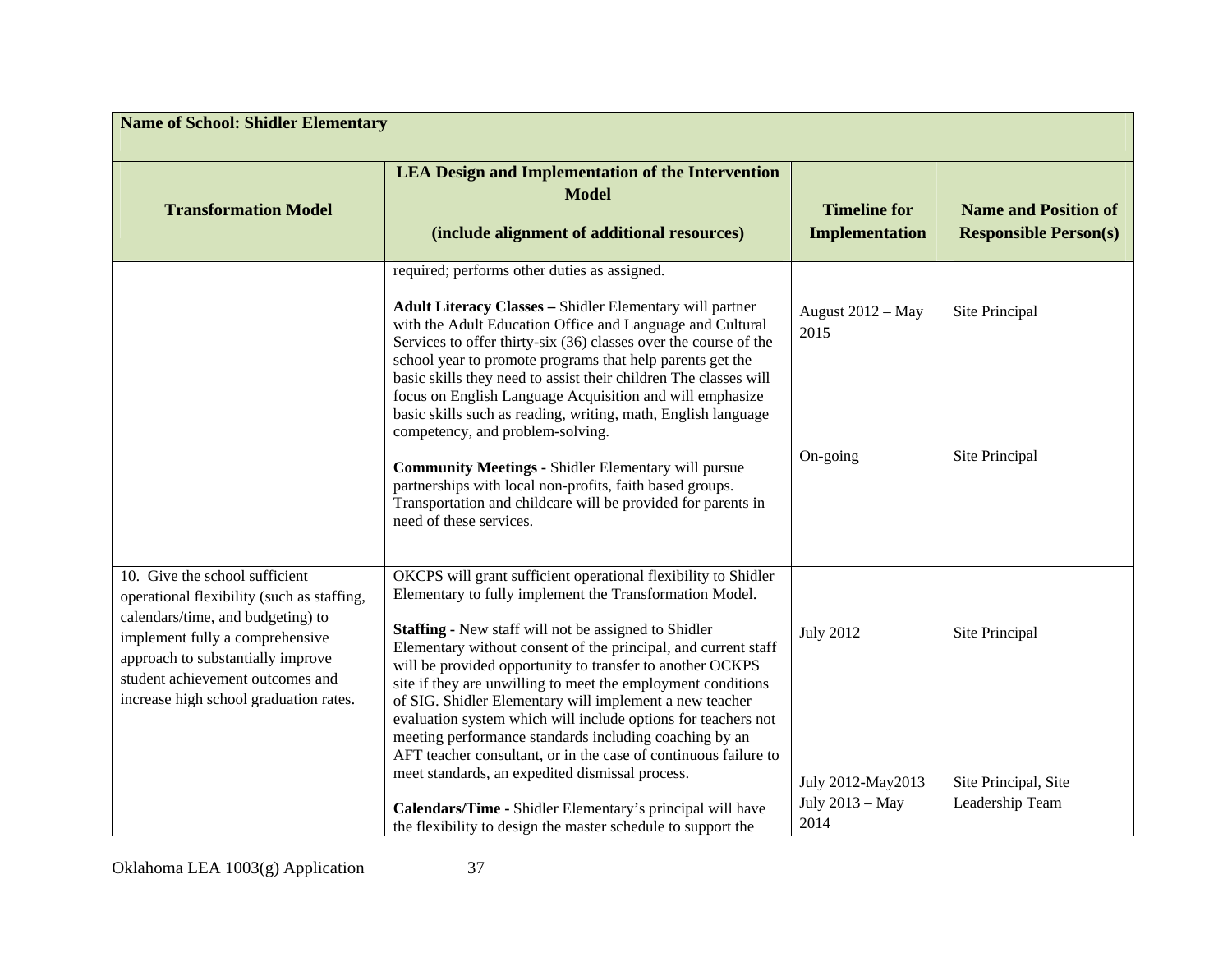| <b>Name of School: Shidler Elementary</b>                                                                                                                                                                                                      |                                                                                                                                                                                                                                                                                                                                                                                                                                                                                                                                                                                                                     |                                              |                                                                                    |  |  |  |
|------------------------------------------------------------------------------------------------------------------------------------------------------------------------------------------------------------------------------------------------|---------------------------------------------------------------------------------------------------------------------------------------------------------------------------------------------------------------------------------------------------------------------------------------------------------------------------------------------------------------------------------------------------------------------------------------------------------------------------------------------------------------------------------------------------------------------------------------------------------------------|----------------------------------------------|------------------------------------------------------------------------------------|--|--|--|
| <b>Transformation Model</b>                                                                                                                                                                                                                    | <b>LEA Design and Implementation of the Intervention</b><br><b>Model</b><br>(include alignment of additional resources)                                                                                                                                                                                                                                                                                                                                                                                                                                                                                             | <b>Timeline for</b><br><b>Implementation</b> | <b>Name and Position of</b><br><b>Responsible Person(s)</b>                        |  |  |  |
|                                                                                                                                                                                                                                                | Transformation model and ensure all teachers are highly<br>qualified and highly effective for the assignment given.<br><b>Budgeting - Shidler Elementary's principal and school</b><br>leadership team have the flexibility to develop the Title I,<br>Part A (511) and Priority School Improvement budgets in<br>accordance with the comprehensive needs assessment<br>conducted at the school site                                                                                                                                                                                                                | July 2014- May 2015<br>July 2012- May 2013   | Site Principal, Site<br>Leadership Team<br>Site Principal, Site<br>Leadership Team |  |  |  |
| 11. Ensure that the school receives<br>ongoing, intensive technical assistance<br>and related support from the LEA, the<br>SEA, or a designated external lead<br>partner organization (such as a school<br>turnaround organization or an EMO). | Shidler Elementary will continue to receive all the current<br>district assistance including, but not limited to support from<br>the following offices:<br>1. Office of School Turnaround<br>2. Office of Elementary School Reform<br>3. Federal Programs (Titles I, II, III)<br>4. Student Support Services<br>5. Information Technology<br>6. Planning, Research, and Evaluation<br>However, OKCPS also provides additional supports to<br>schools receiving SIG funds. OKCPS has created an<br>alternative governance structure for schools receiving SIG<br>funds. Whereas most schools report to the Executive | On-going                                     | <b>Executive Director of</b><br>School Turnaround                                  |  |  |  |
|                                                                                                                                                                                                                                                | Directors of Elementary or Secondary School Reform, SIG<br>schools report to the Executive Director of School<br>Turnaround. Because the Executive Director of School<br>Turnaround is assigned a smaller number of schools, the<br>structure ensures SIG schools receive increased intensive<br>support from the district. This support includes regular site<br>visits, assistance with required administrative duties related to                                                                                                                                                                                 |                                              |                                                                                    |  |  |  |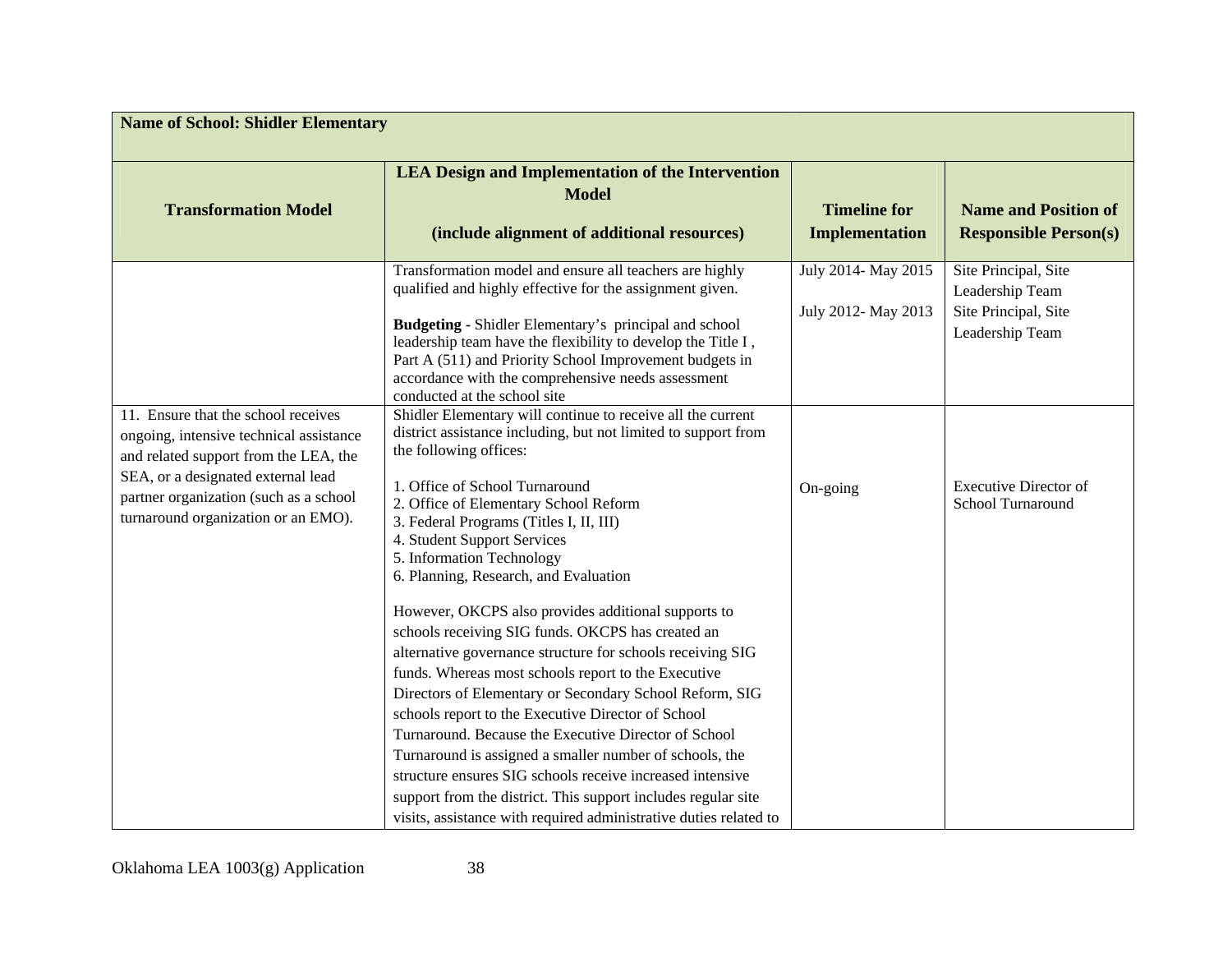| <b>Name of School: Shidler Elementary</b>                                                                                                                                                                                                                                                                     |                                                                                                                                                                                                                                                                                                                                                                                                                                                                                                                                                                                                                                                                                                                                                                                                                                                                                        |                                          |                                                             |  |  |  |
|---------------------------------------------------------------------------------------------------------------------------------------------------------------------------------------------------------------------------------------------------------------------------------------------------------------|----------------------------------------------------------------------------------------------------------------------------------------------------------------------------------------------------------------------------------------------------------------------------------------------------------------------------------------------------------------------------------------------------------------------------------------------------------------------------------------------------------------------------------------------------------------------------------------------------------------------------------------------------------------------------------------------------------------------------------------------------------------------------------------------------------------------------------------------------------------------------------------|------------------------------------------|-------------------------------------------------------------|--|--|--|
| <b>Transformation Model</b>                                                                                                                                                                                                                                                                                   | <b>LEA Design and Implementation of the Intervention</b><br><b>Model</b><br>(include alignment of additional resources)                                                                                                                                                                                                                                                                                                                                                                                                                                                                                                                                                                                                                                                                                                                                                                | <b>Timeline for</b><br>Implementation    | <b>Name and Position of</b><br><b>Responsible Person(s)</b> |  |  |  |
|                                                                                                                                                                                                                                                                                                               | SIG, additional resources, and assistance in removing barriers<br>to SIG implementation.                                                                                                                                                                                                                                                                                                                                                                                                                                                                                                                                                                                                                                                                                                                                                                                               |                                          |                                                             |  |  |  |
| 12. List any additional permissible<br>strategies the LEA will implement as a<br>part of the transformational model.<br>1. Provide Supplemental Materials for<br>the Selected Textbook Series<br>2. Remedial Specialist - Mathematics<br>3. Instructional Consultant - Peer<br><b>Assistance Review (PAR)</b> | <b>Supplemental Instructional Materials -</b><br>Upon selection of the ELL textbook series, Shilder<br>Elementary will purchase supplemental instructional materials<br>from the publisher to complement the textbook series and<br>enhance the overall program for students identified as ELL.<br>Remedial Specialist Mathematics - Shidler Elementary will<br>hire a remedial specialist that specializes in mathematics to<br>assist students who are at-risk of failing.                                                                                                                                                                                                                                                                                                                                                                                                           | August 2012<br>August 2012 - May<br>2015 | Site Principal<br>Site Principal                            |  |  |  |
|                                                                                                                                                                                                                                                                                                               | <b>Instructional Consultant - Peer Assistance Review (PAR)</b><br>The Instructional Consultant will support regular, bilingual<br>and special education teachers in rigorous standards-based<br>teaching strategies, and the Oklahoma C3 Standards. The<br>Instructional Consultant will devote 95% of his/her time<br>directly working with teachers providing classroom-based<br>demonstrations, collaborative and one-on-one interactions;<br>facilitate teacher inquiry and related professional<br>development. The Instructional Consultant will focus on<br>enhancing teachers' ability to provide instruction that builds<br>students' academic skills, is academically rigorous, and<br>addresses curriculum standards through an aligned curriculum<br>framework that enhances students' engagement in and<br>ownership of their learning. Five percent (5%) or less will be |                                          |                                                             |  |  |  |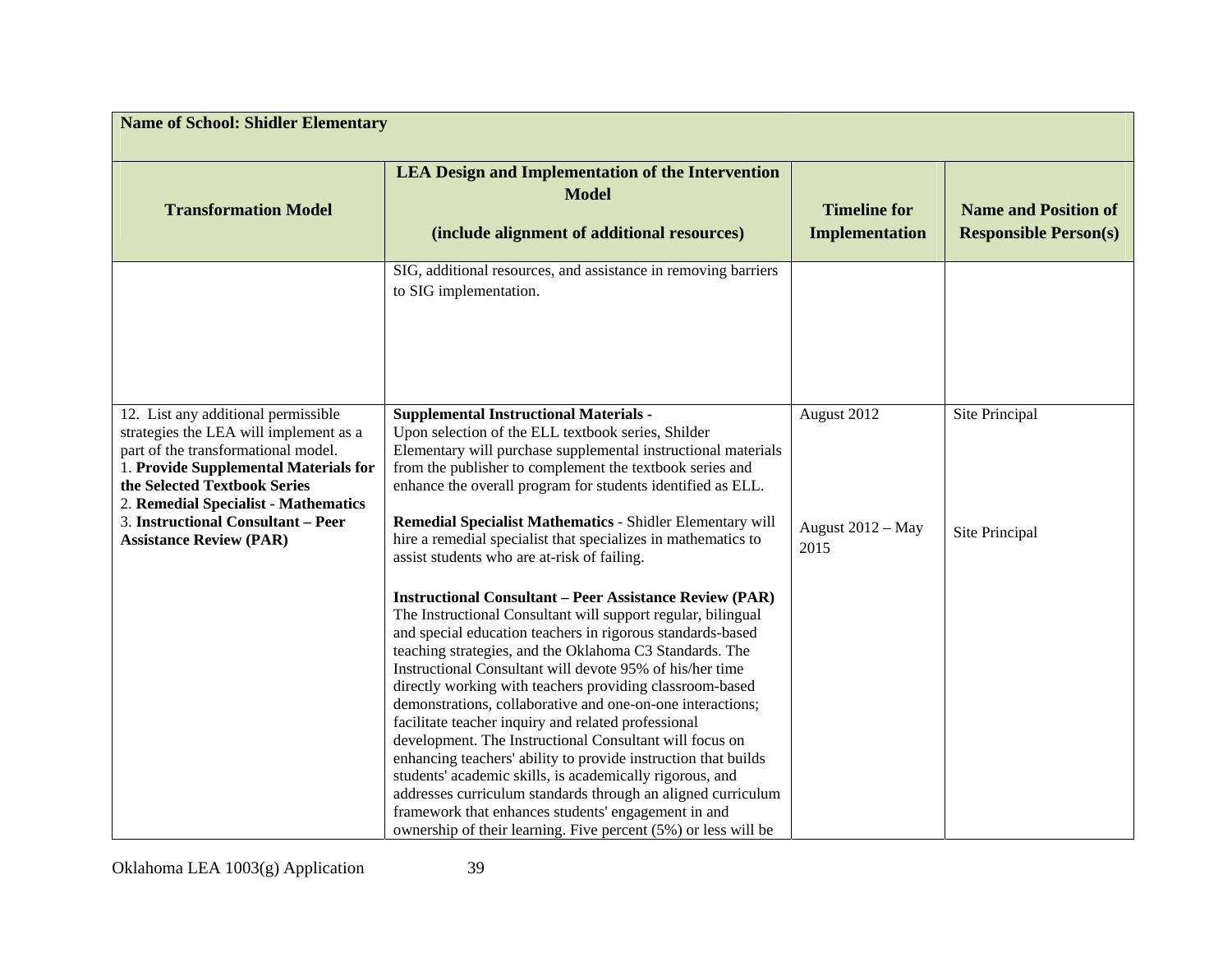| <b>Name of School: Shidler Elementary</b> |                                                                                                                         |                                              |                                                             |  |  |  |
|-------------------------------------------|-------------------------------------------------------------------------------------------------------------------------|----------------------------------------------|-------------------------------------------------------------|--|--|--|
| <b>Transformation Model</b>               | <b>LEA Design and Implementation of the Intervention</b><br><b>Model</b><br>(include alignment of additional resources) | <b>Timeline for</b><br><b>Implementation</b> | <b>Name and Position of</b><br><b>Responsible Person(s)</b> |  |  |  |
|                                           | devoted to teacher's performance evaluation.                                                                            |                                              |                                                             |  |  |  |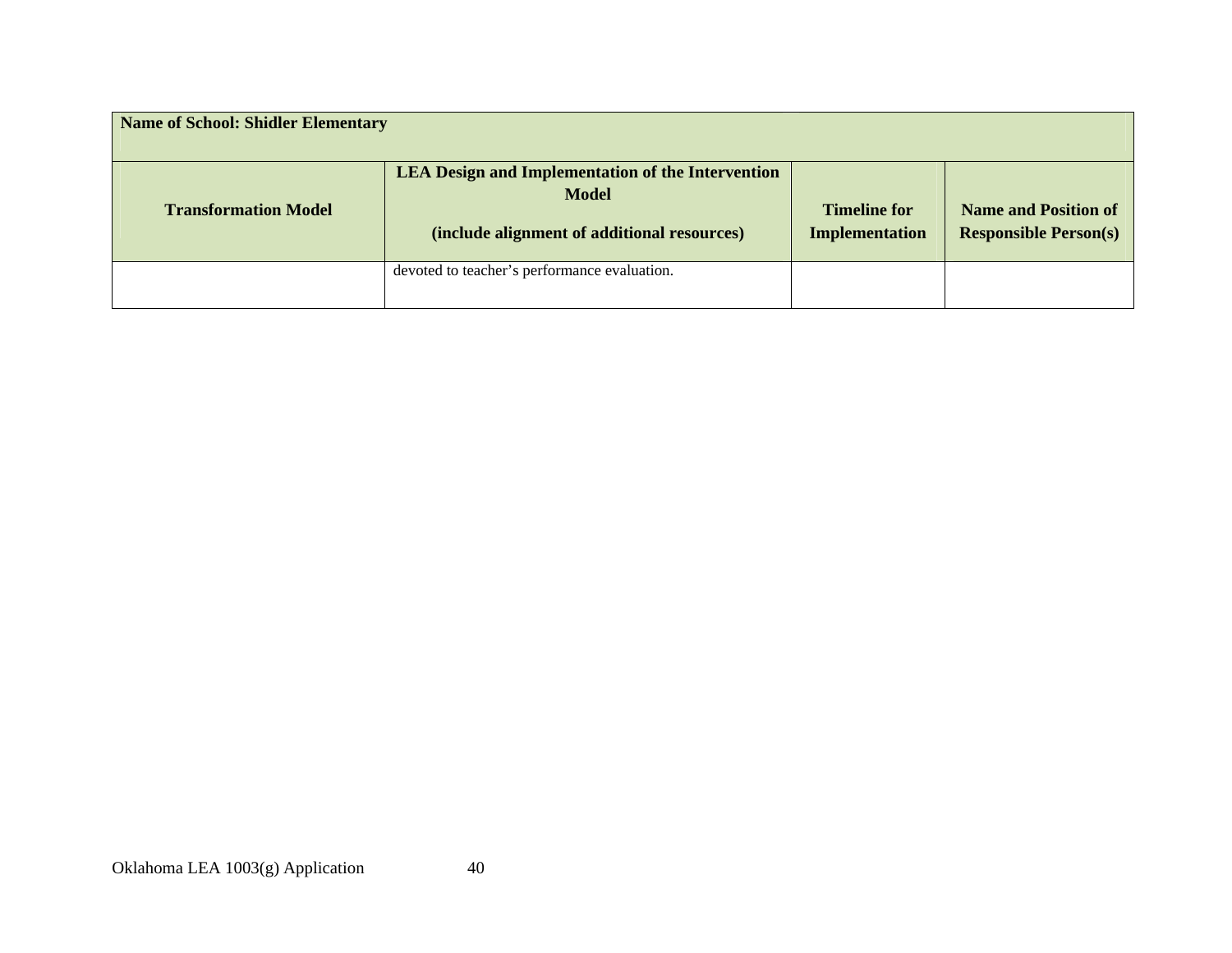# **APPLICATION INSTRUCTIONS SCHOOL IMPROVEMENT GRANTS 1003(g) AND AMERICAN RECOVERY AND REINVESTMENT ACT**

## **BUDGET SECTION**

## **LEA BUDGET NARRATIVE**

An additional requirement of the Oklahoma SIG application is the establishment of an FTE for a district turnaround office or officer. OKCPS established an FTE for the Executive Director of School Turnaround in the 2011-2012 school year. OKCPS will continue to budget the salary benefits of this position. The salary will be coded back to the seven (7) sites that received SIG funds in the FY09, FY10, FY11 competitions.

In addition, the following expenditures associated with the position of Executive Director of School Turnaround will be budgeted in the FY2012-FY2015 budgets. These expenditures are necessary for the intensive support provided by the Executive Director of School Turnaround and are supplemental because they would not otherwise be incurred by the district if the position was not a requirement of the grant.

- 1. Mileage OKCPS is budgeting funds per year for mileage for the Executive Director to travel in-district to visit the seven (7) OKCPS SIG sites and to attend required meetings at the OSDE or sponsored by the OSDE.
- 2. Travel and Registration OKCPS is budgeting funds for the Executive Director of School Turnaround to attend the required What Works in School Conference. Travel and registration will also be paid for attendance to state and national conferences and workshops that will provide information on SIG requirements and best practices from the field including, but not limited to, OSDE required conferences, National Title I Conference, and SIG Regional Conferences.
- 3. Supplies OKCPS incurs extra costs to provide supplies and materials for the work of the Executive Director of School Turnaround. OKCPS is budgeting funds each year to provide necessary materials for the position including computer, printer, replacement ink cartridges, flashdrives, and office supplies.

The district will also continue to employ a Data Coordinator to work at the district level in the Office of School Turnaround. The Data Coordinator will assist the Executive Director of School Turnaround in the collection, dissemination, and reporting of data for SIG sites. The salary for this position will be shared between OK Centennial High School, OK Centennial Middle School, U S Grant High School, Douglass Middle School, F.D. Moon Academy, Roosevelt Middle School, and Shidler Elementary.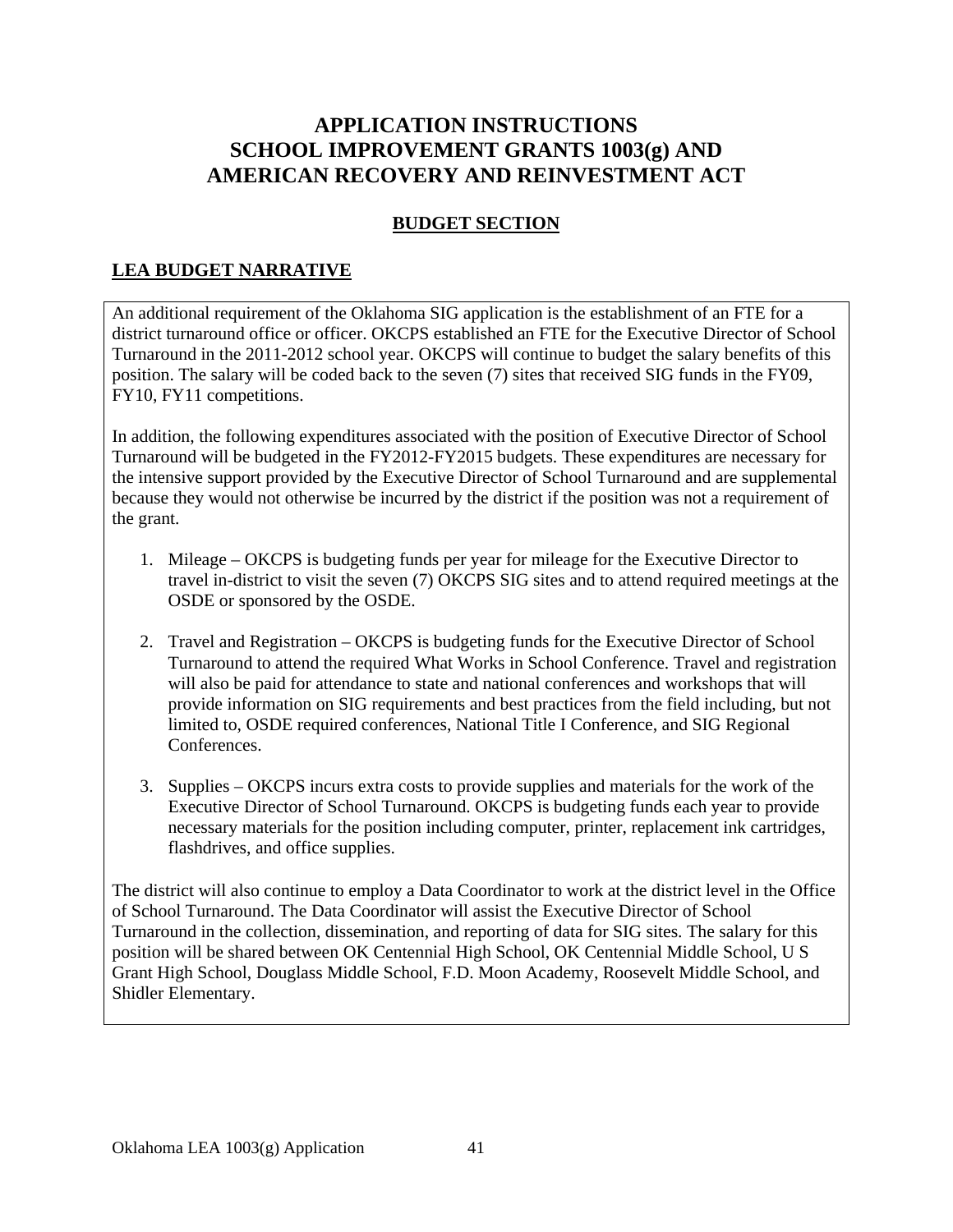## **SCHOOL BUDGET NARRATIVE**

Provide in the space below, a budget narrative for **each** school to be served. The narrative must describe in detail the needs of the school to implement the selected intervention model and the proposed initiatives, services, and/or resources. The school budget narrative must also address how the school will fund the additional Oklahoma requirements of the grant:

- Provide at least 90 minutes of protected collaboration time per week for each teacher to work in Professional Learning Communities;
- Provide at least five (5) days of site based training as well as a five (5) day teacher academy or institute for each teacher in a Priority school to be served;
- Provide additional training on the selected intervention model and process aligned to the selected intervention model for new teachers that join turnaround schools after the start of implementation.

Shidler Elementary will meet the additional Oklahoma requirements of the SIG application by budgeting for the following:

1. **Five (5) Day Teacher Academy** – Shidler Elementary has included in its budget funds for stipends and benefits to compensate the teachers for attending the five day academy. Additionally, funds have been budgeted for materials and supplies to support the academy.

Stipends - 24 teachers X 21 hours\* (7 hours per day x 3 days) X \$20.00 per hour = \$10,080.00 Benefits - \$10,080.00 X 24% = \$2,419.20

Draft – Teacher Academy Agenda Day 1 - July 24, 2012 – SDE, AFT, Great Expectations Day 2 - July 25, 2012 – Professional Development Day 3 - July 26, 2012 – Professional Development Day 4 - July 30, 2012 – Professional Development Day 5 - July 31, 2012 – Professional Development

\*The first three days of the five (5) day academy will be funded through SIG since the teachers will be off contract. The remaining two days will be funded by the district since the teachers will be on contract. Administrators, including the principal, media specialist, and counselor will be on contract.

2. **New Teacher Academy** –Shidler Elementary has included in its budget funds for stipends and benefits for new teachers to attend a five (5) day academy if they are hired after the implementation of the model begins.

Stipends - 6 teachers X 35 hours (7 hours per day) X  $$20.00$  per hour = \$4,200.00 Benefits - \$4,200.00 X .24 = \$1,008.00

*Please Note - No funds have been budgeted for the ninety (90) minutes of collaboration time as it is currently scheduled during the contract day.* 

Shidler Elementary has also budgeted for the following strategies to meet the requirements of the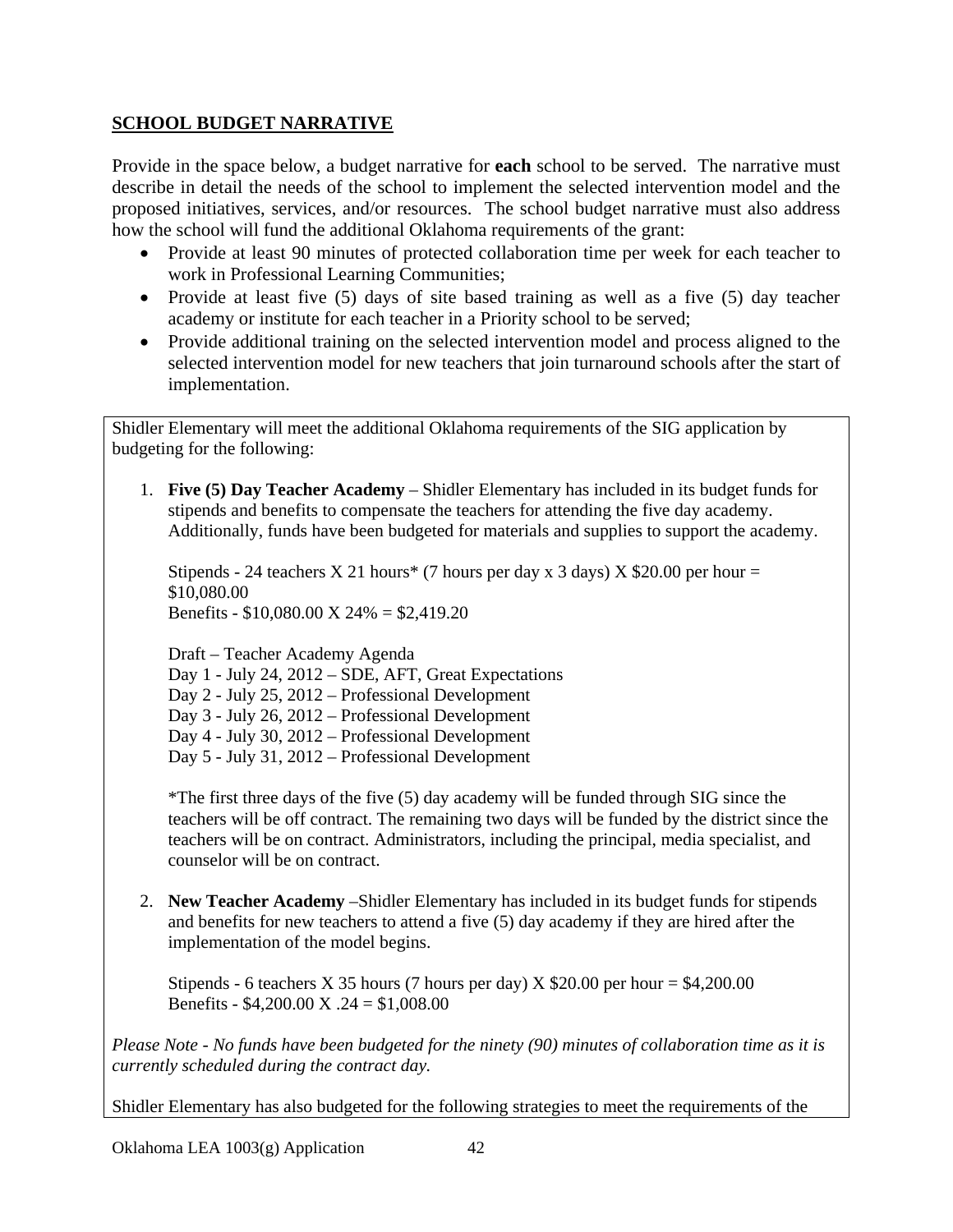Transformation Model.

1. **Performance Incentives** – All Shidler Elementary certified staff members will receive incentive pay for each year the school earns an A  $(\$3000)$ , B  $(\$2000)$ , or a C  $(\$1000)$  on the A-F grading system during the three year availability of SIG funds.

Incentive Pay - \$3000 X 24 teachers and 3 administrators (principal, media specialist, and  $counselor = $81,000.00$ Benefits - \$81,000.00 X 24% = \$19,440.00

2. **Marzano Research Laboratory** – MRL will provide high-quality, job-embedded professional development to Shidler Elementary in the areas of The Art and Science of Teaching, Building Academic Vocabulary, Classroom Management and implementation of the Teacher Evaluation System. Funds will be budgeted each year for these services. Travel, consultant fees, and materials are included in the cost.

Training/Coaching by Marzano Research Laboratory (10 days) - \$55,000.00

3. **SIOP Contractual Services** – Shidler Elementary will contract with a SIOP Coach to provide coaching and training services. The coach will provide training on SIOP, model SIOP strategies, coach teachers in the classroom, assist with data analysis of ELL related data, and meet with PLCs, administrators, and the Leadership Team to determine progress toward the required Language Instruction Program Delivery Plan and the effectiveness of the ELL strategies.

Contract - \$50,000.00

4. **Remedial Specialist Mathematics** – Shidler Elementary will hire a remedial specialist that specializes in mathematics to assist students who are at-risk of failing.

Salary - \$45,000.00 Benefits - \$16,344.00

5. **Adult Literacy Classes** – Shidler Elementary will partner with the Adult Education Office and Language and Cultural Services to offer thirty-six (36) classes over the course of the school year to promote programs that help parents get the basic skills they need to assist their children The classes will focus on English Language Acquisition and will emphasize basic skills such as reading, writing, math, English language competency, and problem-solving.

Stipends – 36 classes X 1 hour X  $$20.00 = $720.00$ Benefits - \$720.00 X 24% = \$172.80

Child Care During Adult Literacy Classes Stipends – 36 classes X 1 hour =  $$500.00$ Benefits - \$500.00 X 24% = \$120.00

6. **Supplemental Instructional Materials** - Upon selection of the ELL textbook series, Shilder Elementary will purchase supplemental instructional materials from the publisher to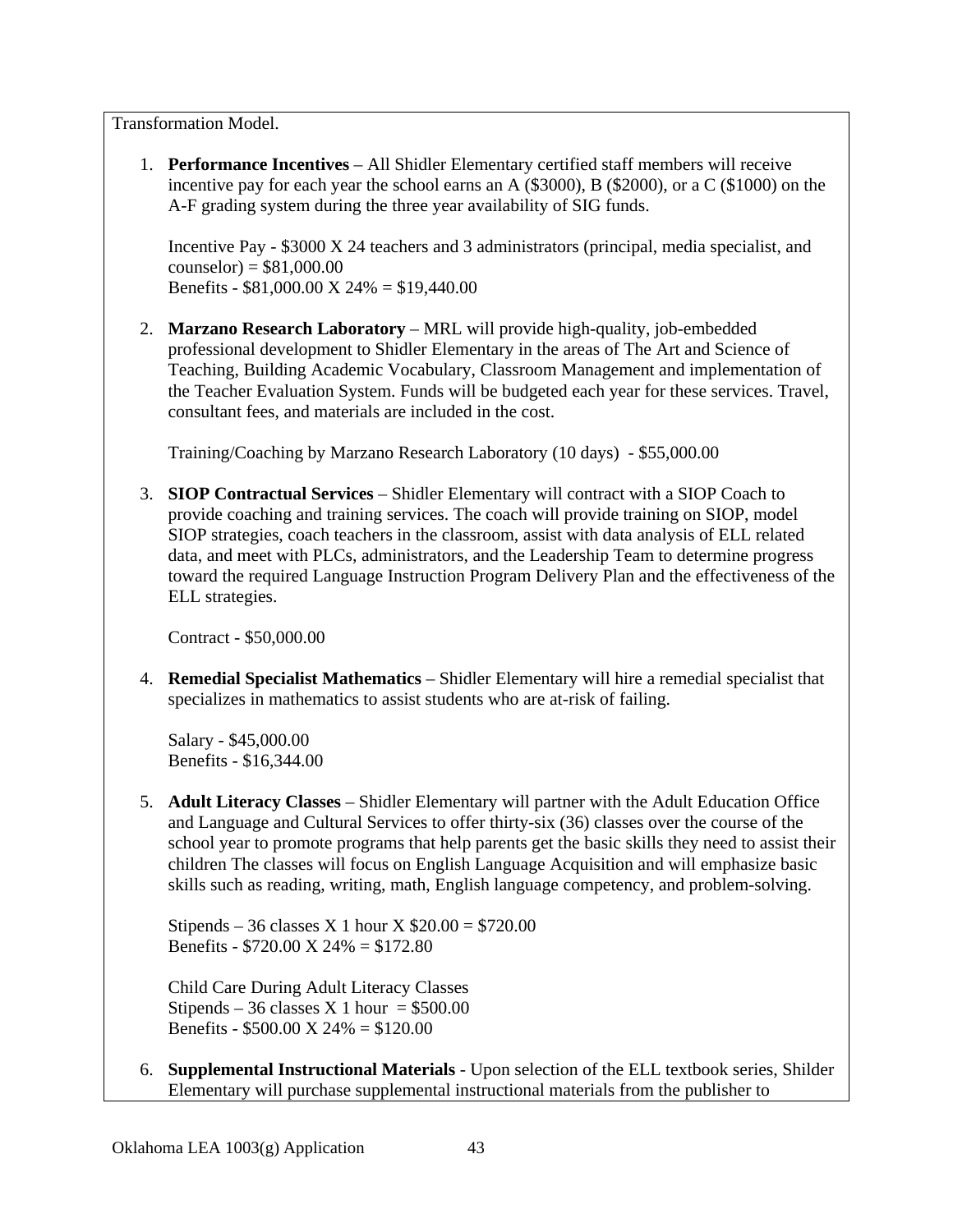complement the textbook series and enhance the overall program for students identified as ELL.

Materials and Supplies - \$5,976.24

7. **Extended Learning Time** – The school calendar will include thirteen (13) additional days of instruction during intersession for all students and staff. Certified staff will be paid their daily rate of pay.

Average Daily Rate of Pay for Certified Staff - \$200.00 X 24 teachers and 3 administrators (media specialist, counselor, nurse, and pathologist)  $X$  13 days = \$78,965.00 Benefits - \$78,965.00 X 24% = \$18,951.60

Average Daily Rate of Pay for Support Staff -  $$80.00 X 8$  support staff X 13 days = \$8,320.00 Benefits - \$8,320.00 X 24% = \$1996.80

8. **Instructional Consultant - Peer Assistance Review (PAR)** - An instructional coach will be hired to provide support and intervention for teachers recommended to participate in the program.

Salary - \$55,000.00 Benefits - \$19,481.00

9. **Executive Director of School Turnaround** – Partial salary. The Executive Director of School Turnaround will be shared with other OKCPS SIG recipients.

Partial Salary - \$16,149.57 Benefits - \$5,599.09

10. **Data Coordinator** - Partial salary. The Data Coordinator position will be shared with other OKCPS SIG recipients.

Partial Salary - \$7,911.00 Benefits - \$2,802.08

11. **School Social Worker** –Provides social work counseling to students and parents.

Salary - \$45,000.00 Benefits - \$17,955.00

In the space below, provide a budget narrative for each of the Priority schools planning preimplementation activities. The LEA must include a description of any expenditures budgeted on the pre-implementation justification page and how they align to the activities described in this application. Expenditures included in this budget worksheet must align with the written description of activities and be allowable under the Guidance on Fiscal Year 2011 School